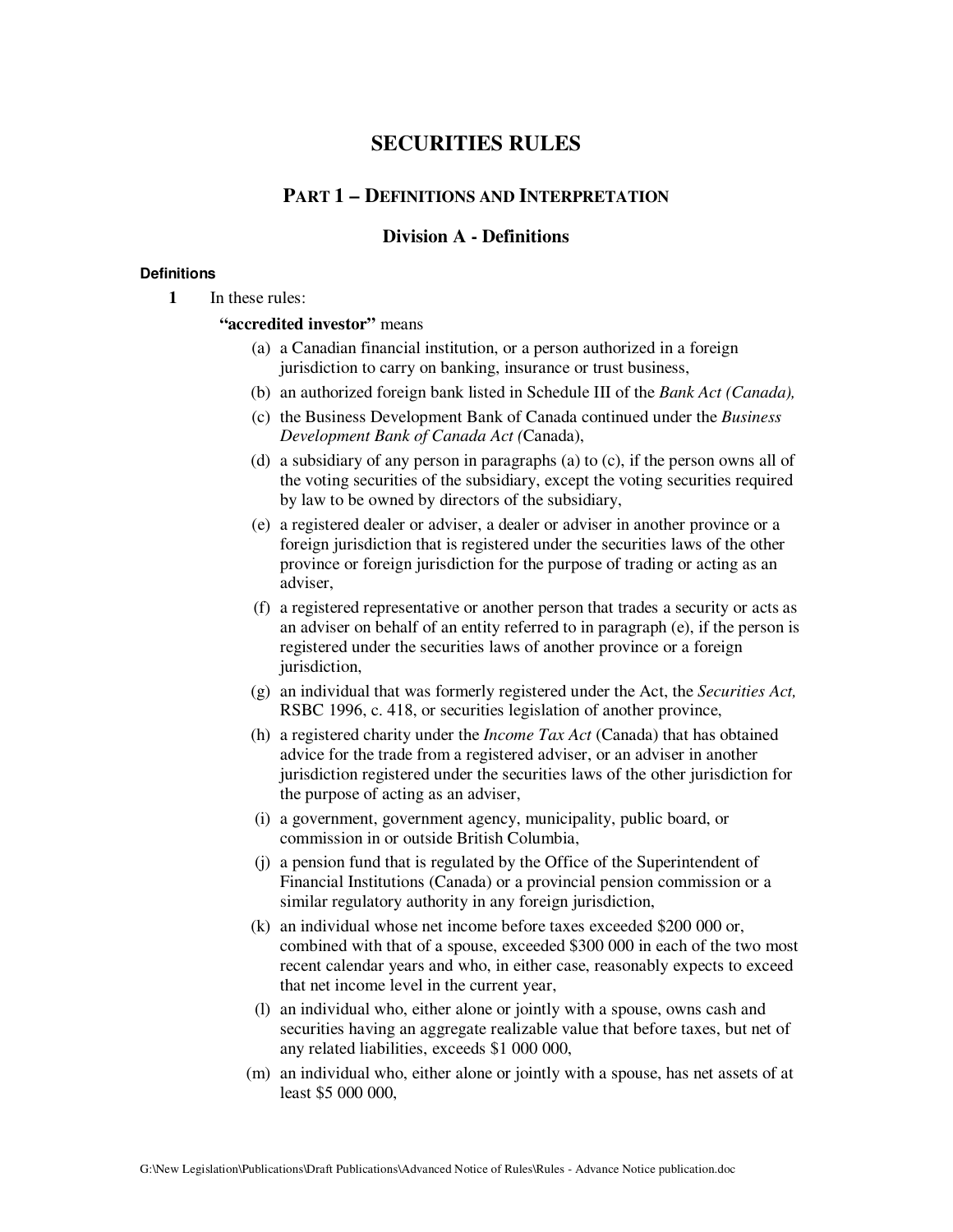- (n) a person, other than an individual, that had net assets of at least \$5 000 000 as shown, in aggregate, on its most recently prepared financial statements, and the most recently prepared statements of any wholly-owned subsidiary,
- (o) a mutual fund or other investment fund if
	- (i) each securityholder of the fund was an accredited investor at the time the securityholder purchased a security of the fund,
	- (ii) the investment portfolio of the fund is managed by a registered adviser, or an adviser in another jurisdiction registered under the securities laws of the other jurisdiction for the purpose of acting as an adviser, or
	- (iii) it is a public mutual fund, public issuer or an issuer that is a reporting issuer under the securities laws in another province or foreign jurisdiction,
- (p) a person, other than an individual, if all of the owners of interests in the person are accredited investors, not including directors who are legally required to own one or more voting securities of the person, and
- (q) a person or class of persons designated as an accredited investor for the purposes of this definition;
- **"Act"** means the *Securities* Act, S.B.C. c. 43, 2004;
- **"AIF"** or **"Annual Information Form"** means the information referred to in section 123;
- **"BCI 62-502"** means British Columbia Instrument 62-502 *Takeover bids and issuer bids*;
- **"BCI 81-509"** means British Columbia Instrument 81-509 *Mutual fund requirements*;

#### **"Canadian financial institution"** means

- (a) any of the following authorized to carry on business in Canada or in a province:
	- (i) a bank;
	- (ii) a loan corporation;
	- (iii) a trust company;
	- (iv) an insurance company;
	- (v) a treasury branch;
	- (vi) a credit union;
	- (vii) a caisse populaire,
- (b) the Confédération des caisses populaires et d'économie Desjardins du Québec, and
- (c) a cooperative credit association or a central cooperative credit society under the *Cooperative Credit Associations Act (Canada)*;
- **"Canadian GAAP"** means generally accepted accounting principles determined with reference to the Handbook;
- **"Canadian GAAS"** means generally accepted auditing standards determined with reference to the Handbook;
- **"designated"** means designated by the commission;
- **"eligible institutional investor"** means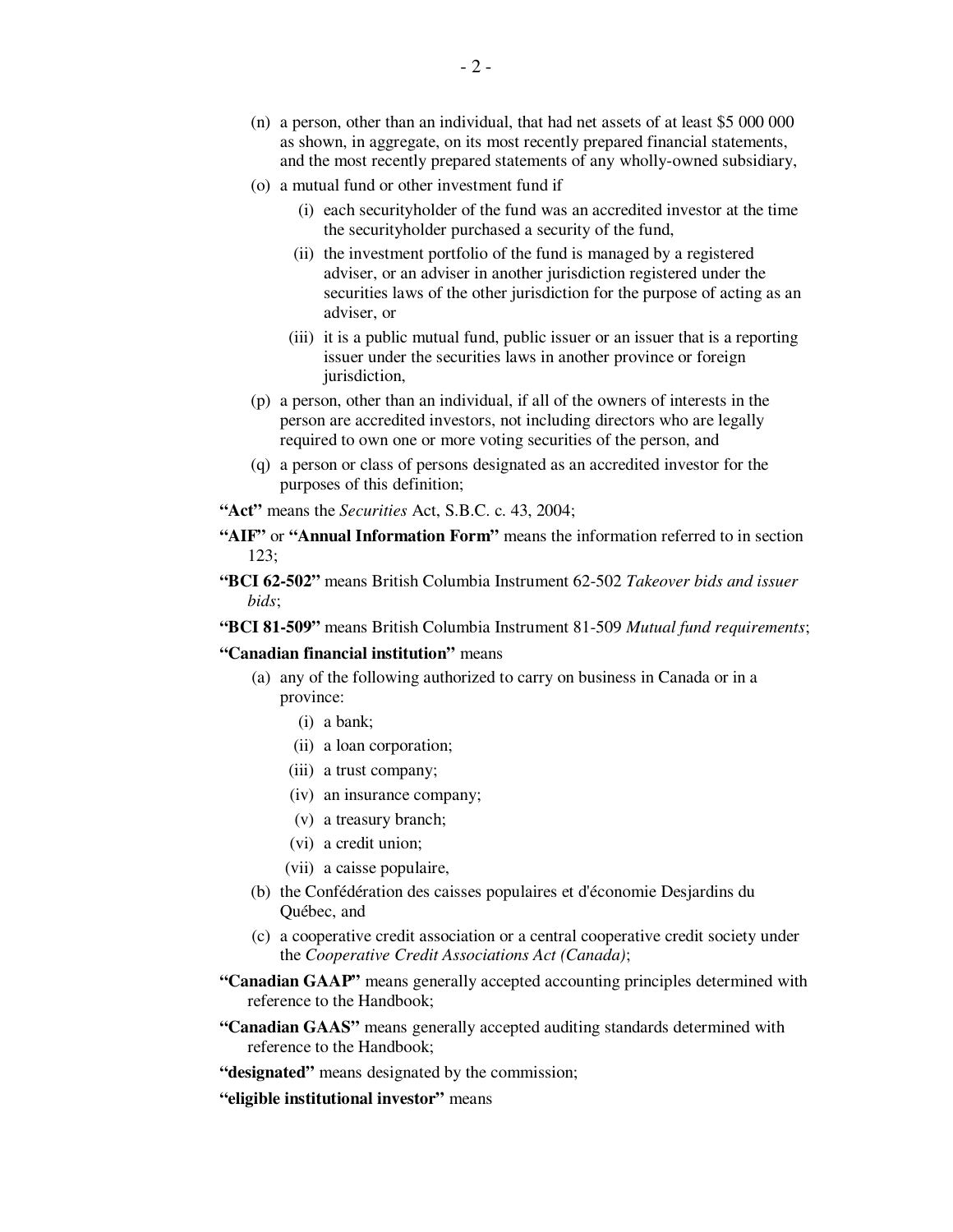- (a) a person referred to in paragraph (a) or (j) of the definition of "accredited investor",
- (b) a registered adviser, or an adviser in another jurisdiction registered under the securities laws of the other jurisdiction for the purpose of acting as an adviser, in relation to securities over which it exercises discretion to vote, acquire or dispose without the express consent of the beneficial owner,
- (c) a person exempt from registration as an adviser in British Columbia, or another jurisdiction, in relation to securities over which the person exercises discretion to vote, acquire or dispose without the express consent of the beneficial owner, or
- (d) a mutual fund that
	- (i) is not a public mutual fund,
	- (ii) is not a reporting issuer under the securities laws of another province, or
	- (iii) does not have continuous reporting obligations under the laws of a foreign jurisdiction;

**"Handbook"** means the Handbook of the Canadian Institute of Chartered Accountants, as amended from time to time;

#### "**interim period**" means,

- (a) in a financial year that has 365 days, or 366 days if it includes February 29, a period starting on the first day of the financial year and ending nine, six, or three months before the end of the financial year,
- (b) in a transition year for which the following financial year will have 365 days, or 366 days if it includes February 29, a period starting on the first day of the transition year and ending
	- (i) three, six, nine or twelve months, if applicable, after the end of the former financial year, or
	- (ii) twelve, nine, six or three months, if applicable, before the end of the transition year, or
- (c) in any other circumstance, a period starting on the first day of the financial year and ending within 7 days of the ending dates referred to in subsections (a) or (b);
- **"MD&A"** or **"management's discussion and analysis"** means the discussion and analysis referred to in section 124;

**"private issuer"** means an issuer, other than a mutual fund,

- (a) if the securities of the issuer, listed below, are owned by not more than 50 persons, counting two or more persons that hold a security jointly as a single securityholder, and excluding employees and former employees:
	- (i) voting securities;
	- (ii) securities that are not debt securities and that carry a residual right to participate in the earnings of the issuer or, on the liquidation or winding up of the issuer, in its assets;
	- (iii) securities convertible, directly or indirectly, into securities described in subparagraphs (i) or (ii),
- (b) the securities of which are not listed, quoted, or traded on any marketplace,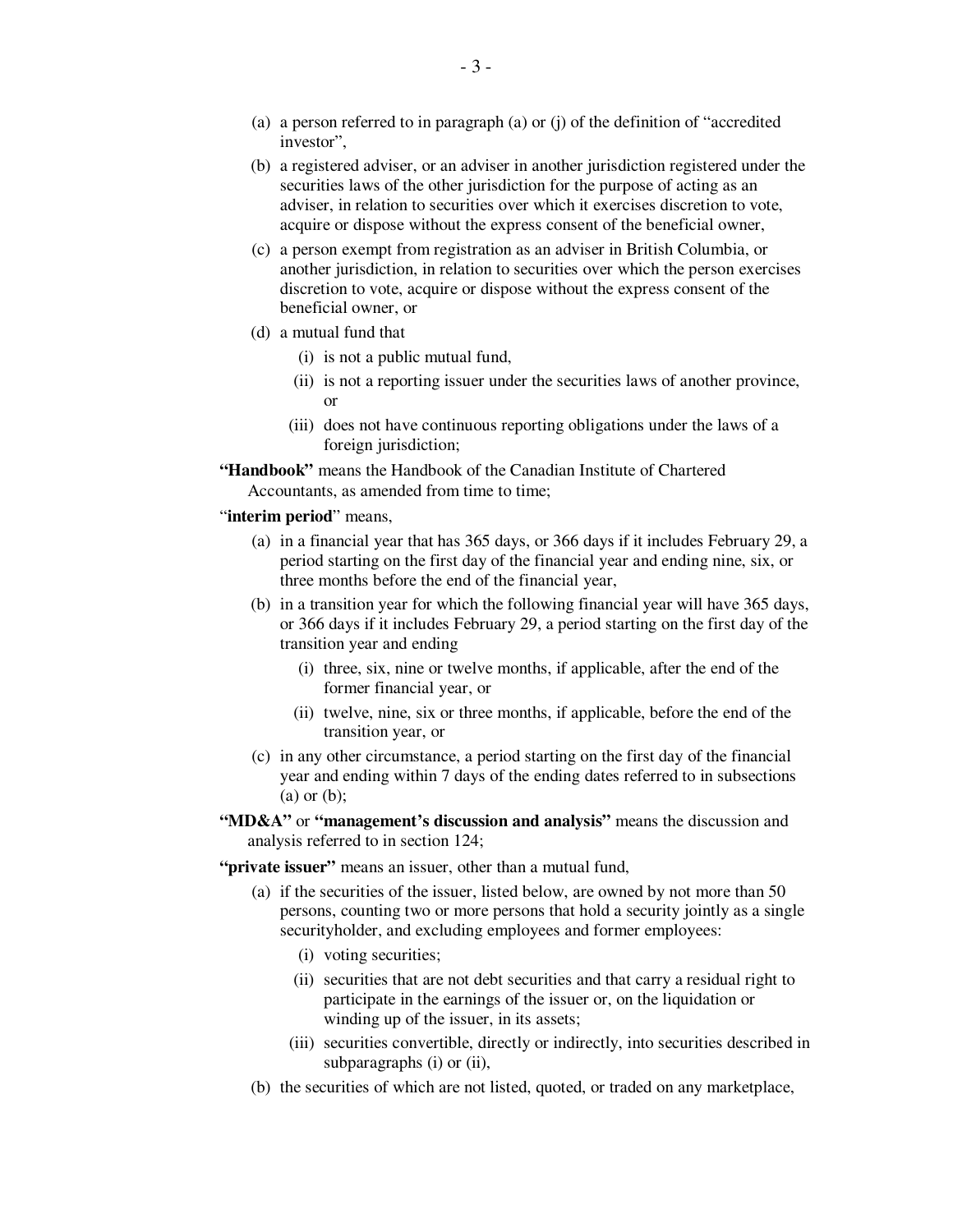- (c) that has not made an offering of a security other than under an exemption referred to in paragraph (d), or in section 84 if the exemption relates to one of the following:
	- (i) section 51 [*trade to securityholder*]
	- (ii) section 52 [*trade to persons not members of the public*]
	- (iii) section 54 [*trade to exempt purchaser*]
	- (iv) section 55 [*trade for asset acquisition]*
	- (v) section 56 [*trade to creditor]*
	- (vi) section 57 [*consideration for corporate finance activity]*
	- (vii) section 59 [*trade to accredited investor*]
	- (viii) section 60 [*trade for \$150,000*]
	- (ix) section 64 [*trade related to business combination, reorganization, bid or winding up*]
	- (x) section 68 [*trade in security of credit union***]**
	- (xi) section 71 [*trade in non-syndicated mortgage*]
	- (xii) section 72 [*trade in exempt real estate security*]
	- (xiii) section 73 [*trade under legal authority*]
	- (xiv) section 75 (a) [*trade to person outside Canada*], and
- (d) that has not made an offering of a security other than under an exemption referred to in paragraph (c) or
	- (i) a similar exemption in a former enactment, or
	- (ii) an exemption in another province designated for the purpose of this definition;
- **"SEC issuer"** means an issuer that
	- (a) has issued a class of securities that are registered with the SEC, or
	- (b) is required to report to the SEC under a requirement of United States securities laws that is designated for purposes of this definition;
- **"SEC"** means the United States Securities and Exchange Commission;
- **"transition year"** means the financial year of an issuer in which the issuer changes its financial year end.

# **Division B - Interpretation**

#### **Contract providing for physical delivery deemed not to be derivative**

- **2** A right or obligation to make or take future delivery of
	- (a) currency,
	- (b) a mineral, metal or precious stone, or
	- (c) any other thing or interest if the unit of that thing or interest is naturally or by custom treated as the equivalent of any other unit,

is prescribed not to be a derivative under the Act if the right or obligation

- (d) does not trade on a marketplace, and
- (e) does not allow for exercise or performance other than by delivery of the thing or interest.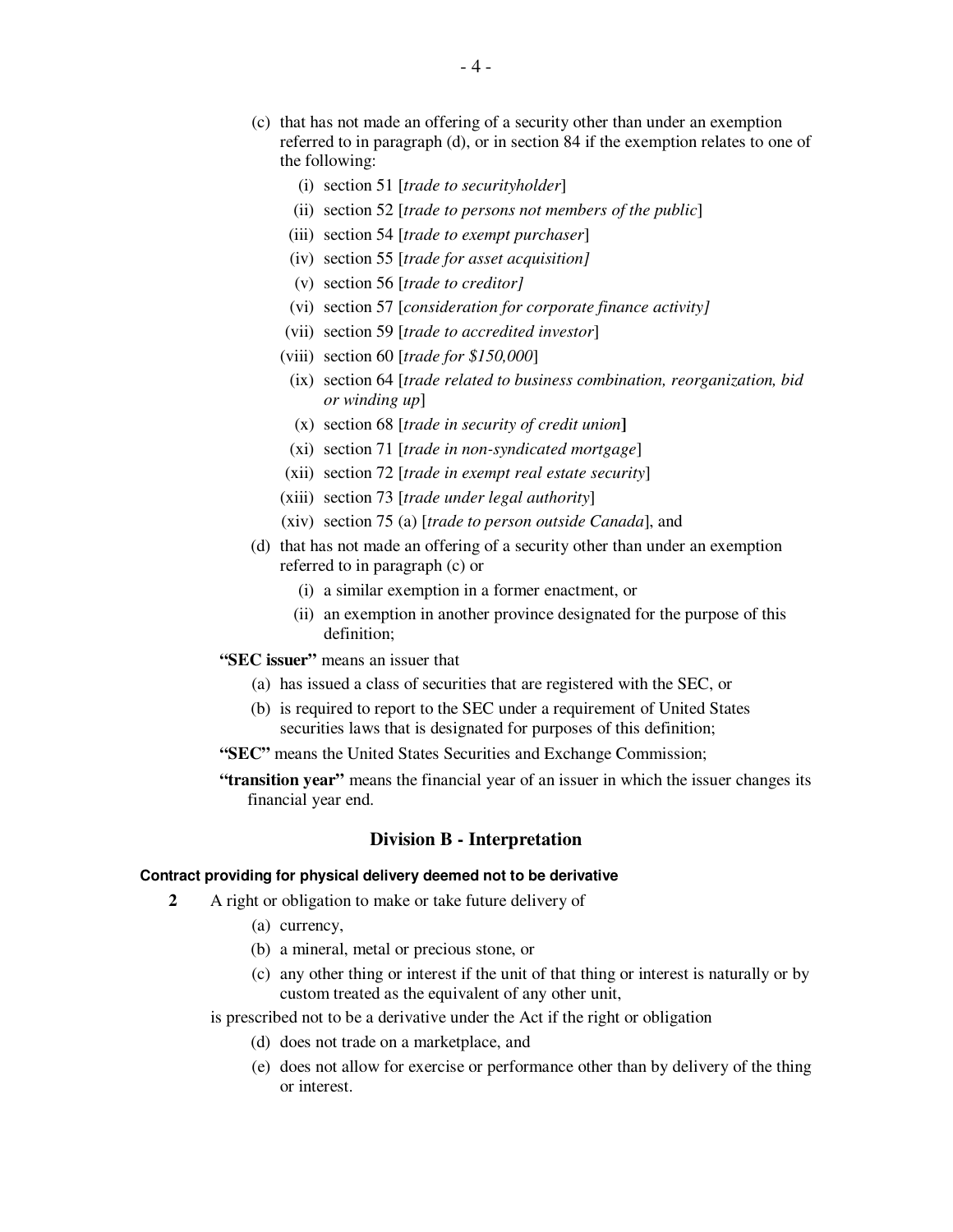## **Compensation arrangement deemed not to be derivative**

- **3** A right or obligation to make or take future delivery of cash, a security or other property is prescribed not to be a derivative under the Act if
	- (a) the right or obligation relates to a compensation arrangement, and
	- (b) the significant terms of the arrangement are disclosed in a record that is filed or in a public filing made with a marketplace.

#### **Prescribed marketplace**

**4** For the purpose of the definition of "**public issuer**" in section 1 of the Act, the prescribed marketplace is TSX Venture Exchange.

#### **Interests deemed not to be securities**

- **5** The following are prescribed not to be securities under the Act:
	- (a) a membership share in a cooperative under the Cooperative Association Act;
	- (b) a security issued by a cooperative under the Cooperative Association Act if that security was distributed as, or by the application of, a dividend, interest or a patronage return;
	- (c) a self-directed registered education savings plan under the *Income Tax Act (Canada)*.

#### **Percentage holdings of securities**

- **6** (1) For the purpose of determining the number of securities of a public issuer held, owned or controlled under the definitions of "**associate**", "**offering**" and "**significant securityholder**" in section 1 of the Act, the person may rely on
	- (a) the most recent interim or annual MD&A of the issuer, or
	- (b) a more recent news release made by the issuer if the news release discloses material information that relates to the number of securities issued by the issuer.
	- (2) Despite subsection (1), if the person has information that is reasonably considered more accurate than the information contained in the records referred in subsection (1), the person must use the more accurate information.

## **Acting as principal**

- **7** (1) In sections 54, 55, 56, 57, 59, 60, 61, 62, 75, 77, 161 and 162, a person purchasing a security for a fully managed account is considered to be acquiring a security as principal if the person is
	- (a) a registered dealer or adviser,
	- (b) a representative of a registered dealer or adviser,
	- (c) a dealer or adviser in another province or a foreign jurisdiction that is registered under the securities laws of the other province or foreign jurisdiction for the purpose of trading or acting as an adviser,
	- (d) a registered employee or registered agent of an entity referred to in paragraph (c), or
	- (e) a trust company or insurer.
	- (2) For the purpose of subsection (1), **"fully-managed account"** means an account for which a person referred to in subsection (1) makes the investment decision and has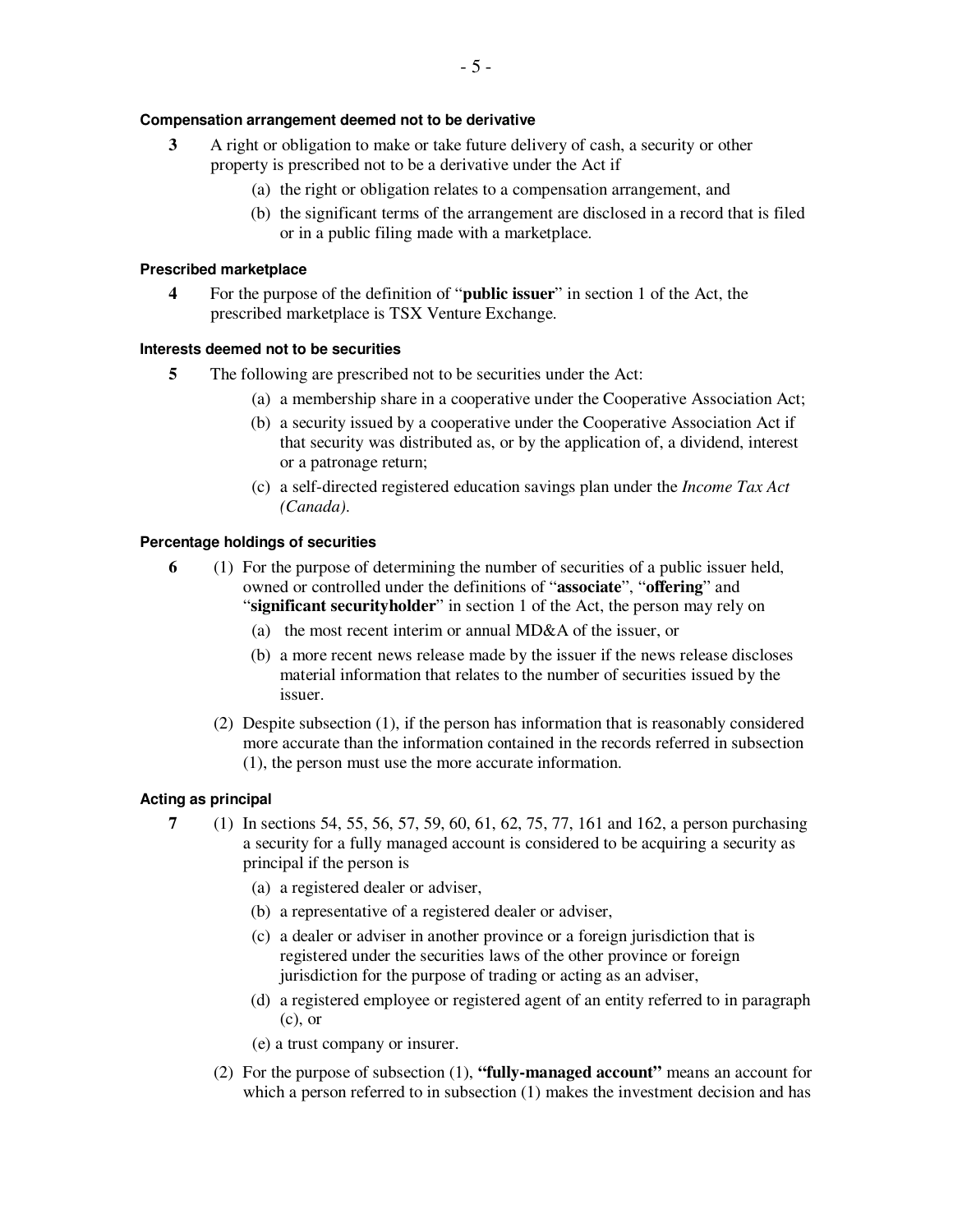full discretion to purchase or sell a security without requiring the client's express consent to the transaction.

## **Plain language**

**8** For the purpose of these rules, a record is in plain language if its form, style and language enable an ordinary investor or client, applying reasonable effort, to understand it.

# **Division C - Accounting Principles and Auditing Standards**

# **Acceptable Accounting Principles**

**9** An issuer or a registrant that is required to file financial statements under the Act, these rules, BCI 62-502 [*Takeover bids and issuer bids]* or BCI 81-509 [*Mutual fund requirements*] must prepare those statements in accordance with Canadian GAAP.

# **Acceptable auditing standards**

- **10** If the Act, these rules, BCI 62-502 or BCI 81-509 require a person to file audited financial statements, the person must have the financial statements
	- (a) audited in accordance with Canadian GAAS, and
	- (b) accompanied by an auditor's report prepared in accordance with Canadian GAAS that
		- (i) identifies all financial periods presented for which the auditor has issued an auditor's report,
		- (ii) refers to any former auditor's report on a comparative period, and
		- (iii) states that the statements have been audited in accordance with Canadian GAAS.

## **Auditor's consent**

**11** If a person includes an auditor's report in a prospectus, takeover bid circular or issuer bid circular and the prospectus or circular is filed under the Act, these rules, BCI 62- 502 or BCI 81-509, the auditor's consent to use of the report must be filed with the prospectus or circular.

## **Acceptable auditors**

- **12** (1) If the Act, these rules, BCI 62-502 or BCI 81-509 require an issuer or registrant to file an auditor's report on the financial statements of the issuer or registrant, the auditor's report must be prepared and signed by a person that is authorized to sign an auditor's report by the laws and professional standards of a province or a foreign jurisdiction, and that meets the professional standards of the province or jurisdiction.
	- (2) If the Act or these rules require a public issuer to file an auditor's report on the financial statements of the issuer, the auditor's report must be prepared and signed by a person that is, as of the date of the auditor's report, subject to the requirements of the Canadian Public Accountability Board.

## **Measurement and reporting currencies**

**13** (1) An issuer or registrant must disclose the reporting currency in its financial statements if the reporting currency is not the Canadian dollar.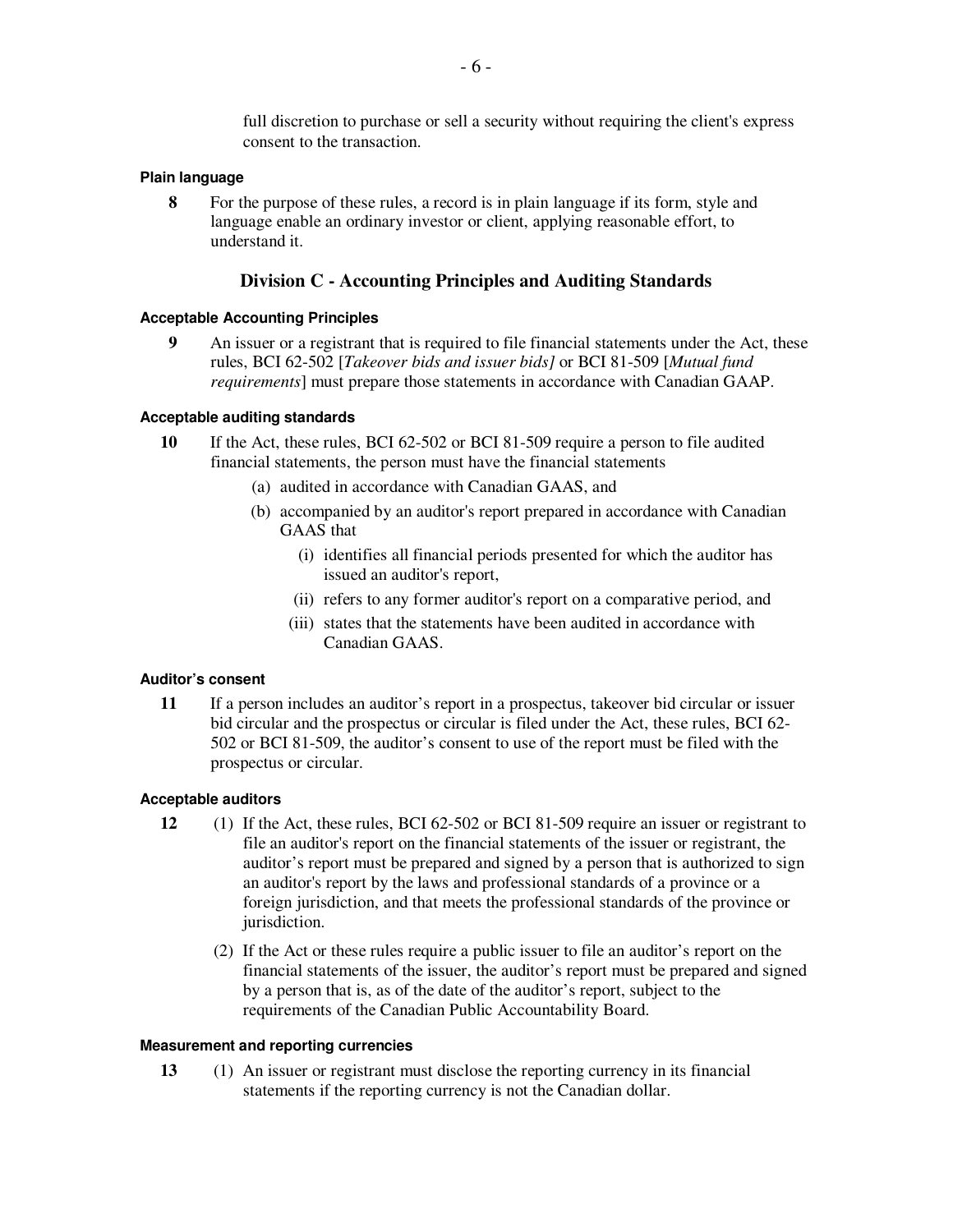(2) The notes to the financial statements must disclose the measurement currency if it is different from the reporting currency.

#### **Approval of financial statements and MD&A**

- **14** (1) The directors of a registrant must ensure that the financial statements required under section 39 *[ongoing annual financial statements]* are approved by the directors before the statements are filed.
	- (2) The directors of an issuer must ensure that the financial statements required under the following sections are approved by the directors before the statements are filed:
		- (a) section 126 *[continuous disclosure annual audited financial statements]*;
		- (b) section 128 *[continuous disclosure interim financial statements]*.
	- (3) The directors of a public issuer must ensure that the MD&A required under section 124 is approved by the directors before the MD&A is filed.
	- (4) For the purposes of this section, if the board of directors has appointed an audit committee, the audit committee may approve the financial statements for an interim period or the related MD&A on behalf of the board if the board of directors has authorized it to do so.

#### **Exemption for market participants in another province**

- **15** Sections 9, 10, 12, 13 and 14 do not apply to a person if the person
	- (a) is within a class of persons, and complies with the requirements, designated for the purpose of this section, and
	- (b) files any record it is required to file under the designated requirements at the same time that it files the record in the other province.

# **Exemptions for SEC issuers**

- **16** (1) Section 9 does not apply to an SEC issuer if the issuer prepares its statements in compliance with accounting principles designated for the purpose of this section.
	- (2) Sections 10 and 12 do not apply to an SEC issuer if
		- (a) the financial statements required to be audited are accompanied by an auditor's report prepared in accordance with the Standards of the Public Company Accounting Oversight Board (United States), and
		- (b) the auditor's report is prepared by a person that is authorized to sign an auditor's report under a requirement of the United States of America designated for the purpose of this section.

## **Division D - Corporate Governance**

## **Independence**

- **17** (1) For the purpose of section 18, a director of an issuer is considered not to be independent if
	- (a) a reasonable person with knowledge of all the relevant circumstances would conclude that the director is not independent of management of the issuer or of any significant securityholder,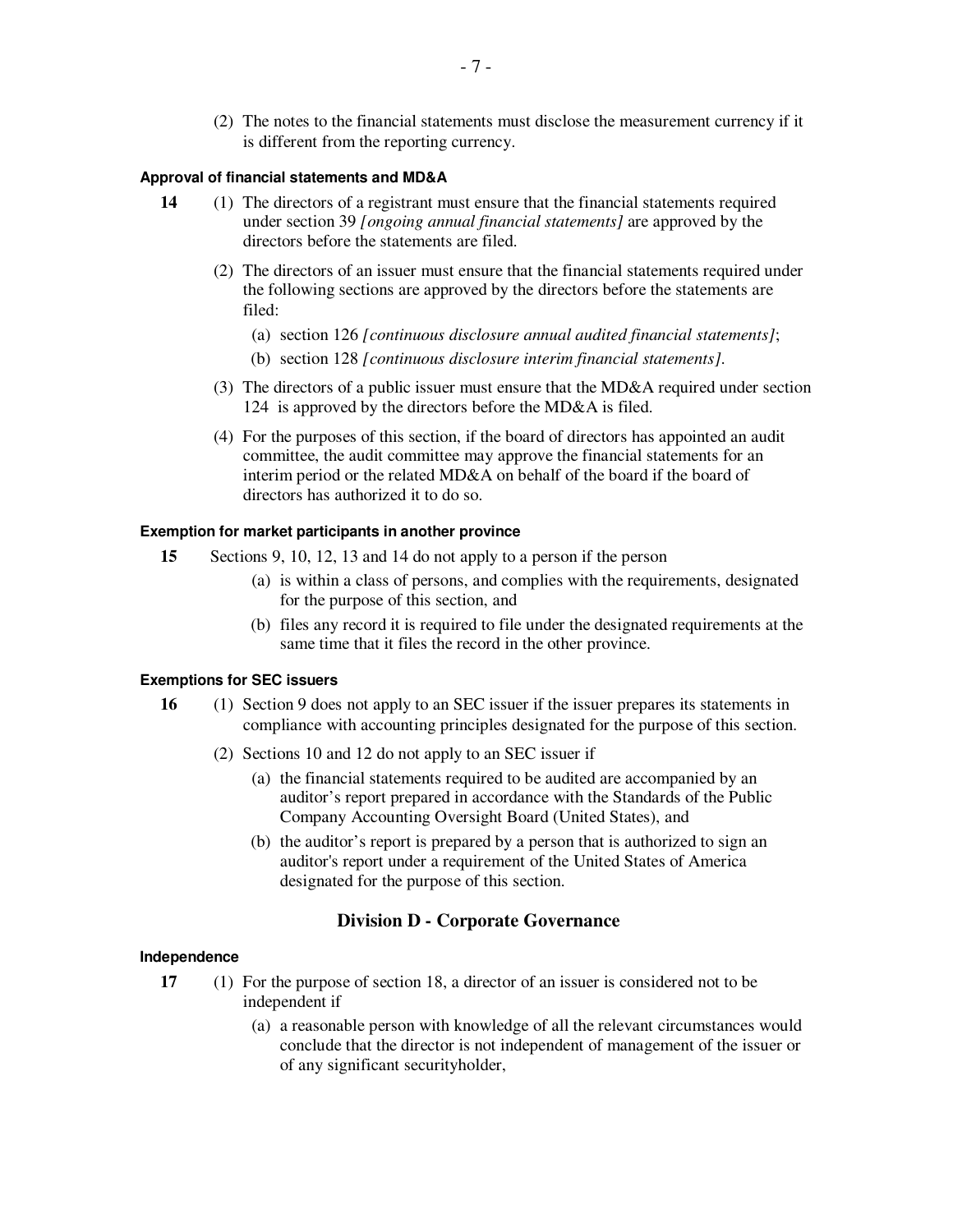- (b) the issuer is a reporting issuer under the securities laws of another province and the director is considered not to be independent under a designated law of that province, or
- (c) the issuer is an SEC issuer and the director is considered not to be independent under a designated law of the United States of America.

## **Audit committee**

- **18** (1) This section does not apply to an issuer if
	- (a) it has fewer than five directors, and
	- (b) its board of directors performs the requirements referred to in section 19.
	- (2) The board of directors of a public issuer must appoint an audit committee.
	- (3) A majority of the members of the audit committee must be independent.
	- (4) The board of directors must take reasonable steps to ensure that its audit committee is independent of the issuer's management and represents the interests of all of the issuer's securityholders, as part of the committee members' duties as directors.
	- (5) The board of directors of an issuer must authorize the audit committee to perform the requirements referred to in section 19.

#### **Requirements of the audit committee**

- **19** The audit committee of a public issuer must
	- (a) oversee the process of selecting and appointing the auditor,
	- (b) oversee the conduct of the audit,
	- (c) take reasonable steps to ensure that the auditor is independent of management of the issuer in accordance with applicable standards,
	- (d) determine that the audit fees charged by the auditor with respect to the audit are, in the opinion of the audit committee, appropriate in relation to the work required to support an audit opinion, without regard to fees that are paid, payable or might be paid to the auditor for other services,
	- (e) determine the scope and terms of reference of the audit engagement and the process and terms by which the auditor formally reports to the issuer,
	- (f) meet with the auditor, regularly on a frequency that is reasonable in the circumstances, and when otherwise reasonably necessary, without management present, to determine whether there are any disagreements between the auditor and management relating to the issuer's financial disclosure and, if so, whether those issues have been resolved to the auditor's satisfaction, and
	- (g) establish and monitor compliance with the issuer's policies regarding
		- (i) the auditor's provision of services beyond the scope of the issuer's audit, and
		- (ii) the issuer's hiring of individuals formerly employed by the auditor to fill senior officer positions of the issuer.

#### **Exemption for SEC issuer and reporting issuers in other provinces**

**20** Sections 18 and 19 do not apply to a public issuer that is a reporting issuer under the securities laws of another province, or is an SEC issuer, if the issuer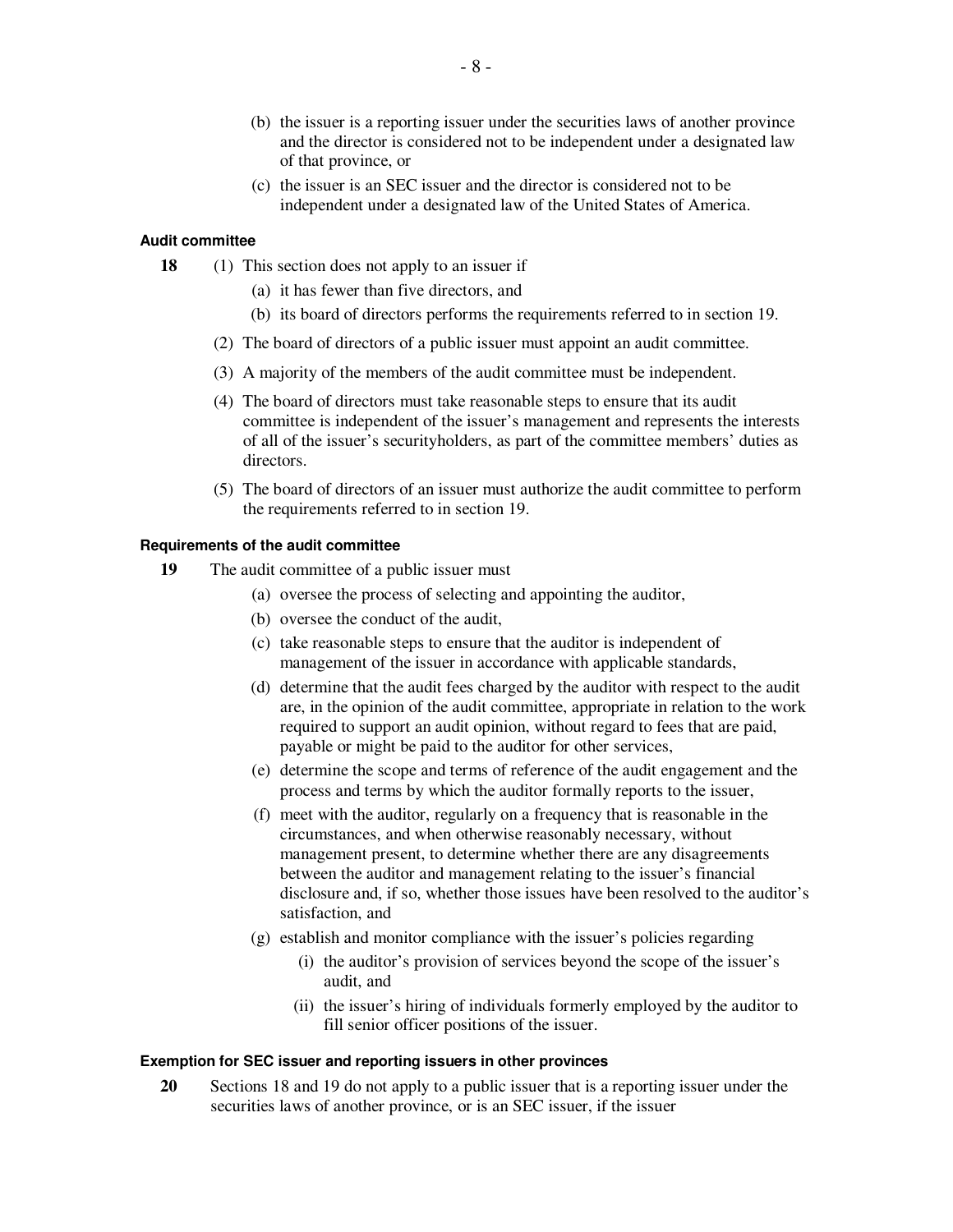- (b) files any record it is required to file under the designated requirements when it files the record with the regulator in the other province or with the SEC, and
- (c) sends any record to a securityholder in British Columbia at the same time and in the same manner that the issuer is required to send the record to a securityholder under the designated requirements.

# **PART 2 – MARKET REGULATION**

**[This Part has no text]**

# **PART 3 – REGISTRATION**

# **Division A** - **Registration Status**

#### **Categories of registration**

- **21** (1) The following are the registration categories for the purposes of section 14 of the Act:
	- (a) investment dealer;
	- (b) mutual fund dealer;
	- (c) restricted dealer;
	- (d) adviser;
	- (e) representative of a person in paragraphs (a) to (d).
	- (2) Subject to section 23 and 32, a person registered in a category in Column A may carry out the activities set out in Column B:

| A                                                                           | B                                                                                                                                                                                               |
|-----------------------------------------------------------------------------|-------------------------------------------------------------------------------------------------------------------------------------------------------------------------------------------------|
| Investment Dealer or a<br>Representative of an<br><b>Investment Dealer</b>  | trade in any security<br>advise another person in<br>relation to investing in or<br>trading in any security                                                                                     |
| Investment Dealer                                                           | act as an underwriter                                                                                                                                                                           |
| Mutual Fund Dealer or<br>a Representative of a<br><b>Mutual Fund Dealer</b> | trade in a security of a mutual<br>fund, a security of a registered<br>educational savings plan under<br>the <i>Income Tax Act</i> , or a<br>security for which registration<br>is not required |
|                                                                             | trade in a security of an EVCC<br>or VCC if the EVCC or VCC is<br>a public issuer                                                                                                               |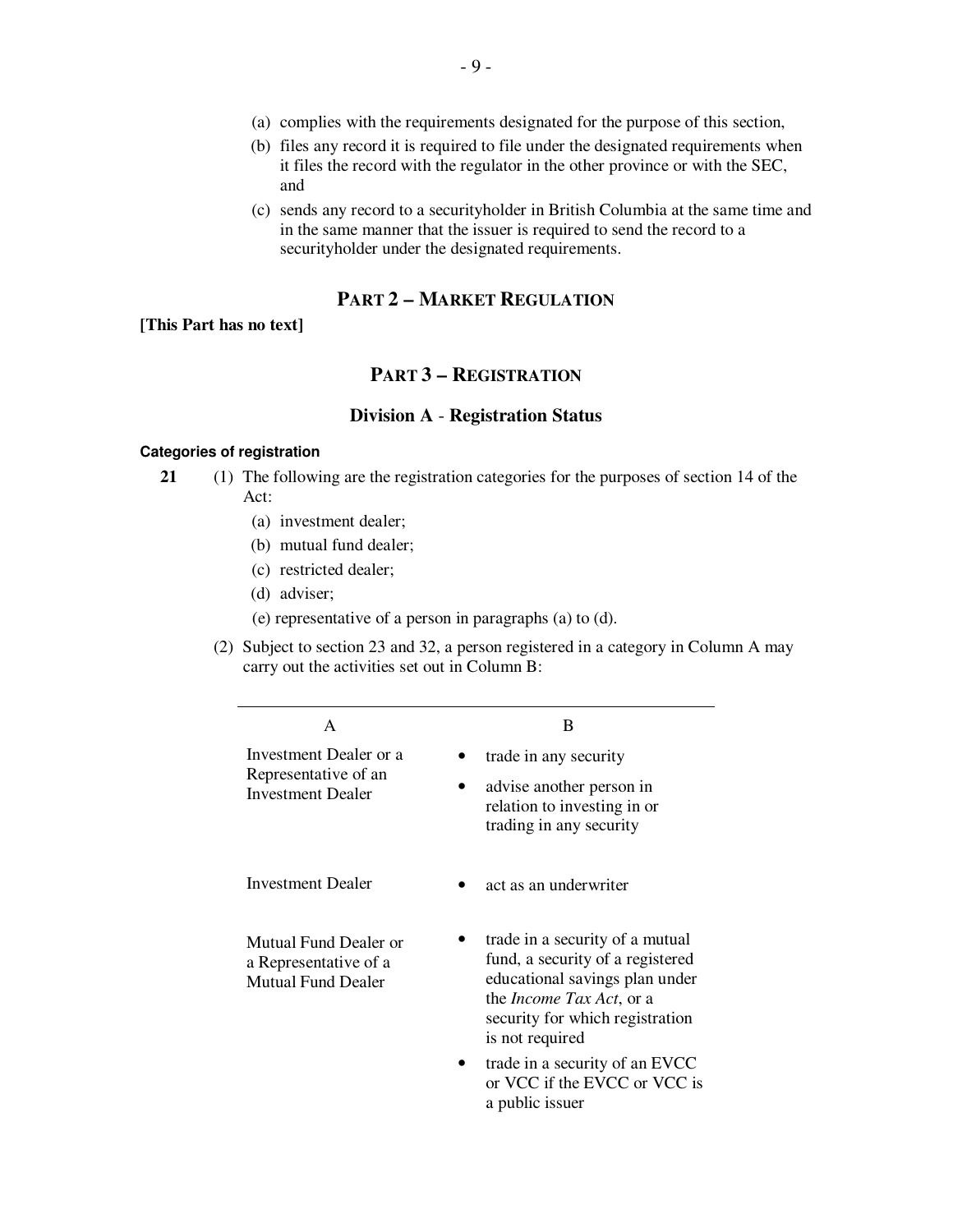|                                                                           | advise another person in<br>relation to investing in or<br>trading in a security which a<br>mutual fund dealer or<br>representative is entitled to<br>trade |
|---------------------------------------------------------------------------|-------------------------------------------------------------------------------------------------------------------------------------------------------------|
| Restricted Dealer or a<br>Representative of a<br><b>Restricted Dealer</b> | trade in a security, or advise<br>another person, in accordance<br>with the conditions specified in<br>the registration                                     |
| Adviser or a<br>Representative of an<br>Adviser                           | manage an investment portfolio<br>on behalf of another person<br>advise another person in<br>relation to investing in or                                    |

(3) In subsection (2):

**"EVCC"** means an employee venture capital corporation registered under Part 2 of the *Employee Investment Act*;

trading in securities

"**VCC**" means a venture capital corporation registered under Part 1 of the *Small Business Venture Capital Act* with a business objective of making and managing multiple investments.

## **Suspension or revocation of registration**

- **22** (1) If a registered dealer or registered adviser or representative does not pay its annual registration fee, the registration of the dealer, adviser or representative is suspended.
	- (2) The registration of a representative of a dealer or adviser is suspended if
		- (a) the dealer or adviser suspends the representative's trading or advising services, or
		- (b) the dealer or adviser terminates the services of the representative.
	- (3) The registration of a representative is revoked if the representative has not been engaged by a registered dealer or registered adviser within 90 days of a suspension under subsection (2) (b).

## **Effect of suspension**

- **23** If a registration is suspended, the registrant must not
	- (a) trade in a security, or
	- (b) act as an adviser.

## **Membership in self-regulatory organization**

**24** (1) An investment dealer must be a member of the Investment Dealers Association of Canada.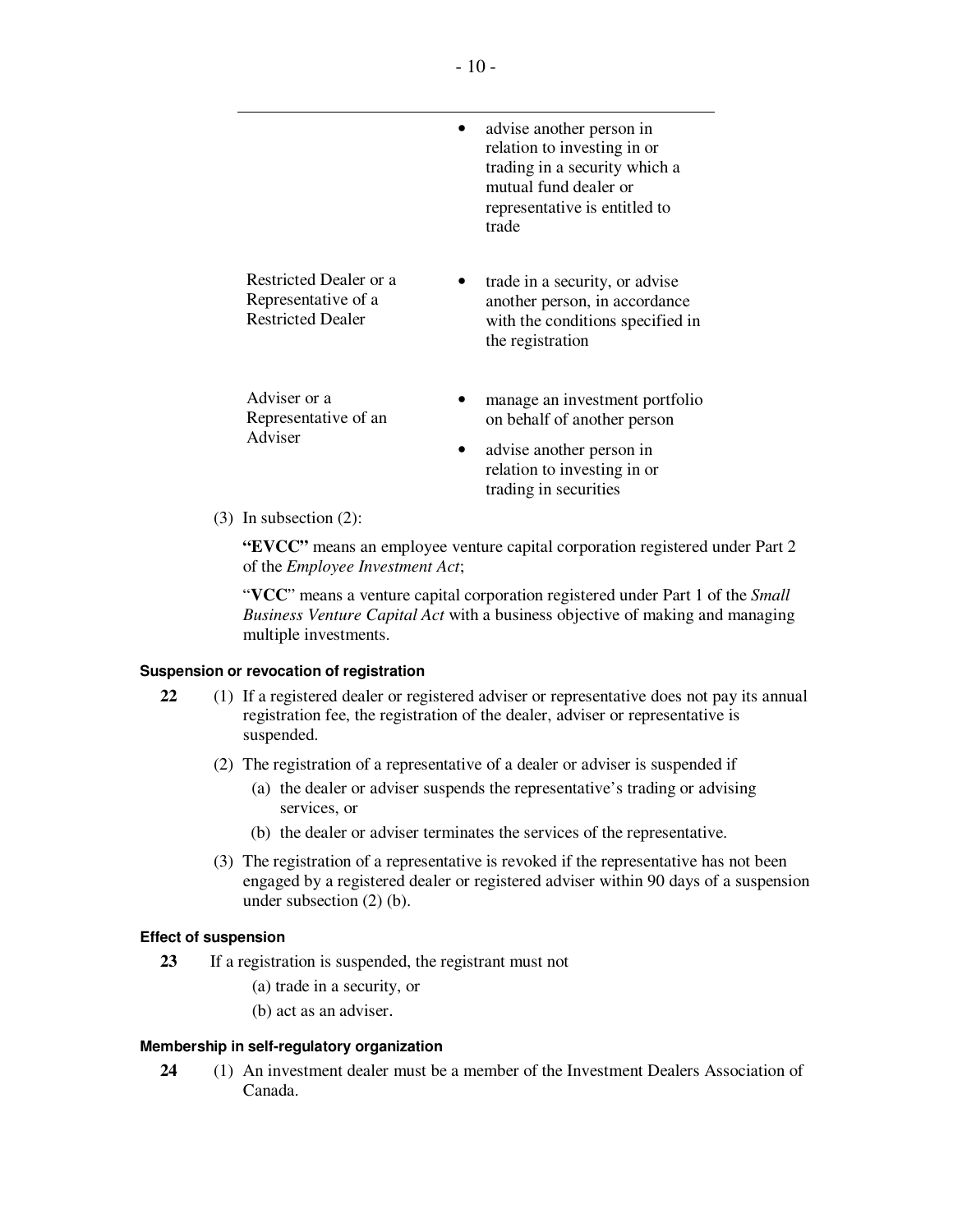(2) A mutual fund dealer must be a member of the Mutual Fund Dealers Association of Canada.

#### **Application for registration**

**25** An applicant for registration must provide to the commission an application in the required form.

# **Division B - Information Sharing**

#### **Meaning of "registrant"**

**26** In this Division, "**registrant"** includes an applicant for registration.

#### **Representative's obligation to disclose**

**27** A person seeking to be a representative of a registrant must disclose to the registrant all information requested by the registrant that is relevant to the assessment of the person's suitability as a representative.

#### **Firms' obligation to share information**

- **28** (1) If a registrant is considering whether to engage a person as a representative, the registrant may request that a registered dealer or registered adviser disclose any information in the dealer or adviser's possession that is relevant to an assessment of the person's suitability as a representative.
	- (2) A registered dealer or registered adviser that receives a request under subsection (1) must, as soon as practicable, disclose all information in its possession or of which it is aware that is relevant to an assessment of the person's suitability as a representative, whether or not the person has consented to disclosure of the information.

# **Protection of privacy**

- **29** (1) Except as otherwise permitted by law, a registrant that collects information under this section must not use the information for any purpose other than
	- (a) making a decision to hire or terminate the services of the person, or
	- (b) managing the person.
	- (2) A registrant that collects information under the authority of this Division must not disclose the information except
		- (a) to a regulator,
		- (b) to a marketplace, self-regulatory organization or regulatory organization, if the registrant is a regulated person of the marketplace, self-regulatory organization or regulatory organization,
		- (c) to a person empowered by the laws of a Canadian or foreign jurisdiction to regulate financial services, or
		- (d) if required or permitted by law.

## **Division C - Ongoing Requirements for All Registrants**

# **Definition**

**30** In this Division, "**registered firm**" means a registered dealer or registered adviser.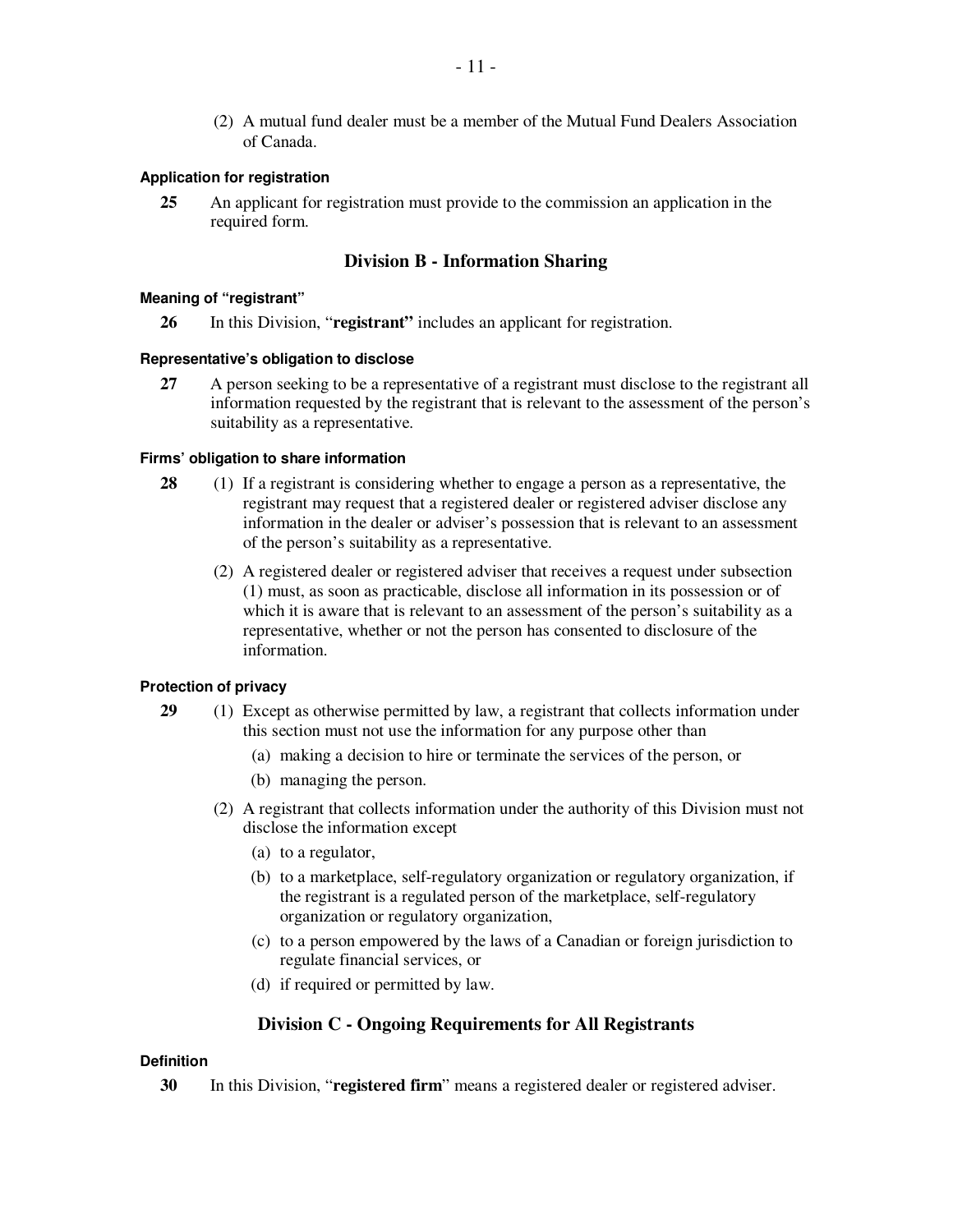# **Code of Conduct**

**31** A registered firm and a registered representative must comply with the code of conduct set out in the Schedule.

# **Authority of representatives**

- **32** (1) A registered firm must specify the trading or advising services that it has authorized a registered representative to provide on the firm's behalf.
	- (2) A registered representative of a registered firm must not provide a trading or advising service unless the firm has authorized the representative to provide that service.
	- (3) A registered firm must maintain a current record of the trading or advising services that it has specified under subsection (1).

# **Requirements for records**

- **33** A registered firm must keep the records that are reasonably necessary to record its business activities and its clients' transactions, including records that
	- (a) permit the timely creation and audit of financial statements of the firm,
	- (b) enable the firm to determine its capital and the amount of capital required under section 36,
	- (c) identify the property and things belonging to a client,
	- (d) identify the transactions conducted on behalf of a client or on behalf of the firm, and
	- (e) provide an audit trail for
		- (i) each instruction or order received from a client, and
		- (ii) each trade transmitted or executed for a client or by the firm on its own behalf.

# **Time for keeping records**

- **34** (1) A registered firm must keep, for at least 6 years, a record required under section 33.
	- (2) A registered firm must keep, for at least 3 years, a written communication received or sent about the firm's business with clients and its relationship with clients.

# **Segregation of client property from firm property**

**35** A registered firm must segregate client property from property of the firm.

# **Capital adequacy**

**36** A registered firm must maintain capital in an amount that a reasonable person would consider sufficient to meet its reasonably expected business obligations.

# **Subordination of loans**

**37** If a person advances money to a registered firm so the firm can meet its capital requirements under section 36, the person must unconditionally subordinate the loan to all debt owed to the firm's present and future creditors.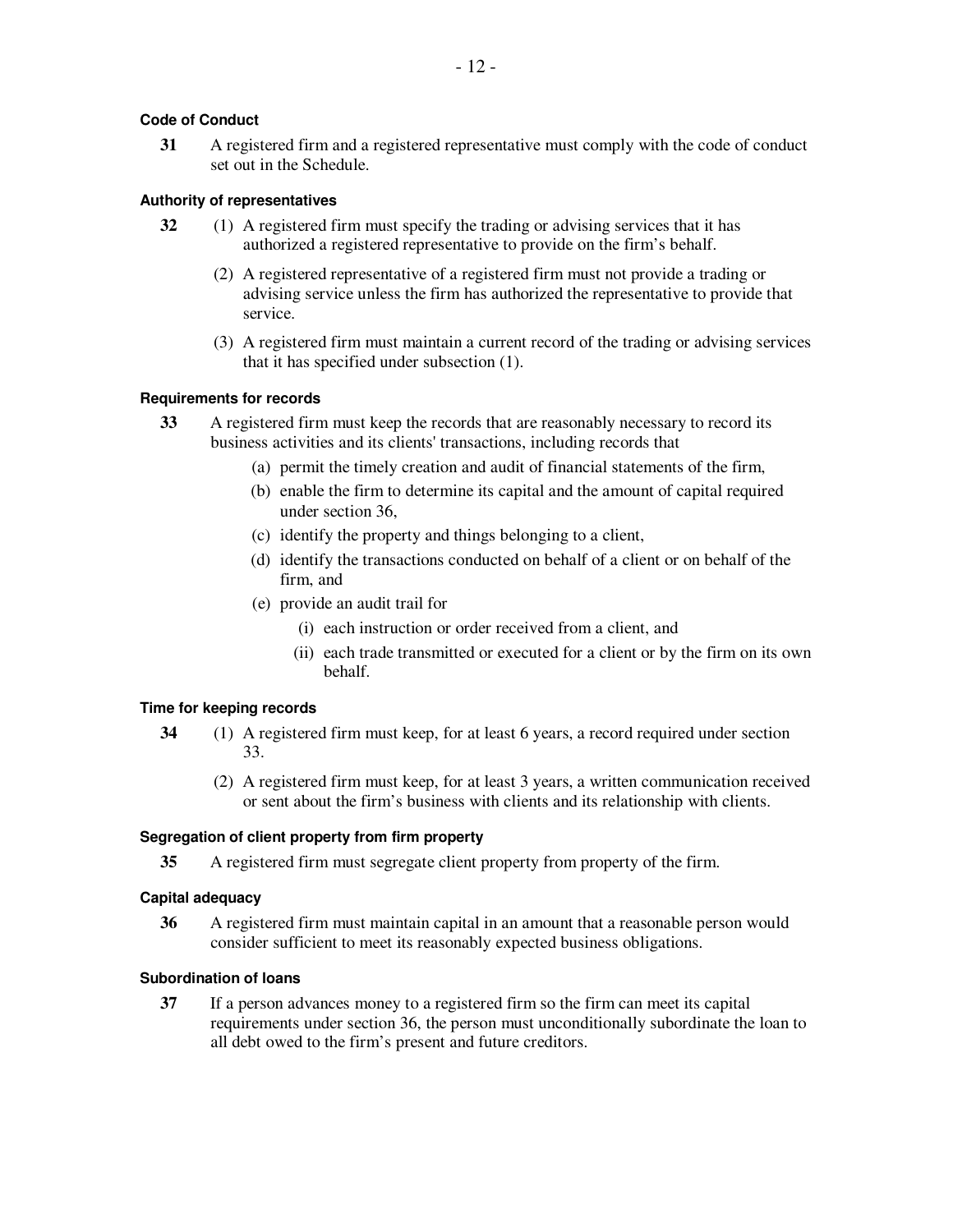# **Bonding requirements**

- **38** A registered firm must maintain the terms and amounts of coverage that are reasonably required to protect the registered firm from
	- (a) its representatives, employees and contractors who act dishonestly,
	- (b) fraud, forgery, robbery or theft, and
	- (c) client property being lost.

# **Annual audited financial statements**

**39** A registered firm must provide to the commission comparative annual audited financial statements within 90 days following the end of its most recently completed financial year.

# **Annual report of capital**

**40** A registered firm must, when it provides its financial statements under section 39, provide to the commission a report showing the amount of capital required under section 36 and the amount of capital it has as of the date of the financial statements.

# **Annual report of bonding**

**41** A registered firm must, when it provides its financial statements under section 39, provide to the commission a report showing the amount of coverage required under section 38, and evidence of the coverage it has.

# **Notification of inadequate capital or bonding**

- **42** (1) A registered firm must, in writing, notify the commission immediately if the amount of capital it has falls below the the greater of the amount required under section 36 and the amount reported as sufficient in the latest report provided under section 40.
	- (2) A registered firm must, in writing, notify the commission immediately of
		- (a) any change in the amount of coverage required under section 38,
		- (b) any act or allegation that results or could result in the forfeiture of the coverage under section 38,
		- (c) any claims under that coverage, and
		- (d) any significant change in the terms or amounts of its coverage from the terms and amounts reported in the latest report provided under section 41.

# **Dealer or adviser member of self regulatory organization or regulatory organization**

**43** Sections 33 to 42 do not apply to a registered firm if it is within a class of persons, and complies with the regulatory instruments, designated for the purpose of this section.

# **Canadian dealers or advisers based outside British Columbia**

- **44** Sections 33 to 42 do not apply to a registered firm whose principal place of business is outside British Columbia if the firm
	- (a) is registered in another province for the purpose of trading or acting as an adviser,
	- (b) complies with the requirements designated for the purpose of this section, and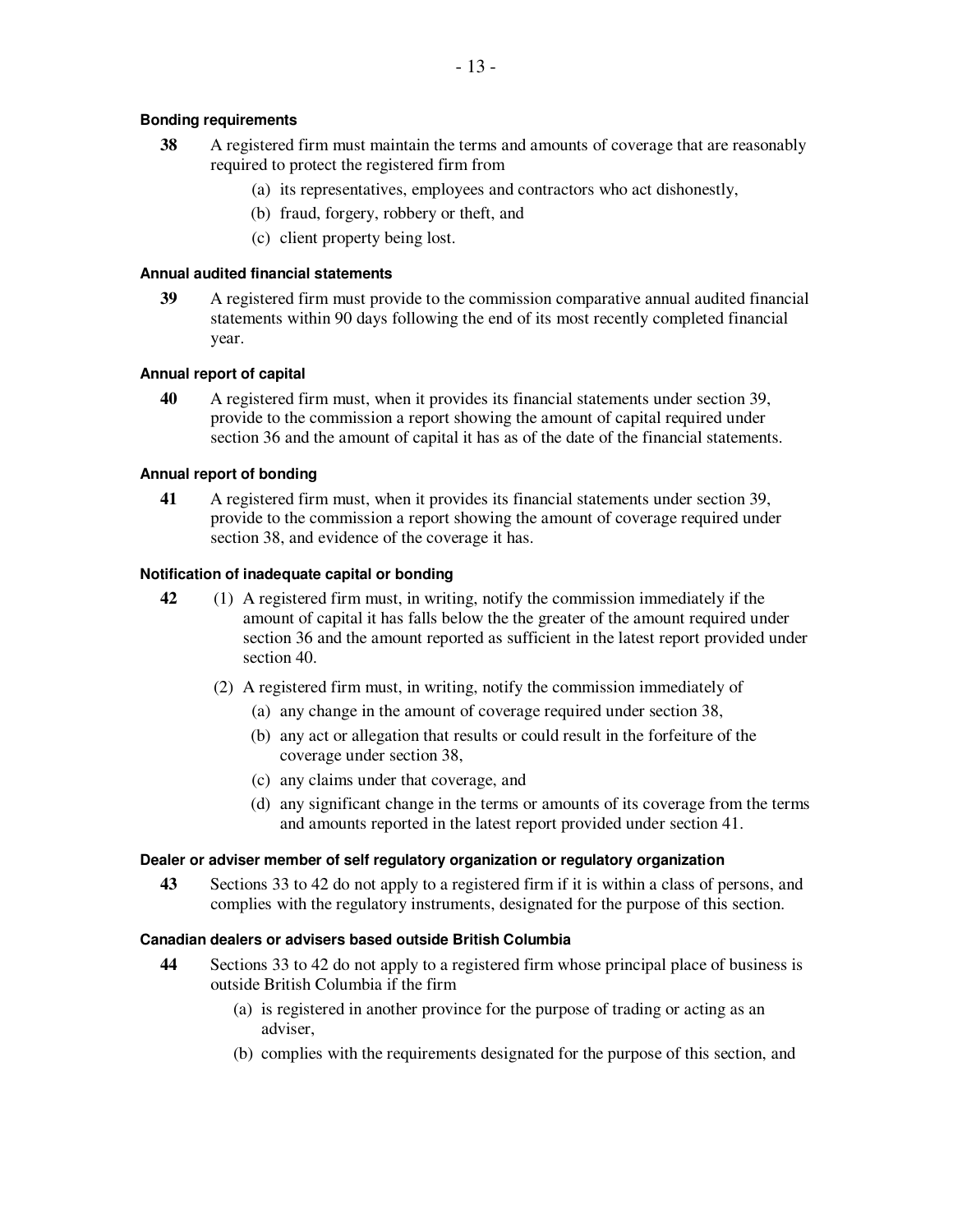(c) files or provides to the commission any record it is required to file or provide under the designated requirements when the firm files or provides the record in the other province.

# **Division D - Registration Exemptions**

#### **Definition**

- **45** In this Division, "**consultant"** means a person, other than an employee, senior officer or director of the issuer, that
	- (a) provides services relating to the business or affairs of an issuer or an affiliate of an issuer, other than services provided in relation to an offering, and
	- (b) provides the services under a written contract with the issuer or an affiliate of the issuer.

# **Sub-Division I - General exemptions to trade**

## **Acquiring securities**

**46** A person is not required to register to acquire a security.

#### **Trade to or through a dealer**

- **47** A person is not required to register to trade in a security if the trade is made
	- (a) to a registered dealer, or
	- (b) through a registered dealer.

#### **Personal corporation of a registered representative**

- **48** (1) In this section, "**personal corporation**" means a corporation for which each director, officer or securityholder is
	- (a) a registered representative of the same registered dealer, or
	- (b) a family member of a representative referred to in (a).
	- (2) A personal corporation is not required to register to trade in a security if
		- (a) the trade is within the scope of the registered representative's specified services under section 32, and
		- (b) the corporation and registered dealer agree in writing that the dealer is liable for the acts and omissions of the corporation that relate to securities business.

#### **Isolated trade**

- **49** A person is not required to register to trade in a security if
	- (a) the trade is an isolated trade, and
	- (b) the person is not the issuer of the security.

#### **Trade to issuer**

**50** A person is not required to register to trade in a security if the trade is made to the issuer of the security.

#### **Trade to securityholder**

**51** (1) An issuer is not required to register to trade in a security of the issuer to a securityholder of the issuer.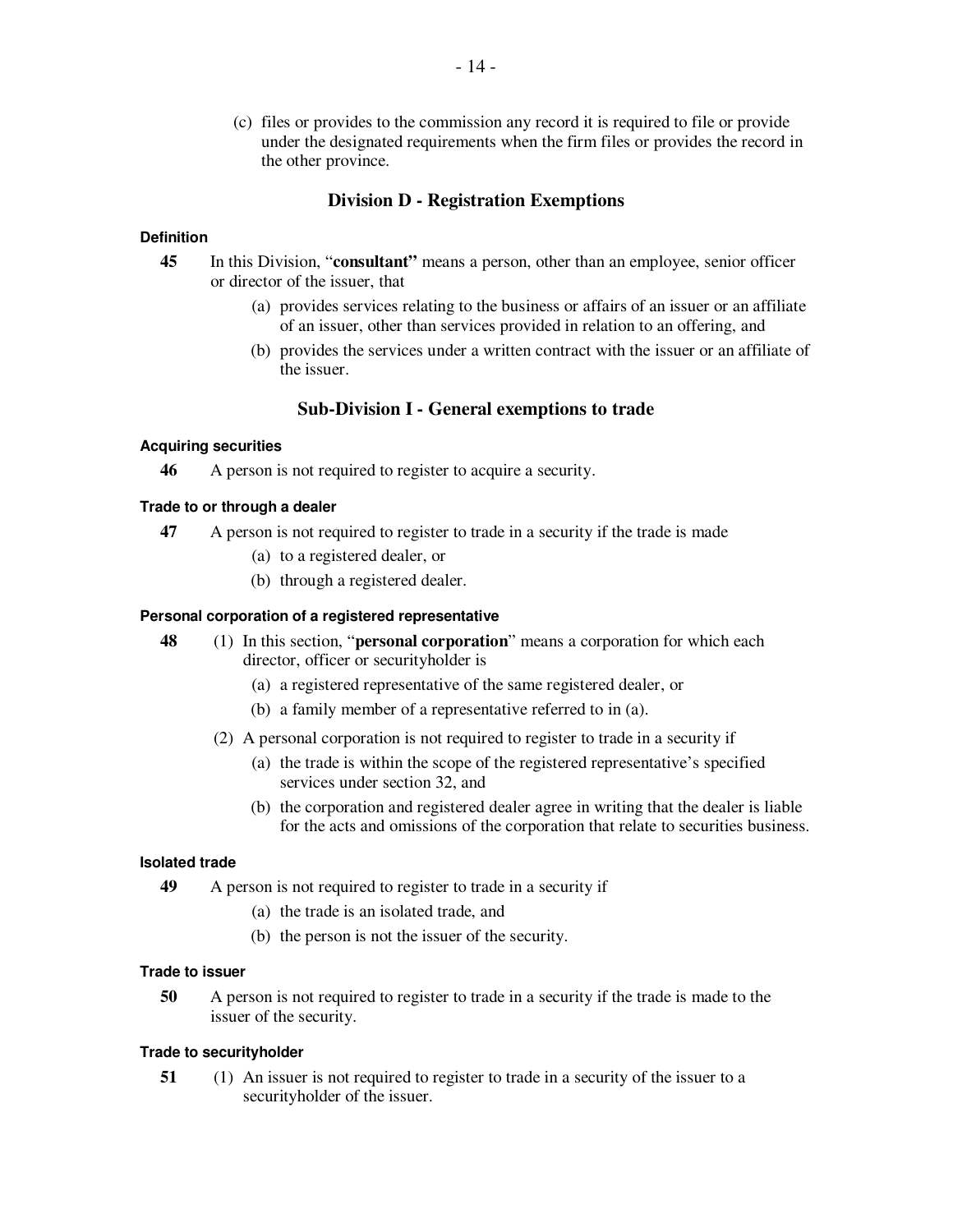- (2) Subsection (1) does not apply if
	- (a) the issuer is not a public issuer, and
	- (b) the securityholder previously acquired a security of the issuer in a trade made under section 61 [*trade under an offering memorandum*] or section 73 [*trade under legal authority*] and the securityholder continues to own the previously acquired security.
- (3) Despite subsection (2), subsection (1) applies if
	- (a) the security under subsection (1) is traded under the exercise of a previously issued right, or
	- (b) an offering is available, on the same terms and conditions and for the same class of security as the trade under subsection (1), to all securityholders that own a security of the issuer of that class.

#### **Trade to person not member of public**

**52** A person is not required to register to trade a security of a private issuer if the trade is not part of an offering to the public.

#### **Trade of security of not-for-profit issuer**

- **53** A person is not required to register to trade a security of an issuer organized for educational, charitable, religious or recreational purposes and not for profit, if
	- (a) no part of the net earnings of the issuer accrue to the benefit of a securityholder,
	- (b) no commission or other remuneration is paid in connection with the trade, and
	- (c) for a trade by the issuer, an information statement that complies with section 104 is delivered to a person before the person agrees in writing to purchase the security.

# **Sub-Division II - Exemptions for private placements**

#### **Trade to exempt purchaser**

- **54** An issuer is not required to register to trade a security of the issuer to any of the following persons acquiring the security as principal:
	- (a) a director, officer or significant securityholder of the issuer, or of an affiliate of the issuer;
	- (b) a family member of a director, officer or significant securityholder of the issuer, or of an affiliate of the issuer;
	- (c) a family member of the spouse of a director, officer or significant securityholder of the issuer, or of an affiliate of the issuer;
	- (d) a close personal friend or close business associate of a director, officer or significant securityholder of the issuer, or of an affiliate of the issuer;
	- (e) an employee or consultant of the issuer, or of an affiliate of the issuer, or a spouse of either the employee or consultant;
	- (f) a person of which a majority of the voting securities are owned by, or a majority of the directors are, persons described in paragraph  $(a)$ ,  $(b)$ ,  $(c)$ ,  $(d)$ or  $(e)$ ;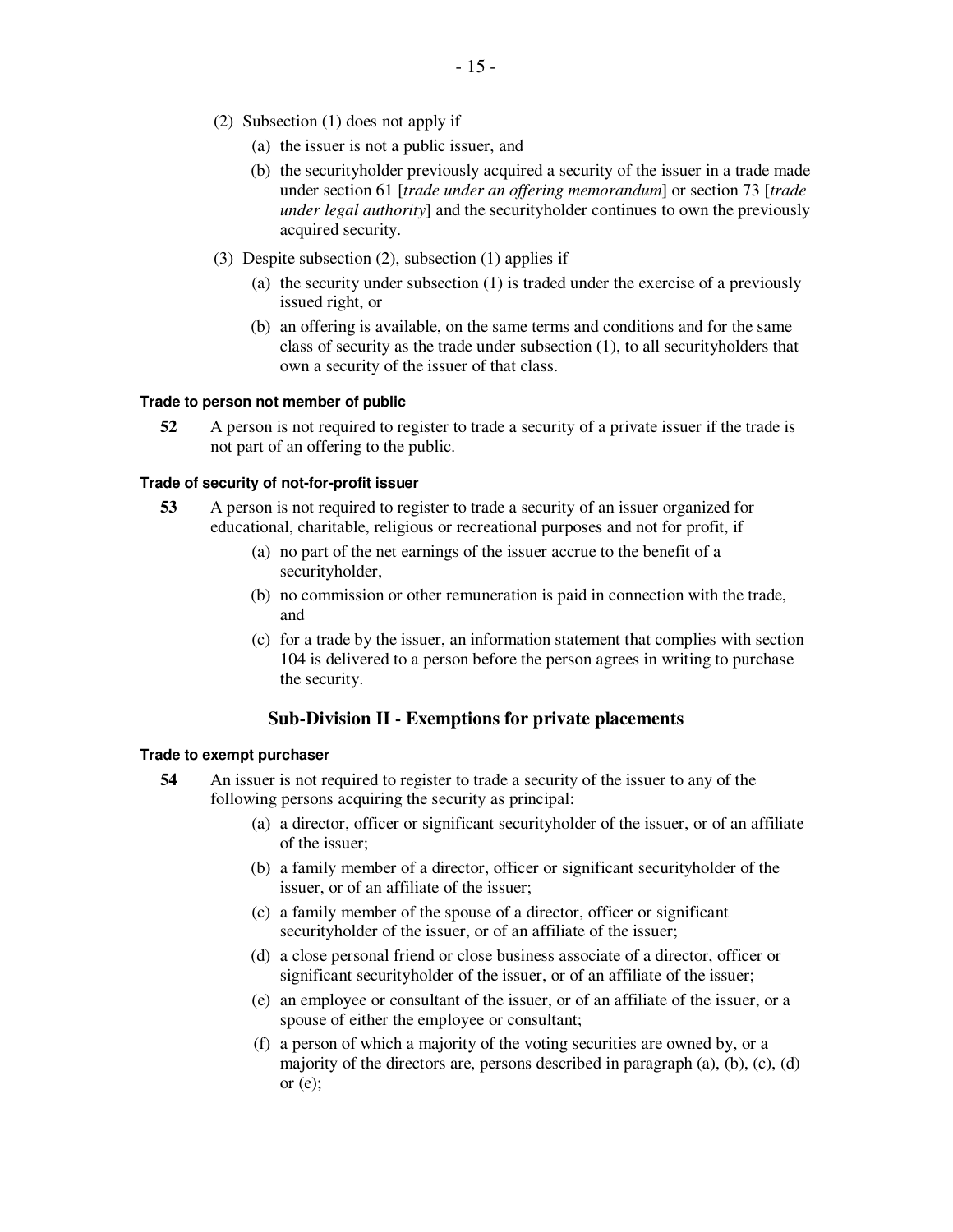(g) a trust or estate of which all the beneficiaries or a majority of the trustees are individuals described in paragraph  $(a)$ ,  $(b)$ ,  $(c)$ ,  $(d)$  or  $(e)$ .

#### **Trade for asset acquisition**

- **55** An issuer is not required to register to trade a security of the issuer to a person acquiring the security as principal as consideration for
	- (a) an interest in mining, petroleum, or natural gas property, or
	- (b) property with a fair value of at least \$150 000.

#### **Trade to creditor**

**56** An issuer is not required to register to trade a security of the issuer to a creditor acquiring the security as principal in settlement or partial settlement of a debt.

#### **Consideration for corporate finance activities**

**57** An issuer is not required to register to trade a security of the issuer to a person acquiring the security as principal as consideration for corporate financing services.

#### **Trade by significant securityholder**

- **58** A significant securityholder of an issuer is not required to register to trade a security of the issuer, or an option to acquire a security of the issuer, to
	- (a) a director, officer, employee or consultant of the issuer or of an affiliate of the issuer,
	- (b) a person of which a majority of the voting securities are owned by, or a majority of the directors are, persons described in paragraph (a), or
	- (c) a trust or estate of which all the beneficiaries or a majority of the trustees are persons described in paragraph (a).

#### **Trade to accredited investor**

- **59** A person is not required to register to trade a security if the purchaser
	- (a) acquires the security as principal, and
	- (b) is an accredited investor.

#### **Trade for \$150 000**

- **60** A person is not required to register to trade a security if
	- (a) the purchaser acquires the security as principal, and
	- (b) the trade has an aggregate acquisition cost to the purchaser of at least \$150 000.

#### **Trade under offering memorandum**

- **61** An issuer is not required to register to trade a security of the issuer if the person is acquiring the security as principal and, before the person agrees in writing to purchase the security, the issuer
	- (a) delivers to the purchaser an offering memorandum that complies with sections 105 to 110, and
	- (b) obtains a risk acknowledgement, in the required form, signed by the purchaser.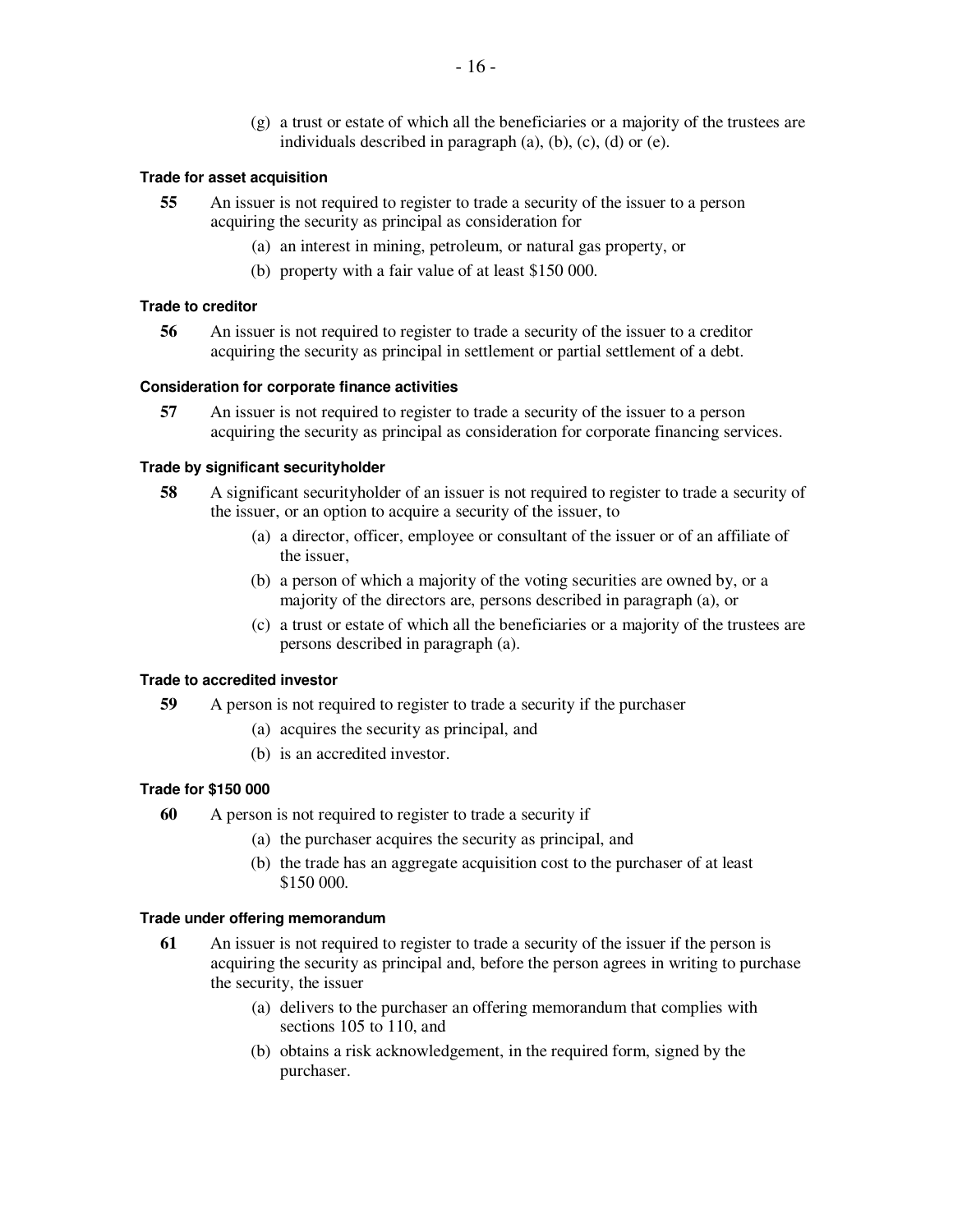# **Trade under section 18(3) of the Act**

- **62** If a public issuer is not required to comply with section 18(1) of the Act as a result of the issuer's compliance with section 18(3) of the Act, the issuer is not required to register to trade a security of the issuer if
	- (a) the purchaser of the security is acquiring the security as principal, and
	- (b) before the purchase of the security, the purchaser
		- (i) signs a statement in the required form acknowledging the risks associated with investing in the security, and
		- (ii) provides a copy of the statement to the issuer.

## **Trade under the** *Employee Investment Act*

- **63** (1) In this section, "**employee venture capital corporation"**, "**eligible business"**, "**employee venture capital plan"** and **"restricted constitution"** have the same meaning as under the *Employee Investment Act*.
	- (2) An employee venture capital corporation registered under the *Employee Investment Act* with a restricted constitution is not required to register to trade a security of the corporation under its employee venture capital plan if the trade is made to an employee of the eligible business or of an affiliate of the eligible business.
	- (3) An employee of an eligible business or of an affiliate of an eligible business is not required to register to trade a security of an employee venture capital corporation with a restricted constitution if the trade is made to another employee of the eligible business or of an affiliate of the eligible business.

# **Sub-Division III - Exemptions for corporate transactions**

## **Trade related to business combination, reorganization, bid or winding up**

- **64** A person is not required to register to trade a security if the trade is made in connection with
	- (a) a business combination or reorganization,
	- (b) a takeover bid, or
	- (c) the winding up or dissolution of the issuer.

## **Trade of public issuer security to securityholder**

- **65** An issuer is not required to register to trade to a securityholder of the issuer a security of another issuer that is
	- (a) a public issuer, or
	- (b) a reporting issuer under the securities laws of another province.

## **Trade under direct purchase plan**

- **66** (1) In this section, "**direct purchase plan"** means a plan that permits a person to purchase a security of an issuer from the issuer or on a marketplace through the administrator of the plan.
	- (2) A public issuer or a reporting issuer under the securities laws of another province is not required to register to trade a security of the issuer under a direct purchase plan if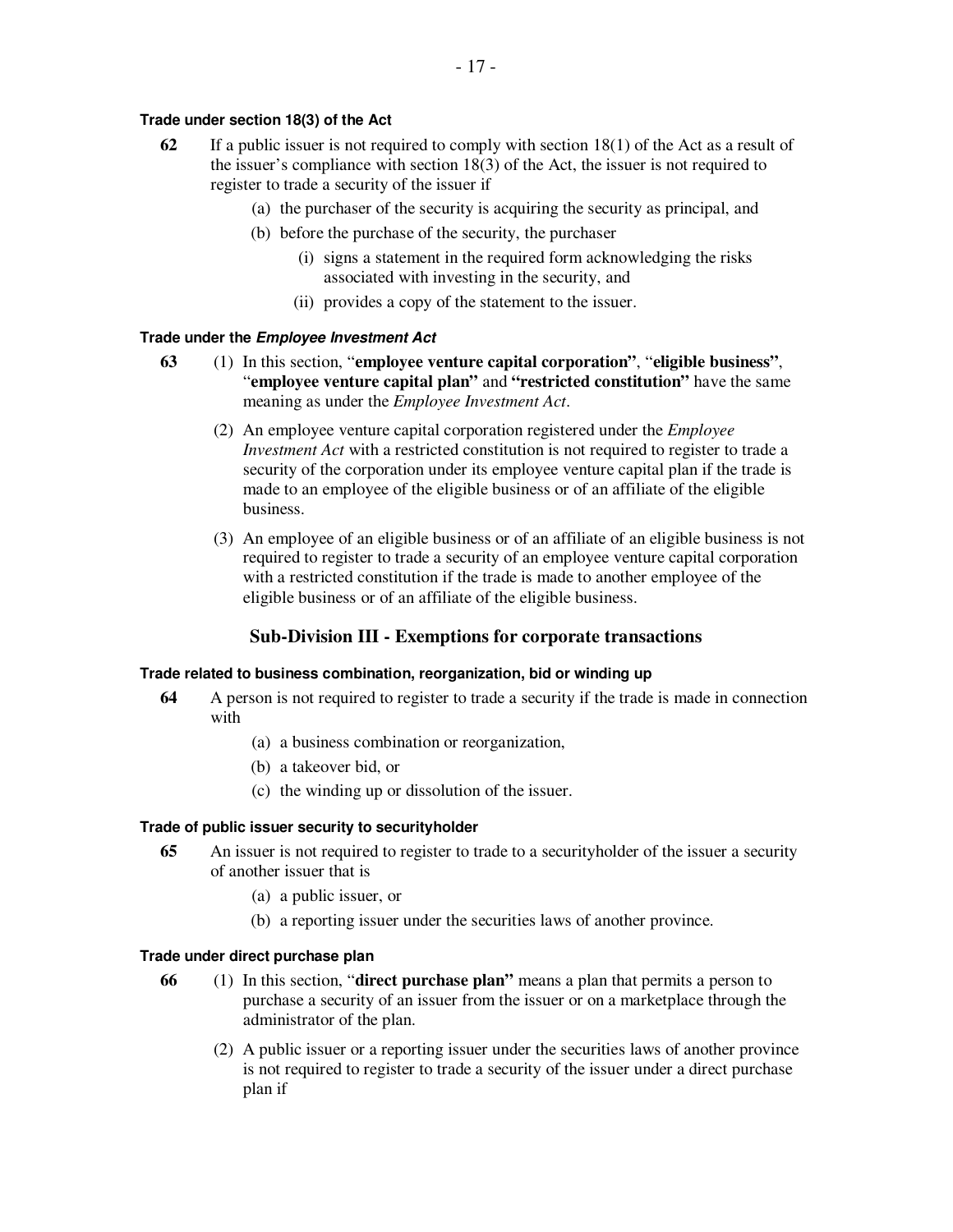- (a) the number of securities distributed under the plan in the calendar year is no more than 2% of the issuer's outstanding equity securities at the beginning of the year,
- (b) the administrator of the plan is a Canadian financial institution, or a person authorized in a foreign jurisdiction to carry on banking, insurance or trust business, or an entity designated for the purpose of this paragraph, and
- (c) no person provides advice about the merits or suitability of a security distributed under the plan, other than a registered dealer or registered adviser or a dealer or adviser in another province that is registered under the securities laws of the other province for the purpose of trading or acting as an adviser.

# **Sub-Division IV - Exemptions for exempt securities**

# **Trade in exempt security**

- **67** A person is not required to register to trade
	- (a) a debt security issued or guaranteed by Canada or a province,
	- (b) a debt security that is rated by a rating agency designated for the purpose of this section and is
		- (i) issued or guaranteed by a country, a political division of a country, a municipal corporation, a Canadian financial institution or a person authorized in a foreign jurisdiction to carry on banking, insurance or trust business, or
		- (ii) secured by or payable out of rates or taxes under the law of a province on property in that province if the rates or taxes are collectible by or through the municipality where the property is located,
	- (c) a debt security issued or guaranteed by the International Bank for Reconstruction and Development, the Asian Development Bank, or the Inter-American Development Bank,
	- (d) an option to acquire a debt security referred to in paragraph (a), (b) or (c),
	- (e) commercial paper issued by a public issuer or an issuer that is a reporting issuer under the securities laws of another province if the commercial paper
		- (i) matures no more than 12 months after it is issued and
		- (ii) is rated by a rating agency designated for the purpose of this section, or
	- (f) a guaranteed investment certificate issued by a Canadian financial institution whose deposits are insured by Canada or a province.

# **Sub-Division V - Exemptions for trades in securities otherwise regulated**

## **Trade in security of credit union**

**68** A person is not required to register to trade a security of a credit union under the *Credit Union Incorporation Act*.

## **Trade in investment share of cooperative**

**69** (1) A person is not required to register to trade an investment share of a cooperative under the *Cooperative Association Act* to a member of the cooperative if the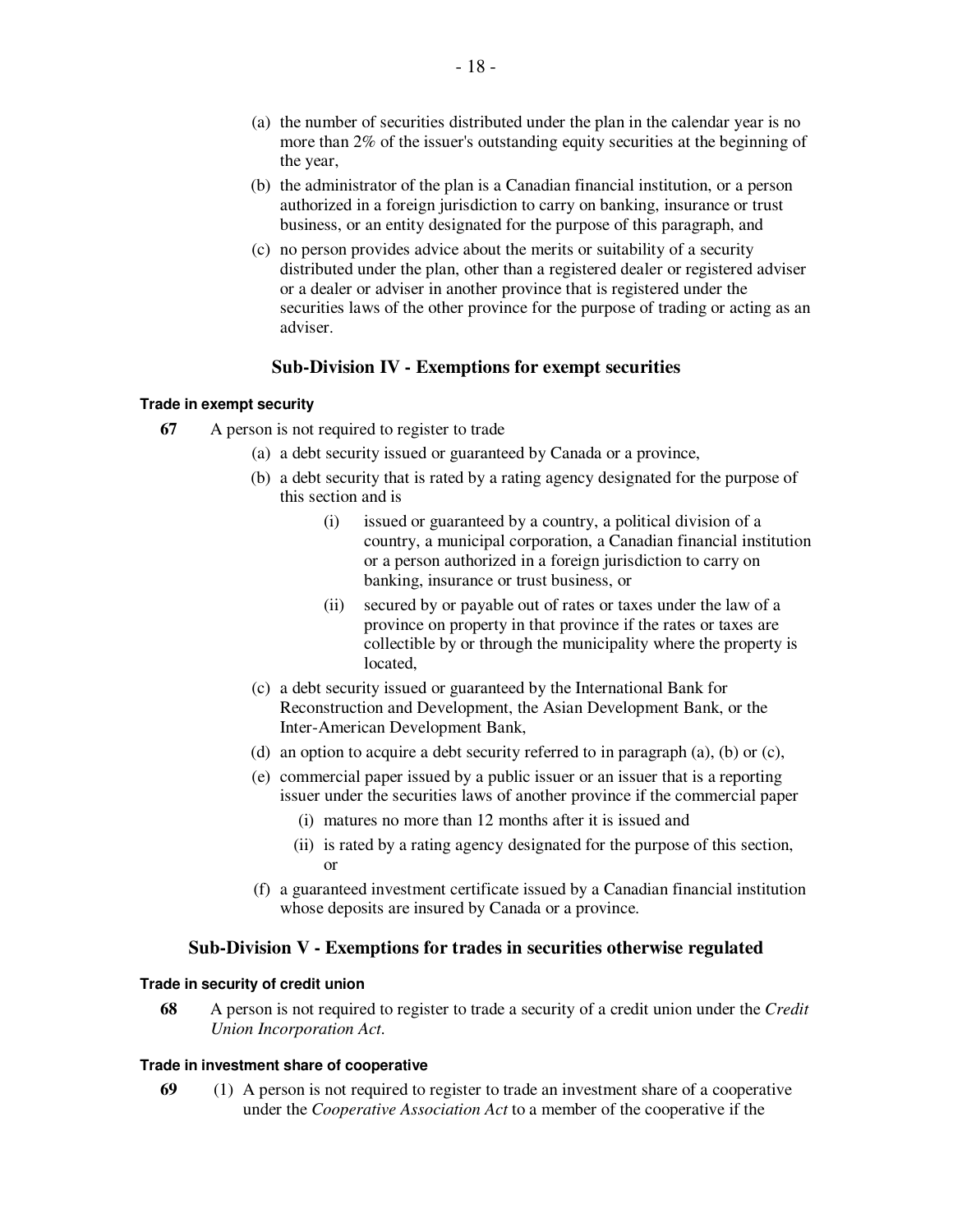cooperative has no more than 150 members, excluding employees and former employees of the cooperative.

(2) A member of a cooperative under the *Cooperative Association Act* is not required to register to trade an investment share of the cooperative to another member of the cooperative.

#### **Trade in variable insurance contract**

- **70** A person is not required to register to trade a variable insurance contract that is
	- (a) issued by an insurance company, and
	- (b) sold by a person licensed or not required to be licensed under the *Financial Institutions Act*.

# **Trade in non-syndicated mortgage**

- **71** (1) A person is not required to register to trade a mortgage if
	- (a) the mortgage is not a syndicated mortgage, and
	- (b) the person
		- (i) is registered under the *Mortgage Brokers Act,* or
		- (ii) is not carrying on any activity with respect to the trade that requires the person to register under that Act.
	- (2) In this section, "**syndicated mortgage"** means a security in which two or more persons participate, directly or indirectly, as lenders in a debt obligation that is secured by a mortgage.

## **Trade in exempt real estate security**

- **72** (1) A person is not required to register to trade an exempt real estate security if the person
	- (a) complies with the *Real Estate Act*, and
	- (b) does not market any expected economic benefits of a pooling or management arrangement related to the security.
	- (2) In this section, "**exempt real estate security"** means
		- (a) a security issued by a cooperative association as defined in the *Real Estate Act* that evidences the right of the securityholder to use or occupy property in which the cooperative association has an interest, or
		- (b) a security comprising
			- (i) a direct interest in real property,
			- (ii) an interest in an existing or potential rental pool or management agreement for the property, and
			- (iii) a right to occupy the property.

## **Trade under legal authority**

- **73** A person is not required to register to trade a security if the trade is made
	- (a) by the person in the course of enforcing a legal obligation or administering the affairs of another person, and the person is acting under the authority of
		- (i) a court or government administrative body,
		- (ii) a will or trust,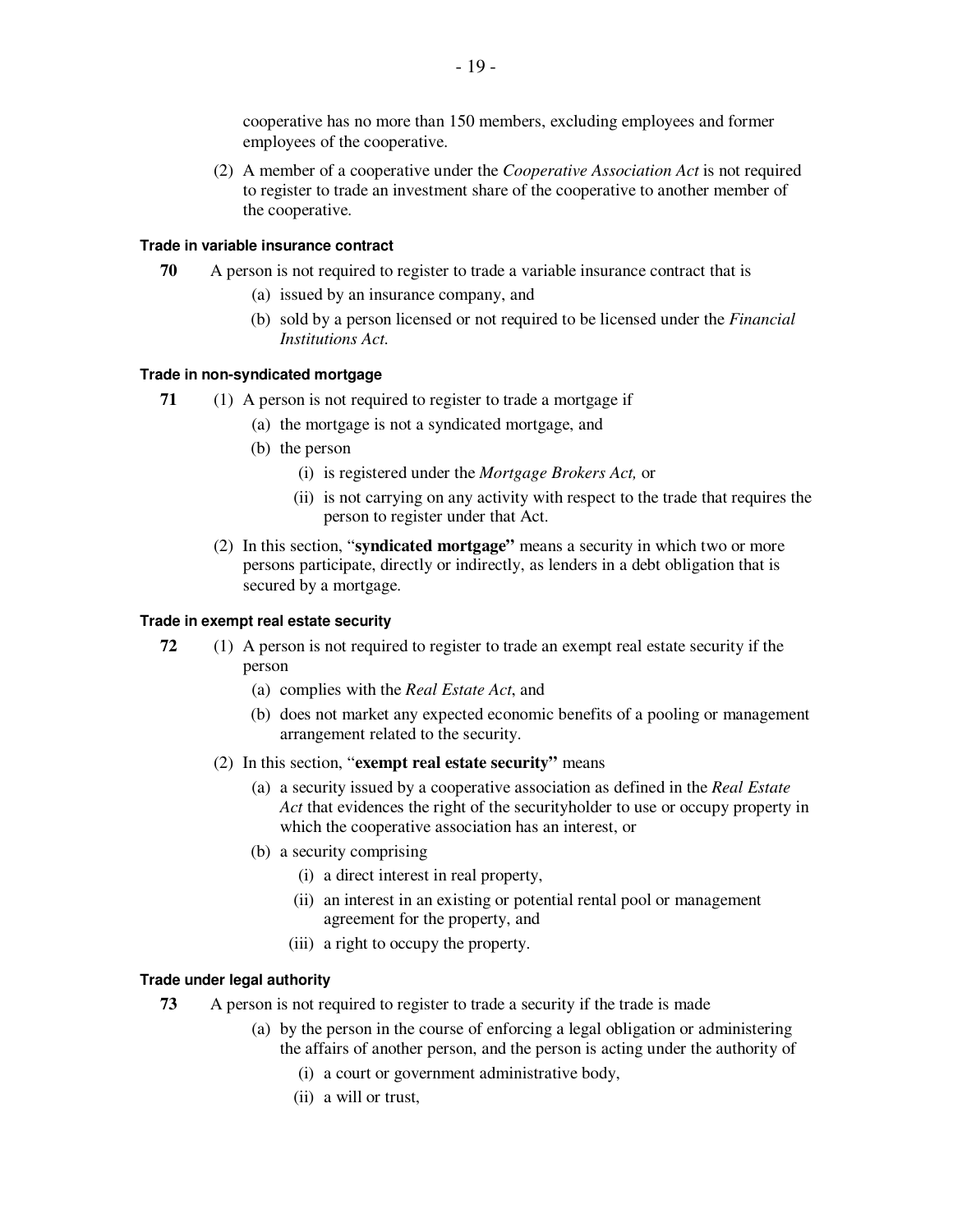- (iii) a statute,
- (iv) a representation agreement made in accordance with the *Representation Agreement Act*, or
- (v) an enduring power of attorney in accordance with section 8 of the *Power of Attorney Act,* or
- (b) by a person as creditor to realize a debt.

# **Sub-Division VI - Exemptions for persons with connections outside BC**

#### **Trade to or through dealer registered in another province**

- **74** A dealer registered in another province for the purpose of trading is not required to register to trade a security to a person if the trade is subject to, and meets the requirements designated for the purpose of this section and
	- (a) the person was the dealer's client before the person became either temporarily or ordinarily resident in British Columbia, or
	- (b) the dealer has not
		- (i) engaged in advertising or promotional activity that was directed to persons in British Columbia during the 6 months preceding the trade, and
		- (ii) paid any amount in connection with the trade in British Columbia to a person, other than an amount paid to
			- (A) a client or purchaser, or
			- (B) an individual registered under the securities laws of another province for the purpose of trading if the individual was ordinarily resident outside British Columbia.

#### **Person or marketplace outside Canada**

- **75** A person is not required to register to trade
	- (a) a security to a person in a jurisdiction outside Canada purchasing as principal or purchasing on behalf of a person in a jurisdiction outside of Canada, or
	- (b) a security through a marketplace outside Canada.

#### **Exempt trade under other Canadian securities law**

- **76** A person is not required to register to trade in a security if
	- (a) the trade is part of an offering that is made concurrently in British Columbia and another province,
	- (b) registration is not required for the trade in that province under an exemption designated for the purpose of this section, and
	- (c) the person complies with any requirement that relates to the designated exemption.

## **Sub-Division VII - Exemption for resale**

#### **Trade by securityholder**

**77** (1) A securityholder is not required to register to trade a security to any of the following persons acquiring the security as principal: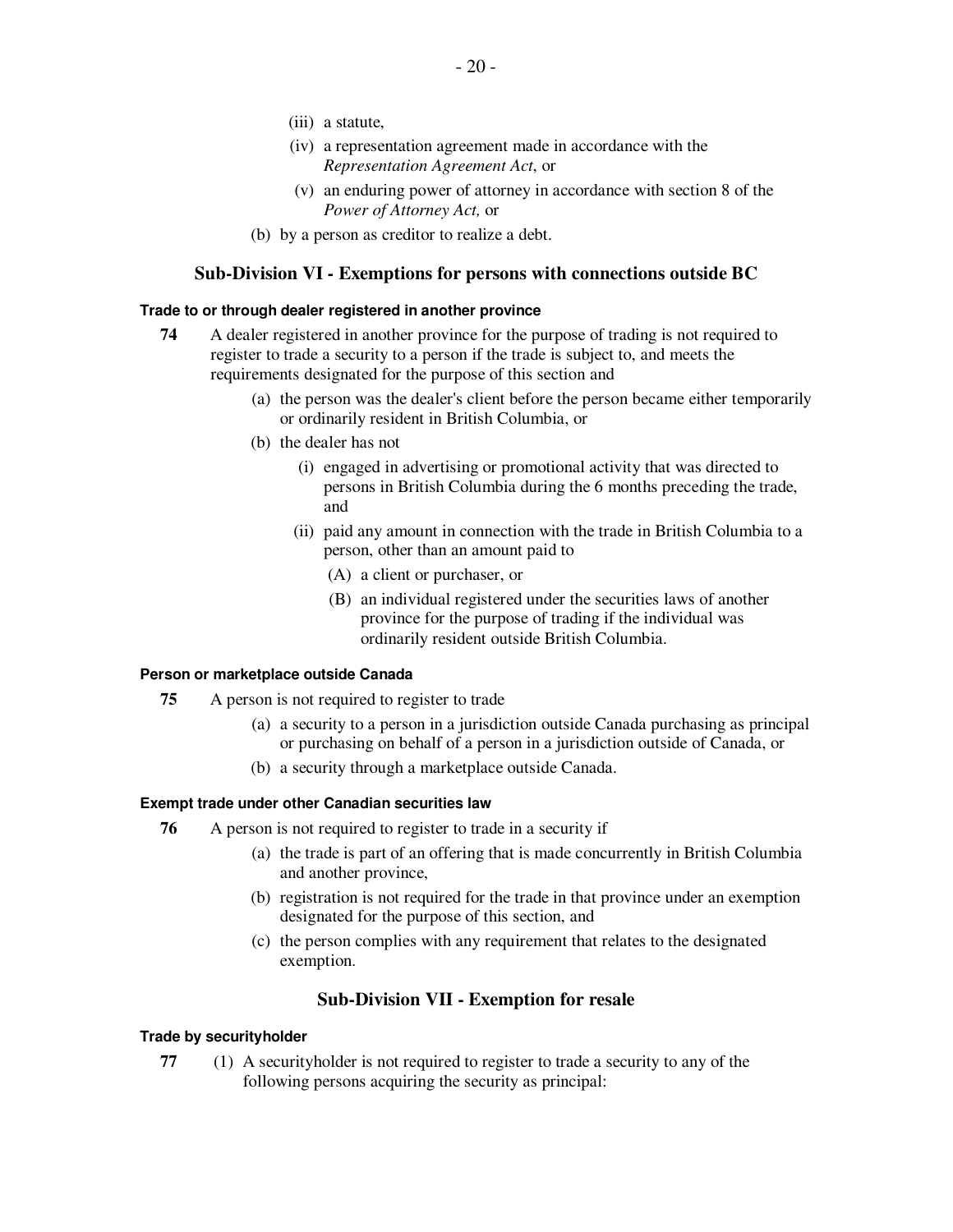- (a) a director, officer or significant securityholder of the issuer, or an affiliate of the issuer;
- (b) a family member of a director, officer or significant securityholder of the issuer, or of an affiliate of the issuer;
- (c) a family member of the spouse of a director, officer or significant securityholder of the issuer, or of an affiliate of the issuer;
- (d) a close personal friend or close business associate of a director, officer or significant securityholder of the issuer, or of an affiliate of the issuer;
- (e) an employee or consultant of the issuer, or of an affiliate of the issuer, or a spouse of either the employee or consultant;
- (f) a person of which a majority of the voting securities issued by the person are owned by, or a majority of the directors are, persons referred to in paragraph  $(a)$ ,  $(b)$ ,  $(c)$ ,  $(d)$  or  $(e)$ ;
- (g) a trust or estate of which all the beneficiaries or a majority of the trustees are persons referred to in paragraph (a), (b), (c), (d) or (e);
- (h) a family member of the selling securityholder, or of the selling securityholder's spouse;
- (i) a securityholder of the issuer;
- (j) a person in another province if the trade is made in compliance with an exemption in the other jurisdiction designated for the purpose of this paragraph.
- (2) An issuer must take reasonable steps to ensure that its securityholders are aware of any restrictions on trading the issuer's securities.
- (3) Subsection (2) does not apply to
	- (a) a public issuer that is not required to comply with section 18 (1) of the Act as a result of the issuer's compliance with section 18 (3) of the Act, or
	- (b) an issuer that is a reporting issuer under the securities laws of another province.

# **Sub-Division VIII - Advising Exemptions**

## **General advice**

- **78** A person is not required to register to
	- (a) provide advice about investing generally, if no advice is given in relation to a specific security or issuer, or
	- (b) provide advice directly or indirectly through a publication or other medium in relation to a trade of a specific security if
		- (i) the advice is not tailored to the specific circumstances of a person, and
		- (ii) the person does not hold himself, herself or itself out as providing advice tailored to the circumstances of a specific person.

## **Exempt security**

**79** A person is not required to register to provide advice to another person in relation to a trade of a security referred to in section 67 [*trade in exempt security*].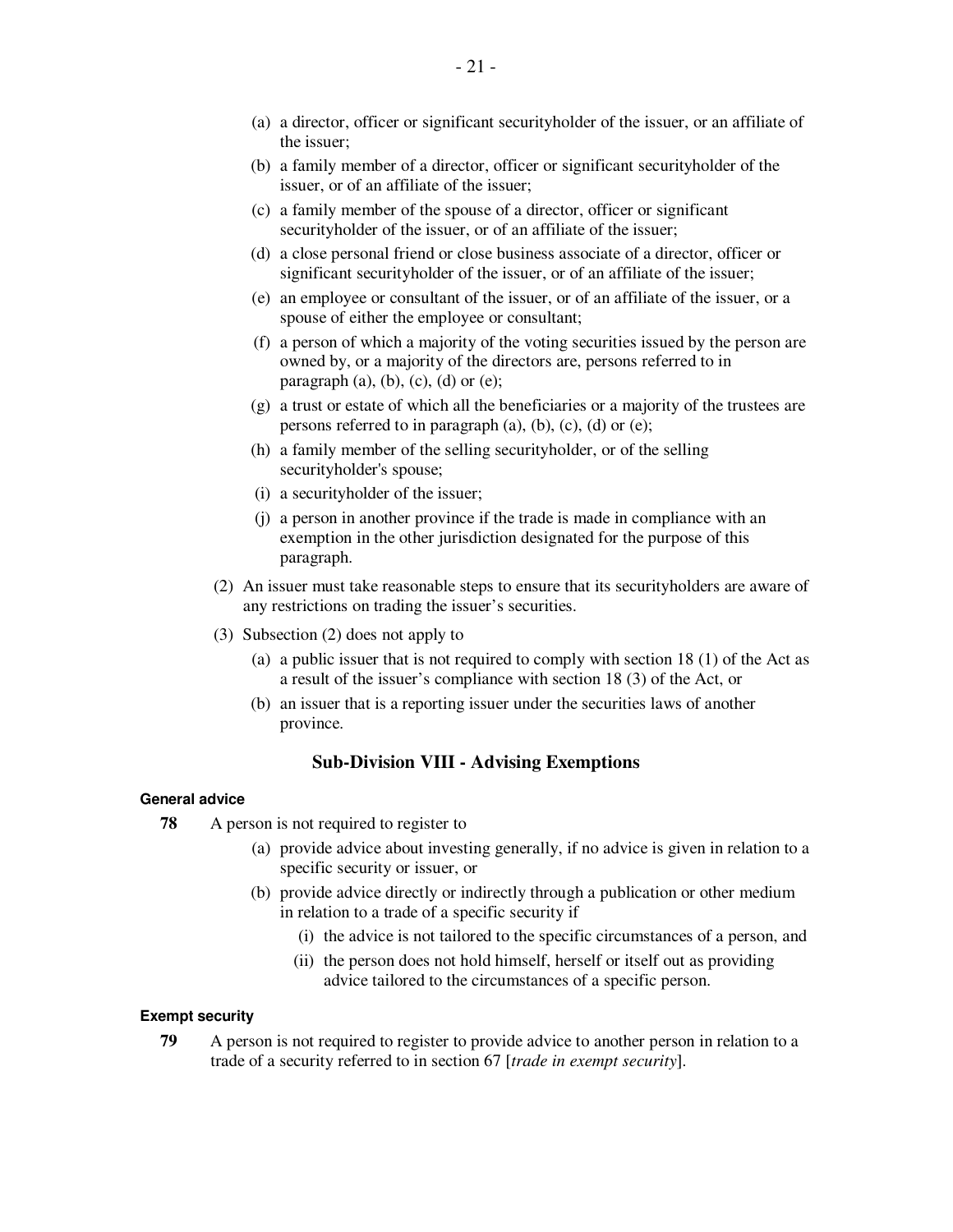# **Persons otherwise regulated**

- **80** A person is not required to register to provide advice to another person in relation to a trade of a security referred to in
	- (a) section 68 [*trade in security of credit union*], if the person is employed by the credit union or an affiliate,
	- (b) section 70 [*trade in variable insurance contract*], if the person is licensed as an insurance agent or insurance salesperson under the *Financial Institutions Act*,
	- (c) section 71 [*trade in non-syndicated mortgage*], if the person is registered under the *Mortgage Brokers Act*, or
	- (d) section 72 [*trade in exempt real estate securities*], if the person is licensed as an agent, nominee or salesperson under the *Real Estate Act*.

# **Legal authority**

- **81** A person is not required to register to provide advice to another person in relation to a trade of a security if the trade is in the course of enforcing a legal obligation, or administering the affairs of another person, and the person is acting under the authority of
	- (a) a court or government administrative body,
	- (b) a will or trust,
	- (c) a statute,
	- (d) a representation agreement made in accordance with the *Representation Agreement Act*, or
	- (e) an enduring power of attorney in accordance with section 8 of the *Power of Attorney Act*.

## **Investment dealer acting as adviser**

**82** A registered investment dealer or a registered representative of a registered investment dealer is not required to register to manage an investment portfolio on behalf of a client of the dealer if it complies with the regulatory instruments of the Investment Dealers Association of Canada relating to portfolio management services for its members and their representatives designated for the purpose of this section.

## **Adviser registered in another province**

- **83** A person registered under the securities laws of another province as an adviser is not required to register to provide advice to another person in relation to a trade of a security if the person complies with the requirements of the other province as if the advice were being given to a person in the other province and if
	- (a) the person was the adviser's client before the person became either temporarily or ordinarily resident in British Columbia,
	- (b) the adviser has not
		- (i) engaged in advertising or promotional activity that was directed to persons in British Columbia during the 6 months before providing the advice, or
		- (ii) paid any amount in connection with the advice to a person, other than an amount paid to
			- (A) a client or purchaser, or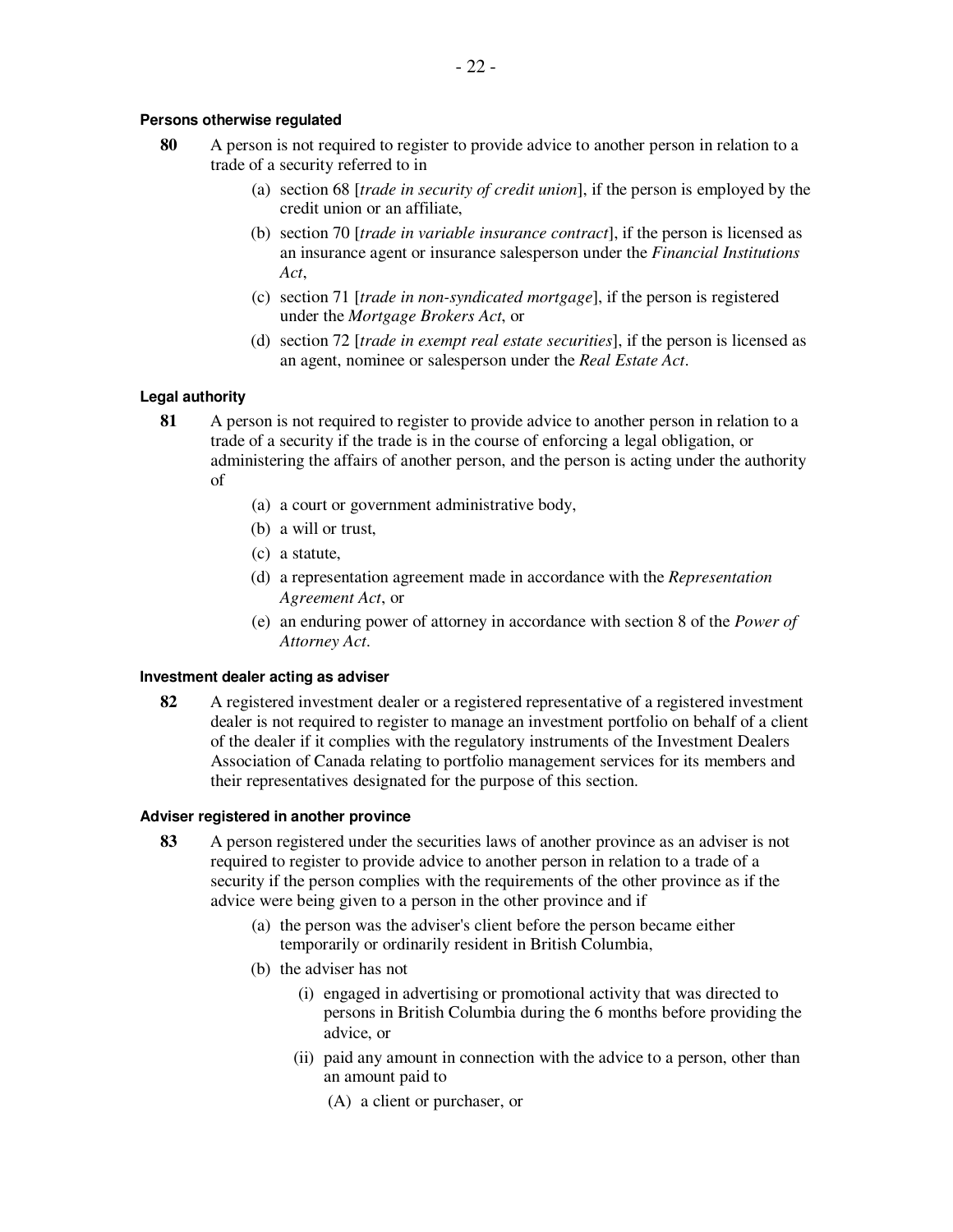- (B) an individual registered under the securities laws of another province for the purpose acting as an adviser if the individual was ordinarily resident outside British Columbia, or
- (c) the client is a registered dealer or registered adviser.

# **Part 4 – Offerings**

# **Division A - General**

#### **Offering exemption – issuer**

**84** Section 18(1) of the Act [*offering of securities*] does not apply to an offering of a security by the issuer if the issuer complies with the conditions for an exemption set out in any one of sections 46, 47 (a), 51 to 57, 59 to 61 or 63 to 76.

#### **Deemed offering – securityholder of public issuer without AIF**

- **85** A trade by a securityholder of a security of a public issuer or a reporting issuer in another province is an offering if
	- (a) the security was traded to the securityholder under section 84 or 90, and
	- (b) at the time the issuer traded the security, the issuer of the security had not filed an AIF with its most recent annual financial statements required to be filed under section 126.

## **Deemed offering – securityholder of non-public issuer**

**86** A trade by a securityholder in a security of an issuer that is not a public issuer or a reporting issuer in another province is an offering if the securityholder acquired the security under an offering in British Columbia.

#### **Offering exemption – securityholder**

**87** Section 18(1) of the Act does not apply to an offering by a securityholder of a security of an issuer if the offering complies with the conditions for an exemption referred to in any one of sections 46, 47 (a), 49, 50, 52, 58 to 60, 63 (3), 64, 67 to 72 or 75 to 77.

#### **Offering exemption – significant securityholder**

- **88** (1) Subject to subsection (2), section 18 (1) of the Act does not apply to an offering by a significant securityholder of
	- (a) a public issuer if the public issuer is not entitled to rely on the exemption in section 18 (3) of the Act as a result of section 117, 118, 119 or 120 of these rules, or
	- (b) a reporting issuer in another province,
	- if
		- (c) the securityholder has no reasonable grounds to believe that the issuer is in default of securities legislation, and
		- (d) the offering is made through a marketplace.
	- (2) Subsection (1) does not apply to a significant securityholder unless at least 4 months have elapsed from the earlier of the date that the significant securityholder, or an affiliate of the significant securityholder, acquired
		- (a) the security being traded, and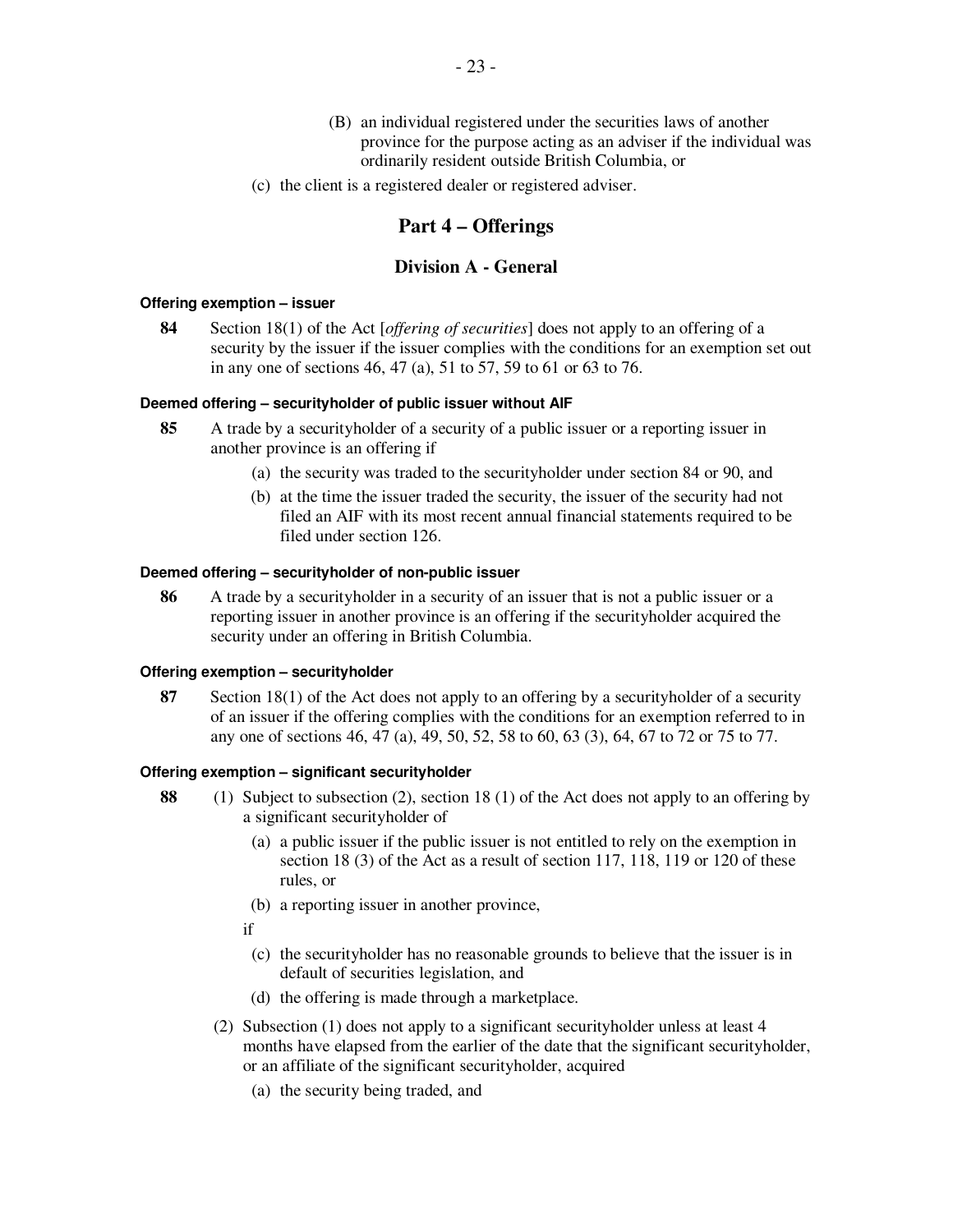(b) another security that entitled or required the holder to acquire the security being traded.

#### **Offering exemption – eligible institutional investor**

- **89** Section 18(1) of the Act does not apply to an offering by a significant securityholder of securities of an issuer that is a public issuer or a reporting issuer in another province if
	- (a) the securityholder is an eligible institutional investor that has filed a report under
		- (i) section 153 of these rules [*exemption for eligible institutional investors providing alternative monthly reports*],
		- (ii) section 154 of these rules [*exemption for eligible institutional investors filing in another province*], or
		- (iii) section 26 of BCI 62-502,
	- (b) the sale is made in the ordinary course of the business or investment activity of the significant securityholder, and
	- (c) the securityholder does not, either alone or acting in concert with others, control the issuer.

#### **Offering exemption – other jurisdiction**

- **90** Section 18 (1) of the Act does not apply to an offering made under an exemption from the prospectus requirement of another province designated for the purpose of this section, if the offering is part of an offering made concurrently in British Columbia and the other province, and if the person offering the security
	- (a) complies with the requirements relating to the exemption,
	- (b) files the records it is required to file under the requirements when it files them in the other province, and
	- (c) delivers a disclosure document to a purchaser in British Columbia at the same time and in the same manner as it is required to deliver that document to a purchaser in the other province.

#### **Plain language**

**91** If an issuer is required under Part 4 of the Act to file a record or send a record to an investor, or the issuer is exempt from a requirement in Part 4 of the Act and filing a record or sending a record to an investor is a condition of the exemption, the issuer must prepare the record in plain language.

#### **Division B - Prospectus**

#### **Application – issuers other than mutual funds**

**92** This Division does not apply to a mutual fund.

## **Use of underwriter or due diligence provider**

- **93** (1) Before filing the prospectus under the Act to become a public issuer or for an initial public offering, an issuer must engage an underwriter or a due-diligence provider.
	- (2) If an issuer engages a due-diligence provider under subsection (1), the issuer must obtain a written opinion from the due-diligence provider stating that it has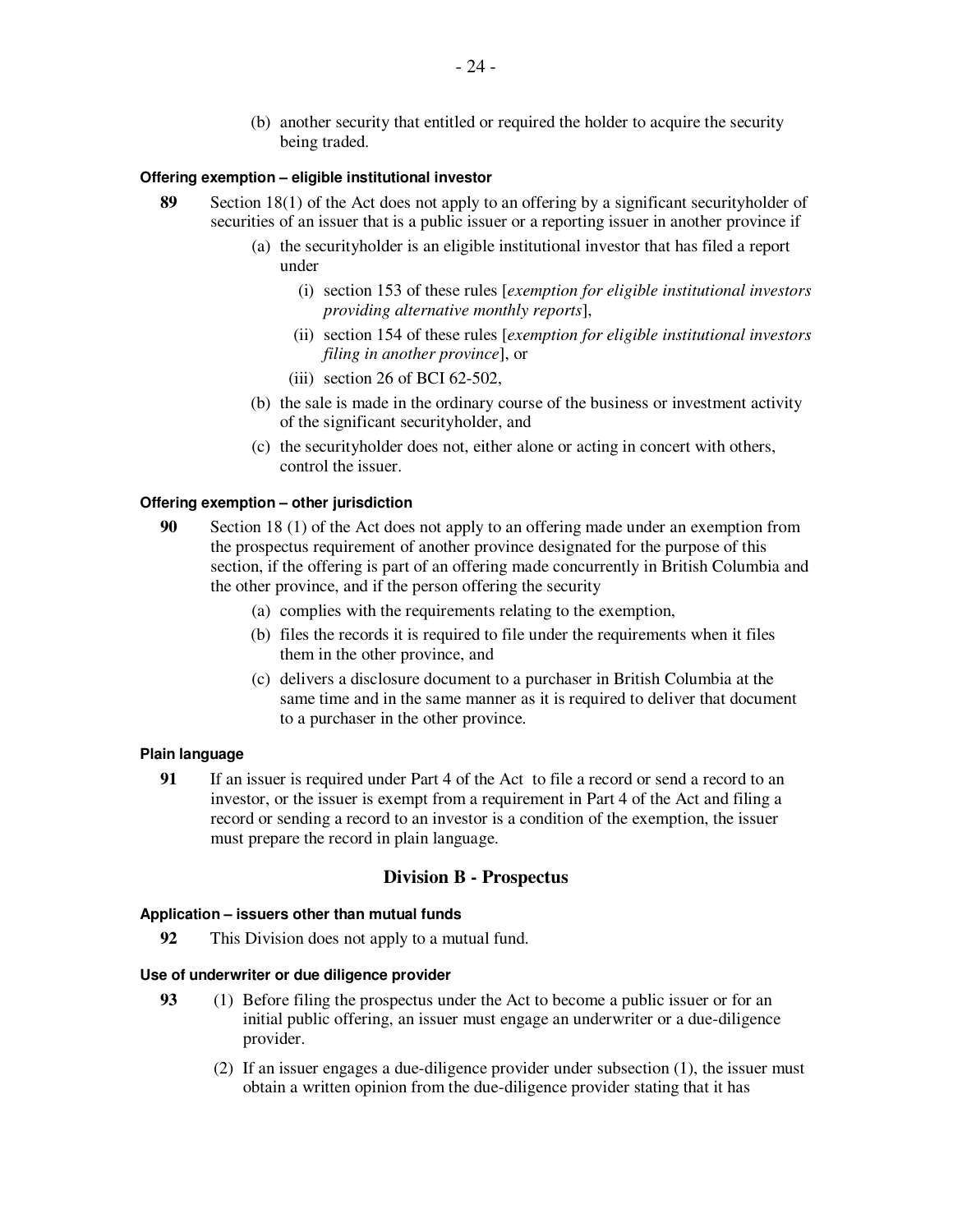reasonable grounds to believe that the disclosure in the prospectus contains all material information about the issuer.

#### **Delivery of prospectus on request**

**94** A person that files a prospectus under the Act must send a copy of the prospectus as soon as practicable and without charge to a prospective purchaser, or purchaser, who requests it.

#### **Lapse of prospectus**

**95** If an issuer that is not entitled to rely on section 18(3) of the Act as a result of section 117, 118, 119 or 120 of these rules and the issuer makes an offering under a prospectus, the issuer must not trade a security under the offering more than one year and 20 days after the date of the prospectus.

#### **Exemption for prospectus offering in other province**

- **96** Section 18 (2) of the Act and section 93 of these rules does not apply to a person making an offering concurrently in British Columbia and another province if the person
	- (a) complies with the prospectus requirements in the other province designated for purpose of this section,
	- (b) files with the commission the records it is required to file under the designated requirements when it files them in the other province, and
	- (c) delivers the prospectus to a purchaser in British Columbia at the same time and in the same manner as it is required to deliver the prospectus to a purchaser in the other province.

# **Division C - Financial Statements in a Prospectus**

#### **Application – issuers other than mutual funds**

**97** This Division does not apply to a mutual fund.

#### **Annual financial statements**

- **98** (1) Subject to subsection (4), an issuer that files a prospectus must include in the prospectus annual financial statements for the issuer's 3 most recently completed financial years or, if the issuer has not completed 3 financial years, for all of its financial years.
	- (2) If an issuer's most recently completed financial year ended within 90 days before the date of the prospectus, the issuer may treat the previous year as the most recently completed financial year under subsection (1).
	- (3) For the purpose of subsection (1), if the issuer changed its financial year-end during any of the years referred to in subsection (1), and the resulting transition year is at least 9 months, the issuer may treat the transition year as one of the years referred to in subsection (1).
	- (4) If the issuer has not completed its first financial year, the issuer must include in the prospectus financial statements for the period from the date of the issuer's formation to a date not more than 90 days before the date of the prospectus.

#### **Audit requirement**

**99** For the purpose of sections 98 and 101,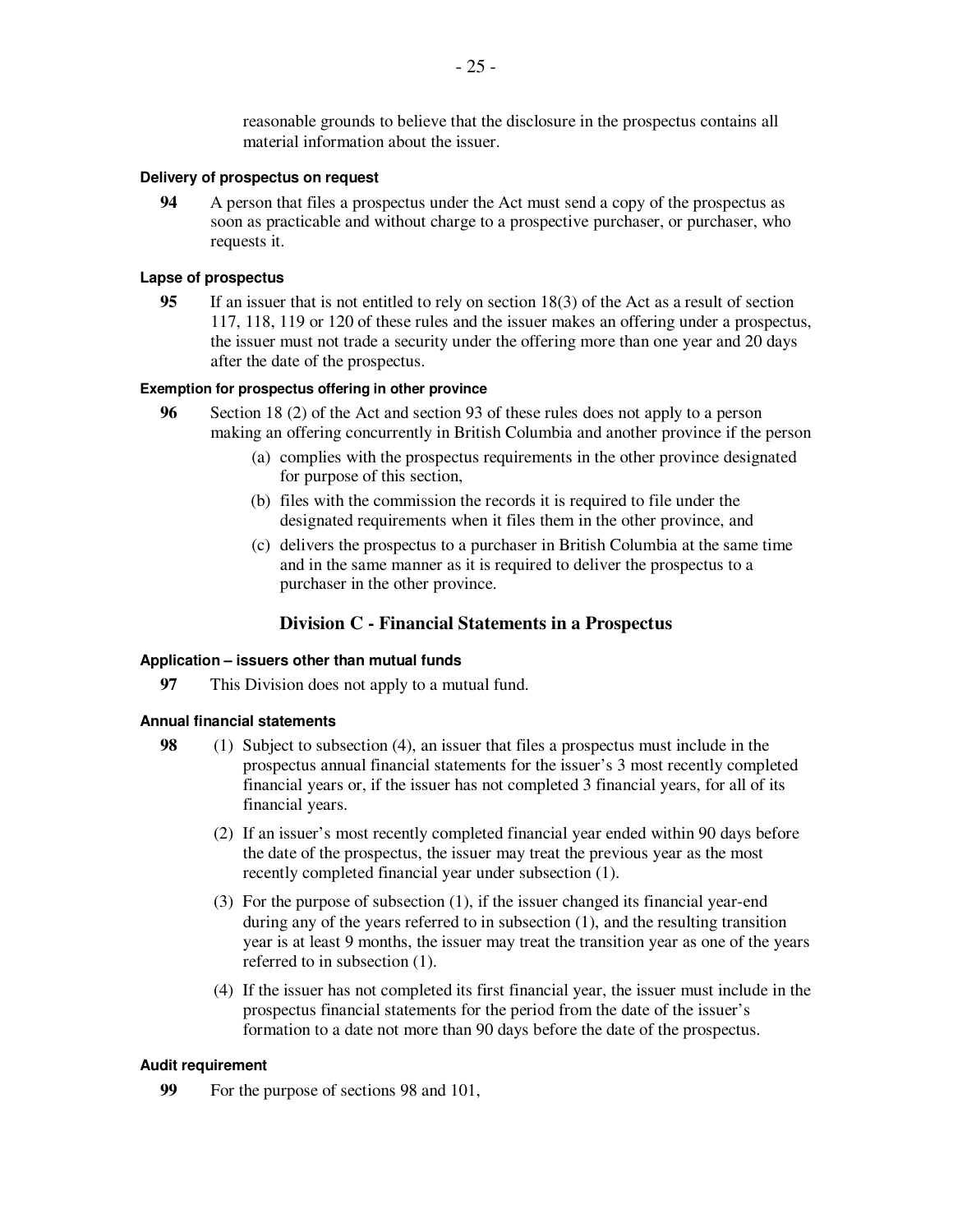- (a) the financial statements for the most recently completed financial year must be audited financial statements, and
- (b) the financial statements for a financial year other than the most recently completed financial year may be unaudited financial statements unless
	- (i) financial statements for the financial year have been audited, and
	- (ii) the auditor of those statements issued a report with respect to the audit.

#### **Interim financial statements**

- **100** (1) Subject to subsection (3), an issuer that files a prospectus must include in the prospectus comparative interim financial statements for the issuer's most recently completed interim period.
	- (2) If an issuer's most recently completed interim period ended within 60 days before the the date of the prospectus, the issuer may treat the previous interim period as the most recently completed interim period under subsection (1).
	- (3) Subsection (1) does not apply if the results for the most recently completed interim period are included in the annual financial statements filed under section 98.

## **Financial statements of predecessors**

- **101** (1) An issuer that files a prospectus, and who acquired its primary business less than 3 years before the date of the prospectus, must include in the prospectus the financial statements of the acquired business for the years and periods referred to in section 98 and 100 that ended before the acquisition, as if the acquired business is the issuer under those sections.
	- (2) If an issuer that files a prospectus resulted from a business combination or reorganization during the 3 year period before the date of the prospectus, and subsection (1) does not apply, the issuer must include in the prospectus, for the years and period referred to in section 98 and 100, the financial statements of the person that carried on the issuer's primary business before the date of the event as if the person is the issuer under those sections..
	- (3) If the financial statements in subsection (1) or (2) relate to a year that ended more than 3 years and 6 months before the date of the prospectus, the issuer is not required to include those statements in the prospectus.

#### **Exemption from financial statement requirements for prospectus offering in other province**

- **102** Sections 98 to 101 do not apply to an issuer making an offering concurrently in British Columbia and another province if the issuer
	- (a) complies with the requirements in the other province designated for purpose of this section, and
	- (b) includes in the prospectus the statements it is required to include in a prospectus filed under those requirements, and files the prospectus when it is filed in the other province.

#### **Exemption from financial statement requirements for prospectus with US financial statements**

- **103** Sections 98 to 101 do not apply to an SEC issuer if the issuer is making an offering concurrently in British Columbia and another jurisdiction and the issuer
	- (a) complies with the requirements of the United States of America designated for the purpose of this section, and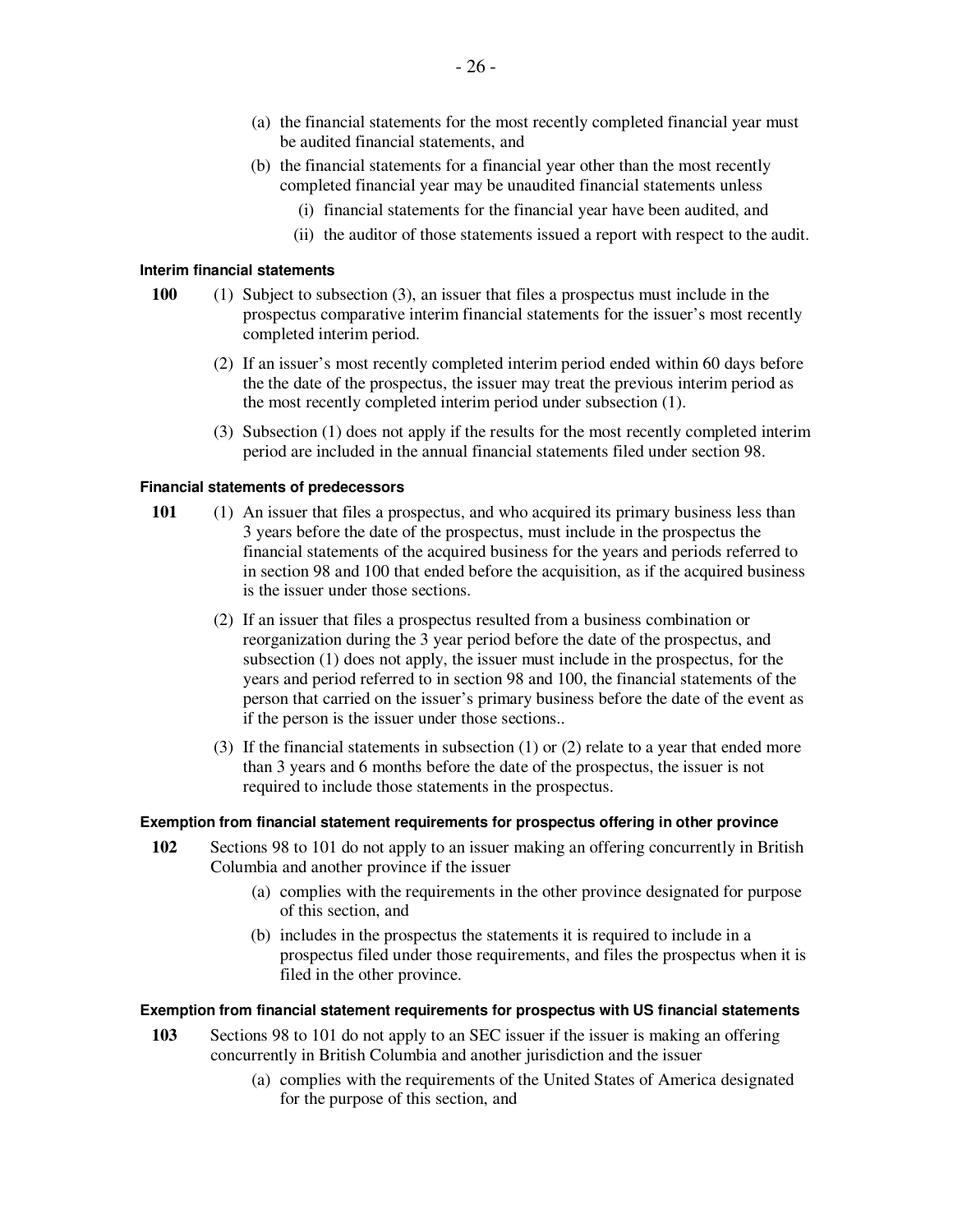(b) includes in the prospectus the statements it is required to include in a offering document filed with the SEC under those requirements, and files the prospectus when it files those other documents with the SEC.

# **Division D – Disclosure for trades under exemptions**

#### **Disclosure and filing requirements for not-for-profit issuers**

- **104** (1) An information statement under section 53 [*trade of security of not-for-profit issuer*] must be in the required form.
	- (2) An issuer must file an information statement under subsection (1) within 10 days of the date it is first delivered to a purchaser under section 53.

# **Disclosure and filing requirements for offering memorandum and trust requirement**

- **105** (1) An offering memorandum under section 61 [*trade under an offering memorandum*] or 84 *[offering exemption – issuer]* must be in the required form.
	- (2) An issuer must disclose in an offering memorandum all material information about the issuer.
	- (3) If material information about the issuer changes, the issuer must disclose the changed information in writing to the purchaser before completing the trade.
	- (4) An issuer must file an offering memorandum under subsection (1) within 10 days of the date it is first delivered to a purchaser under section 61 or 84.
	- (5) If section 98 of the Act [*withdrawal right*] applies to an offering under section 84 using an offering memorandum, the issuer must ensure that all consideration received from the purchaser is held in trust for the benefit of the purchaser until the expiry of the purchaser's right to cancel the purchase under section 98 of the Act.

## **Annual financial statements in offering memorandum**

- **106** (1) Subject to subsections (2) and (3), an issuer must include in an offering memorandum under section 105 comparative annual financial statements for the issuer's most recently completed financial year.
	- (2) If an issuer's most recently completed financial year ended within 120 days before the date of the offering memorandum , the issuer may treat the previous year as the most recently completed financial year under subsection (1).
	- (3) If the issuer has not completed its first financial year, the issuer must include in the offering memorandum financial statements for the period from the date of the issuer's formation to a date not more than 60 days before the date of the offering memorandum.

## **Interim financial statements in offering memorandum**

- **107** (1) Subject to subsections (2) and (3), an issuer must include in an offering memorandum under section 105 comparative interim financial statements for the issuer's most recently completed interim period.
	- (2) If an issuer's most recently completed interim period ended within 60 days of the date of the offering memorandum referred to in subsection (1), the issuer may treat the previous interim period as the most recently completed interim period under subsection  $(1)$ .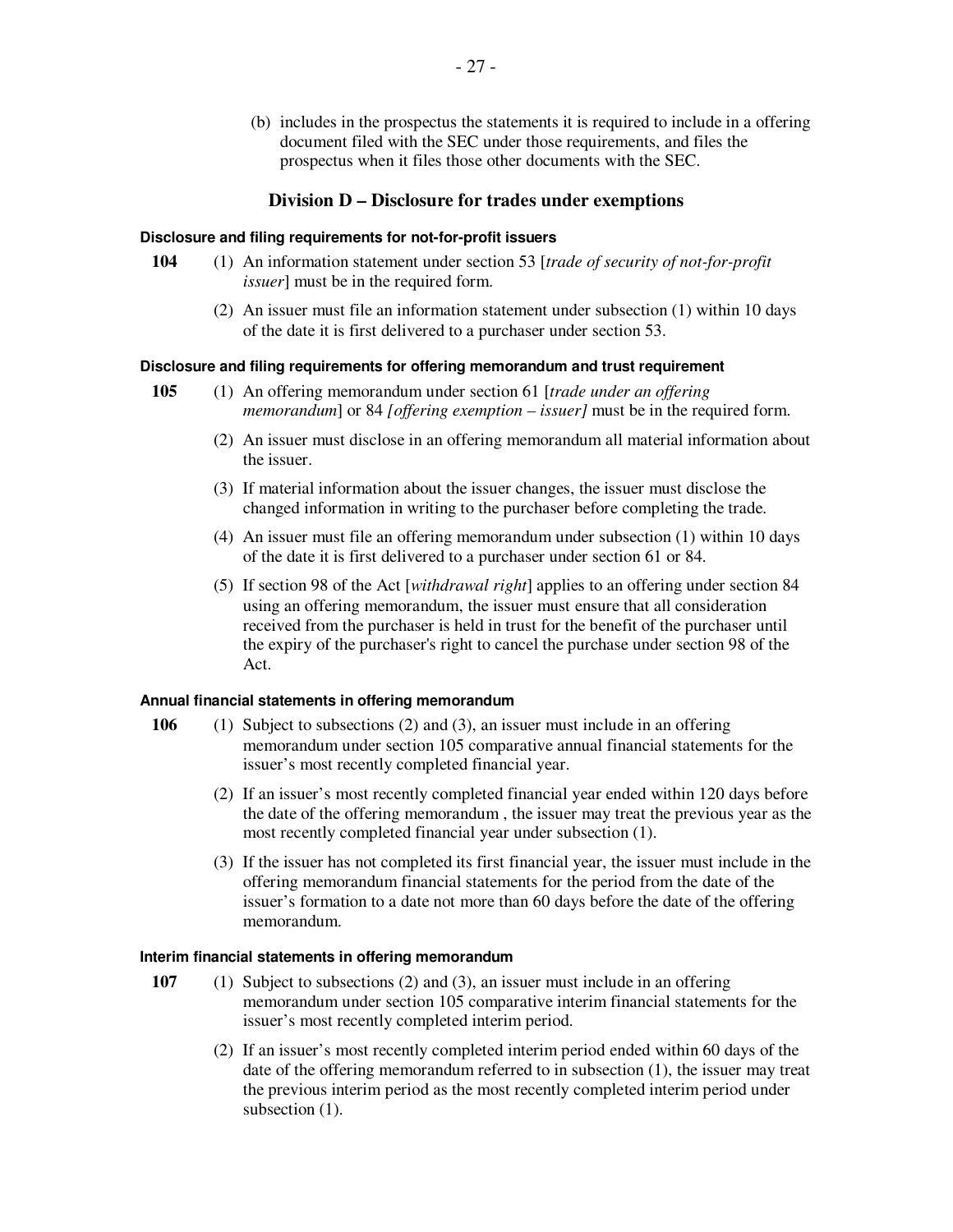(3) Interim financial statements are not required if the results for the most recently completed interim period are included in the annual financial statements filed under section 106.

## **Audit requirement for offering memorandum**

- **108** (1) The financial statements for the issuer's most recently completed financial year required under section 106 must be audited.
	- (2) Subsection (1) does not apply to comparative information.
	- (3) If the offering memorandum under section 105 does not include audited financial statements for the issuer's most recently completed financial year and if the offering is continuing when the audited financial statements are completed, the issuer must update the offering memorandum to include the audited statements as soon as the issuer has approved the statements, but no later than 120 days after the financial year end.

# **Financial statements in offering memorandum of partnership**

- **109** If the issuer is a limited partnership, the financial statements required under sections 106 and 107 are
	- (a) the financial statements of the general partner, and
	- (b) if the limited partnership has active operations, the financial statements of the limited partnership.

## **Exemption for mortgage syndications and real estate securities offerings**

**110** Sections 106 to 109 do not apply to an offering of a syndicated mortgage, or a real estate security, if the purchaser is provided with sufficient financial information about the project to allow a reasonable person to make an informed investment decision.

## **Exemption from requirements for offering memorandum filed in other province**

- **111** Sections 105 to 109 do not apply to an issuer making an offering concurrently in British Columbia and another province if the issuer
	- (a) complies with the requirements in the other province designated for the purpose of this section,
	- (b) includes in the offering memorandum the financial statements it is required to include in an offering memorandum filed under those requirements,
	- (c) files with the commission the records it is required to file under the designated requirements when it files them in the other province, and
	- (d) delivers the offering memorandum to a purchaser in British Columbia at the same time and in the same manner as it is required to deliver the offering memorandum to a purchaser in the other province.

# **Division E - Reports of Exempt Offerings**

## **Reporting requirement**

- **112** (1) An issuer, except a private issuer, that makes an offering under section 84 must file a report in the required form if the exemption relates to any of the following registration exemptions:
	- (a) section 47 (a) [*trade to a dealer*], if the trade is to the dealer as consideration for its services in connection with a distribution;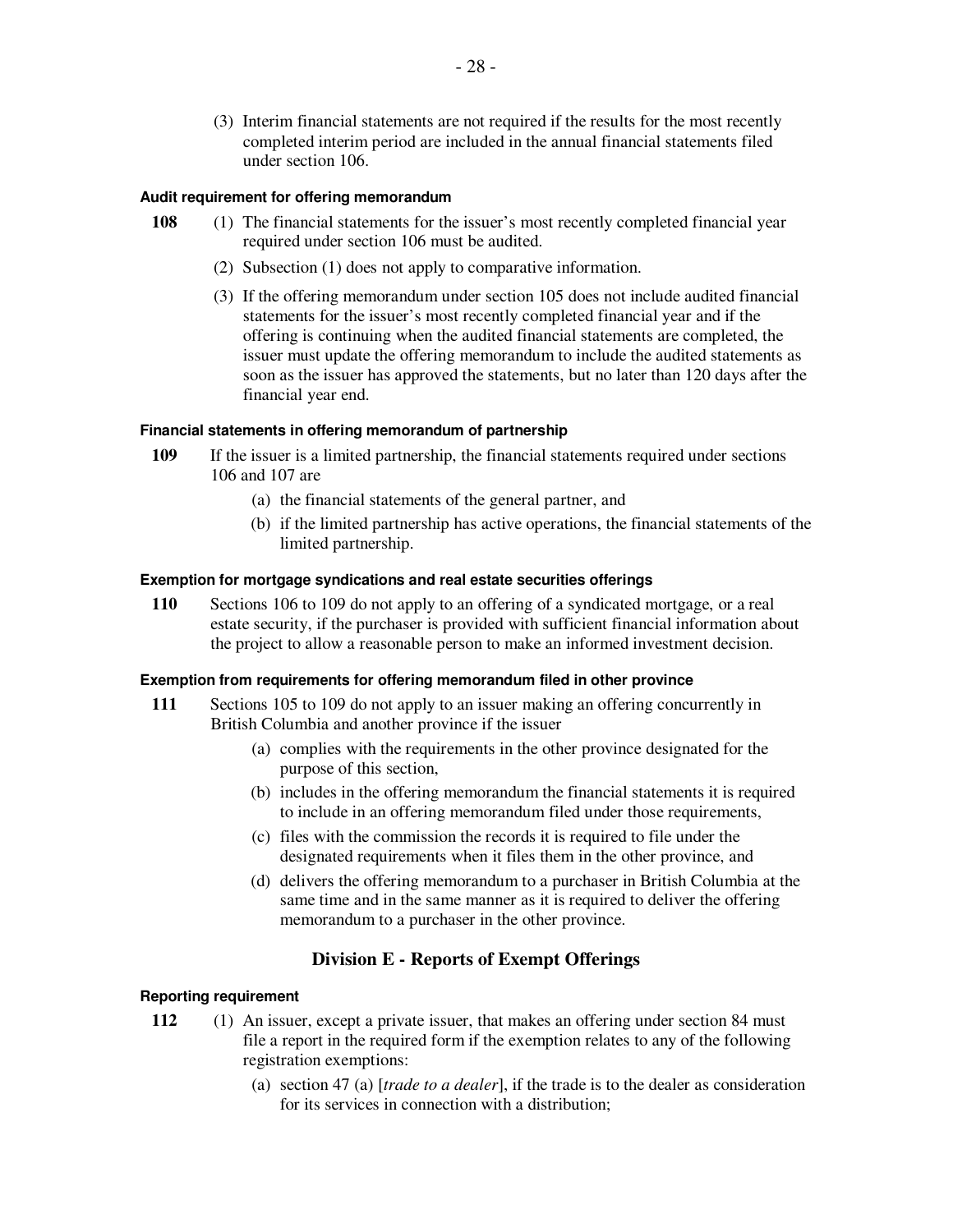- (b) section 51 *[trade to securityholder];*
- (c) section 54 (b) *[family members of directors, officers or significant securityholders];*
- (d) section 54 (c) *[family members of spouse of directors, officers or significant securityholders];*
- (e) section 54 (d) *[close person friend or close business associate of director, officer, significant securityholder];*
- (f) section 54 (f) *[person majority owned by person in (a) to (e)];*
- (g) section 54 (g) *[trust where beneficiaries or majority of trustees (a) to (e)];*
- (h) section 55 *[trade for asset acquisition];*
- (i) section 59 [*trade to accredited investor*];
- (j) section 60 [*trade for \$150,000*];
- (k) section 61 [*trade under an offering memorandum*];
- (l) section 76 [*exempt trade under other Canadian securities laws*], if the exemption relied on is similar to an exemption described in paragraphs (a) to (k).
- (2) The report in subsection (1) must be filed no later than,
	- (a) if the offering continues for not more than 90 days, 30 days after the offering is completed, or
	- (b) if the offering continues for more than 90 days, 30 days after the end of each 90-day period of the offering and 30 days after the offering is completed.

#### **Reporting exemption**

- **113** Section 112 does not apply to an issuer that made an offering concurrently in British Columbia and another province if the issuer
	- (a) complies with the requirements of the other province designated for the purpose of this section, and
	- (b) files with the commission the records it is required to file under the designated requirements when it files them in the other province.

# **Division F - Public Issuers and Section 18(3) of the Act**

#### **Filing disclosure document**

**114** A public issuer must file a copy of a disclosure document provided to a purchaser in connection with an offering made under section 18 (3) of the Act [*CMA offering*], within 10 days of the date it is first provided to a purchaser under the offering*.*

#### **Technical report under NI 43-101**

- **115** (1) A public issuer that
	- (a) is subject to NI 43-101 *Standards of Disclosure for Mineral Projects*,
	- (b) makes an offering under section 18 (3) of the Act, and files a news release announcing the offering, and
	- (c) has disclosed that it intends to spend money raised in the offering on a property that is material to the issuer,

must file a technical report in accordance with NI 43-101 *Standards of Disclosure for Mineral Projects* relating to the property.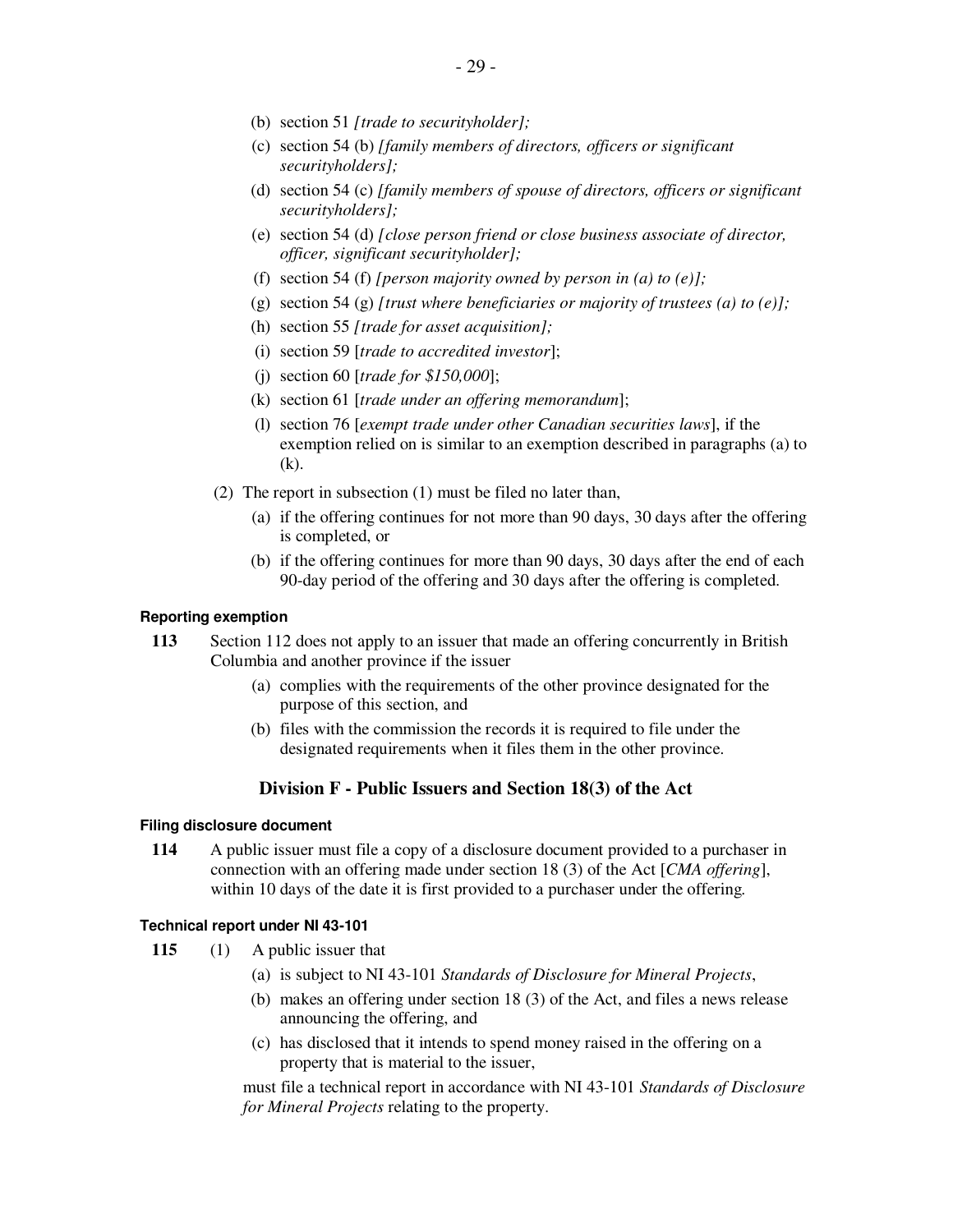(2) Subsection (1) does not apply if the issuer previously filed a technical report relating to the property and there have been no changes to the property that would make the report on file inaccurate or no longer current.

# **Report of offering**

- **116** (1) A public issuer that makes an offering under section 18 (3) of the Act must file a report in the required form.
	- (2) The report in subsection (1) must be filed no later than,
		- (a) if the offering continues for not more than 90 days, 30 days after the offering is completed, or
		- (b) if the offering continues for more than 90 days, 30 days after the end of each 90-day period of the offering, and 30 days after the offering is completed.

# **Division G – Removal of Exemption in Section 18(3) of the Act**

## **Public issuer without AIF**

**117** Section 18 (3) of the Act does not apply to a public issuer that complies with an exemption, designated for the purpose of this section, from the requirement to file an AIF.

## **BC prime MRRS offerings**

- **118** Section 18 (3) of the Act does not apply to a public issuer that makes an offering concurrently in British Columbia and under a prospectus in another province if
	- (a) the issuer files the prospectus under National Instrument 13-101 *System for Electronic Document Analysis and Retrieval,* and
	- (b) the issuer has identified the commission as its principal regulator for the offering or the issuer has been notified that the commission is the principal regulator for the offering.

#### **BC prime MJDS offerings**

**119** Section 18 (3) of the Act does not apply to a public issuer that makes an offering concurrently in British Columbia and under a prospectus in the United States if British Columbia is the review jurisdiction for the offering under requirements of the SEC designated for the purpose of this section.

#### **Offerings by foreign-traded issuers**

- **120** (1) In this section:
	- "**foreign-traded issuer"** means an issuer, other than a mutual fund,
		- (a) whose principal market is outside Canada, or
		- (b) that is based in a jurisdiction outside Canada, if its securities are not traded on a marketplace;

#### "**principal market**" means

- (a) for an issuer based in Canada whose securities trade on a marketplace in Canada,
	- (i) Canada, or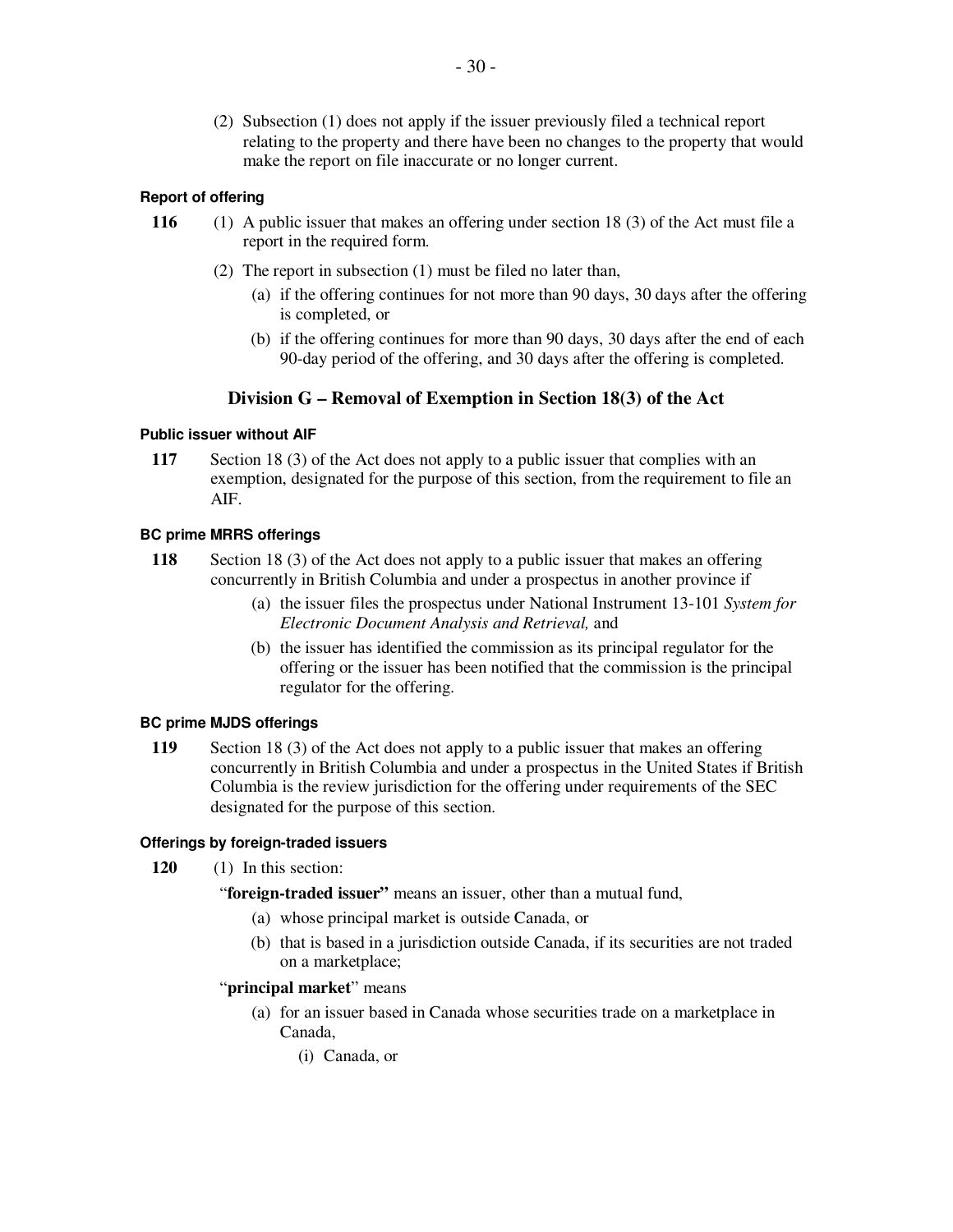- (ii) a jurisdiction outside Canada whose marketplaces accounted for more than 60% of the annual trading volume of the issuer's securities during each of its two most recently completed financial years, and
- (b) for an issuer not referred to in paragraph (a), the jurisdiction whose marketplaces accounted for the largest annual trading volume in the issuer's securities averaged over its two most recently completed financial years.
- (2) Section 18 (3) of the Act does not apply to an offering by a foreign issuer that
	- (a) is a public issuer, and
	- (b) relies on an exemption from section 23 of the Act, or Part 1C, 1D, 4 or 5 of these rules, that applies generally to a class of foreign issuers.
- (3) Subject to subsection (4), subsection (2) does not apply if the issuer
	- (a) is an SEC issuer and is listed on an exchange designated for the purpose of this section, or
	- (b) has continuous reporting obligations under the laws of a jurisdiction designated for purpose of this subsection,
- (4) Despite subsection (3), subsection (2) applies if
	- (a) the issuer is making an offering concurrently in British Columbia and under a prospectus in another province, and
	- (b) the issuer has identified the commission as its principal regulator for the offering, or the issuer has been notified that the commission is the principal regulator for the offering.

# **PART 5 – CONTINUOUS DISCLOSURE**

# **Division A - Periodic Disclosure**

#### **Application – mutual funds excluded**

**121** This Division does not apply to a mutual fund.

#### **Definitions**

- **122** In this Division:
	- **"venture issuer"** means a public issuer that, at the end of the applicable financial period, did not have any of its securities listed, quoted or traded on
		- (a) The Toronto Stock Exchange,
		- (b) an exchange registered as a "national securities exchange" under section 6 of the *Securities Exchange Act of 1934* of the United States,
		- (c) the NASDAQ Stock Market, or
		- (d) a marketplace outside Canada and the United States, other than a marketplace designated for the purpose of this definition;
	- **"form of proxy"** means a record containing the information required under section 142 that becomes a proxy when it is completed and signed by or on behalf of a securityholder.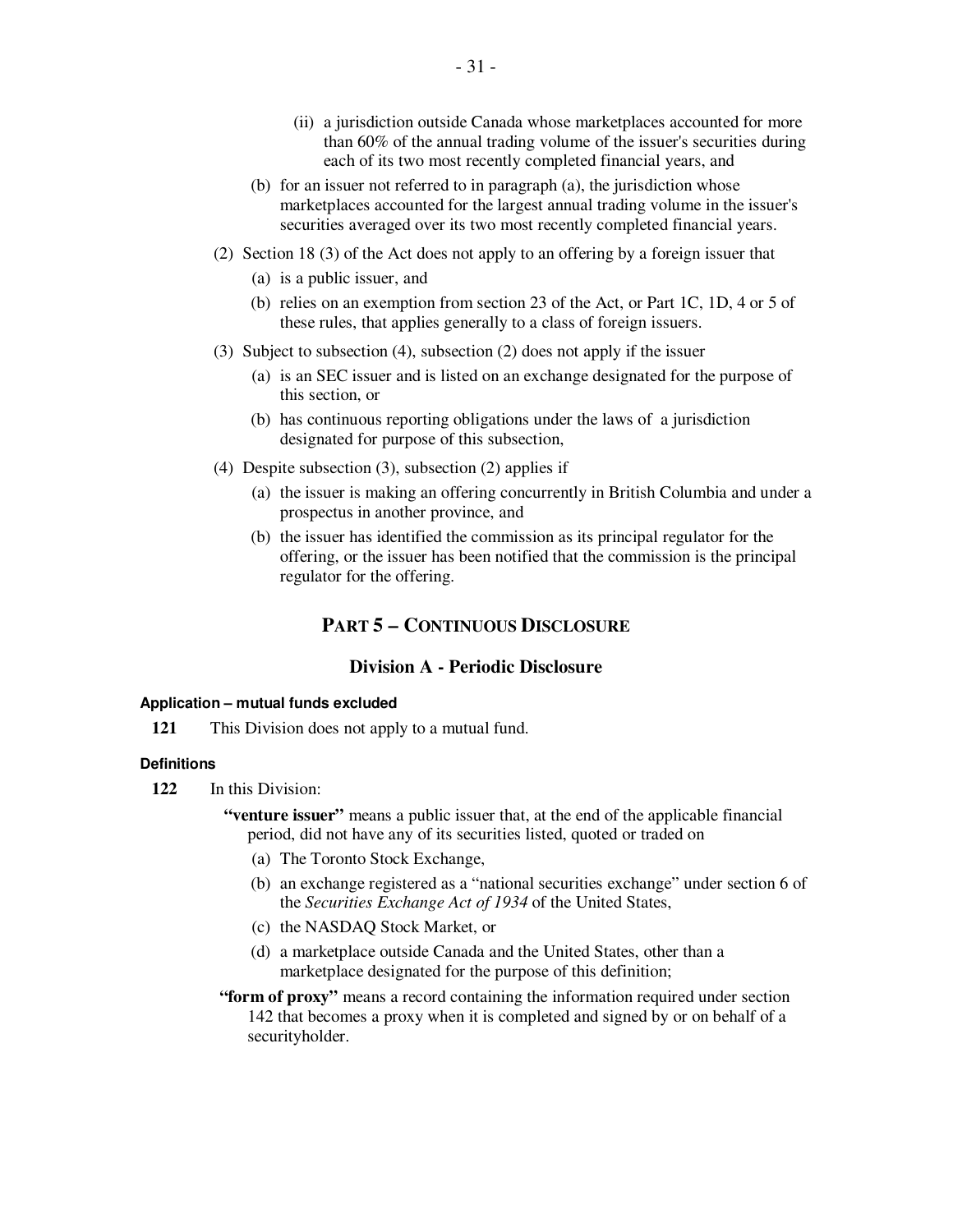# **Annual Information Form**

- **123** (1) A public issuer must disclose all material information about the issuer when it files its annual financial statements.
	- (2) The disclosure required under subsection (1) must be in the required form of annual information form.

# **MD&A**

- **124** (1) A public issuer, when it files its financial statements, must file a discussion and analysis by management of the issuer that provides a reasonable explanation of the issuer's performance during the period covered by the financial statements, the issuer's financial condition as of the date of the balance sheet included in the statements and the issuer's future prospects.
	- (2) The management's discussion and analysis required under subsection (1) must be in the required form.
	- (3) Subsection (2) does not apply to an SEC issuer that prepares its management's discussion and analysis in accordance with requirements in the United States designated for the purpose of this section and files the discussion and analysis with the commission when it files it with the SEC.

## **Additional disclosure for venture issuers without significant revenue**

- **125** (1) A venture issuer that has not had significant revenue from operations in either of its two most recently completed financial years must disclose in its MD&A, or in the related financial statements, a breakdown of the material components of
	- (a) capitalized or expensed exploration and development costs,
	- (b) expensed research and development costs,
	- (c) deferred development costs,
	- (d) general and administration expenses, and
	- (e) any other material costs, whether capitalized, deferred or expensed.
	- (2) For the purpose of subsection (1), revenue from operations is significant if it is significant within the meaning of the Handbook.
	- (3) The disclosure in subsection (1) must be presented for the relevant annual or yearto-date interim period and must include comparative information for the comparative period.
	- (4) If the venture issuer's primary business is mining exploration or development, the disclosure in subsection (1) (a) must be presented on a property-by-property basis.

## **Annual audited financial statements**

**126** A public issuer must file comparative annual audited financial statements at the times specified under section 127, 130 or 131.

#### **Filing deadline for annual audited financial statements and MD&A**

- **127** The annual financial statements and related MD&A required under this Division must be filed at the same time and
	- (a) for a public issuer other than a venture issuer, within 90 days, or
	- (b) for a venture issuer, within 120 days,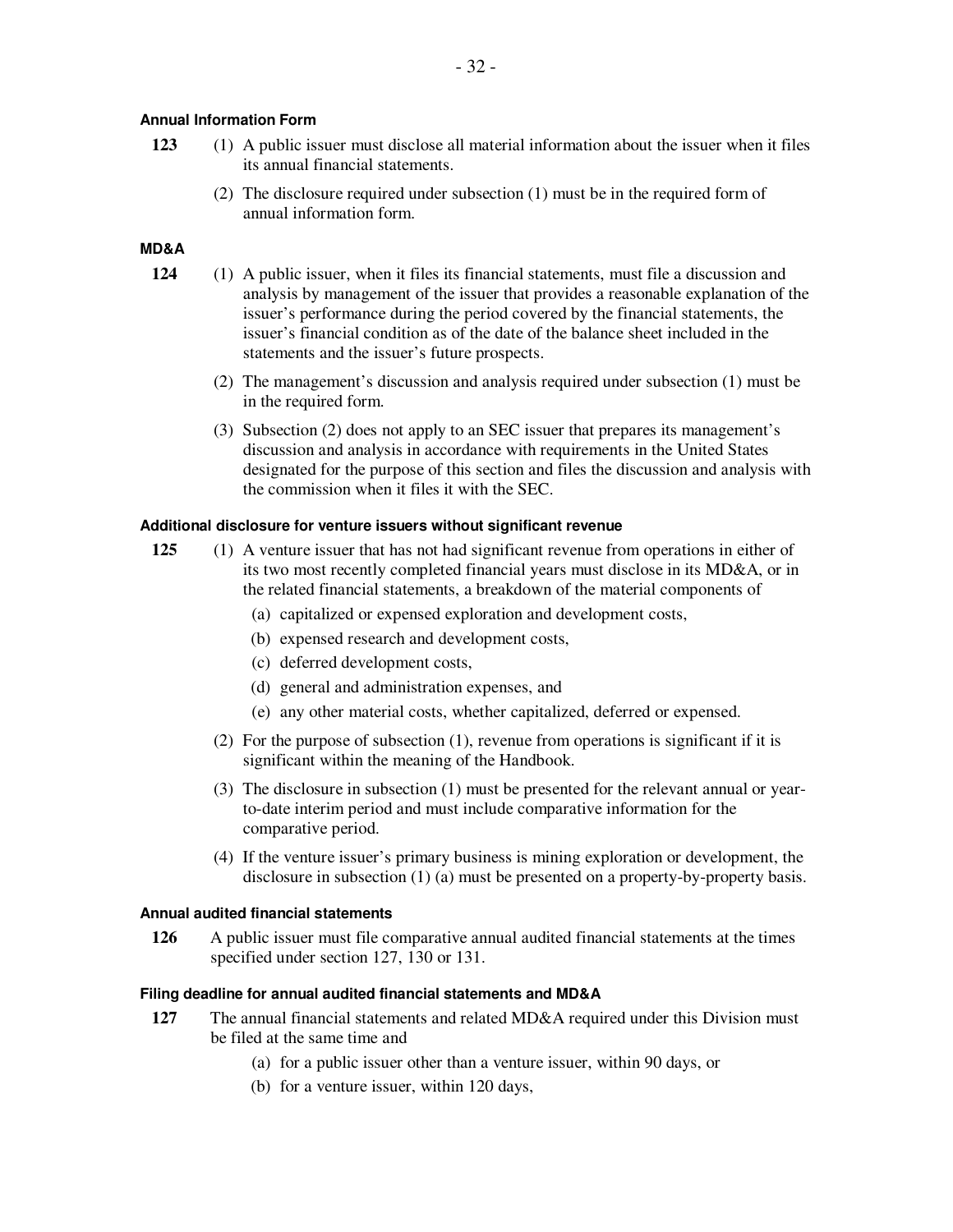after the end of the financial year.

#### **Interim financial statements**

- **128** (1) Except as provided in subsection (3), a public issuer must file comparative interim financial statements for each interim period of its financial year.
	- (2) The financial statements required under subsection (1) must be filed at the times specified under section 129, 130 or 131, as applicable.
	- (3) An issuer that has not completed its first financial year is not required to file interim financial statements for an interim period that is shorter than three months.

#### **Filing deadline for interim financial statements and MD&A**

- **129** The interim financial statements and related MD&A required under this Division must be filed at the same time and
	- (a) for a public issuer other than a venture issuer, within 45 days, or
	- (b) for a venture issuer, within 60 days,

after the end of the interim period.

## **Filing deadline if filing in a foreign jurisdiction**

**130** Despite sections 127 and 129, a public issuer must file its financial statements and related MD&A not later than the date they are filed in another jurisdiction, if that date is earlier than the time set out in section 127 or 129, as applicable.

#### **Financial statements after becoming public issuer**

- **131** (1) An issuer that becomes a public issuer must file its first financial statements under sections 126 and 128 for the financial year and interim period immediately following the periods covered by the financial statements included in the document that, when it was filed, resulted in the issuer becoming a public issuer.
	- (2) Despite sections 126 to 129, if subsection (1) requires a public issuer to file financial statements for a financial year or interim period that ended before the issuer became a public issuer, the issuer must file the statements by the later of
		- (a) in the case of annual financial statements, 20 days, or
		- (b) in the case of interim financial statements, 10 days

after the issuer became a public issuer, and the applicable filing deadline in section 127, 129 or 130.

- (3) Despite section 126, for an interim period that ended before an issuer became a public issuer, the issuer is not required to provide comparative financial information on the same basis as information for the most recently completed interim financial period if
	- (a) providing the comparative financial information is not practicable or would not significantly contribute to a reasonable investor's understanding of the issuer's financial position, and
	- (b) the issuer provides the prior period information that is available and discloses in the notes to the financial statements that the prior period information has not been prepared on the same basis as information for the most recently completed interim period.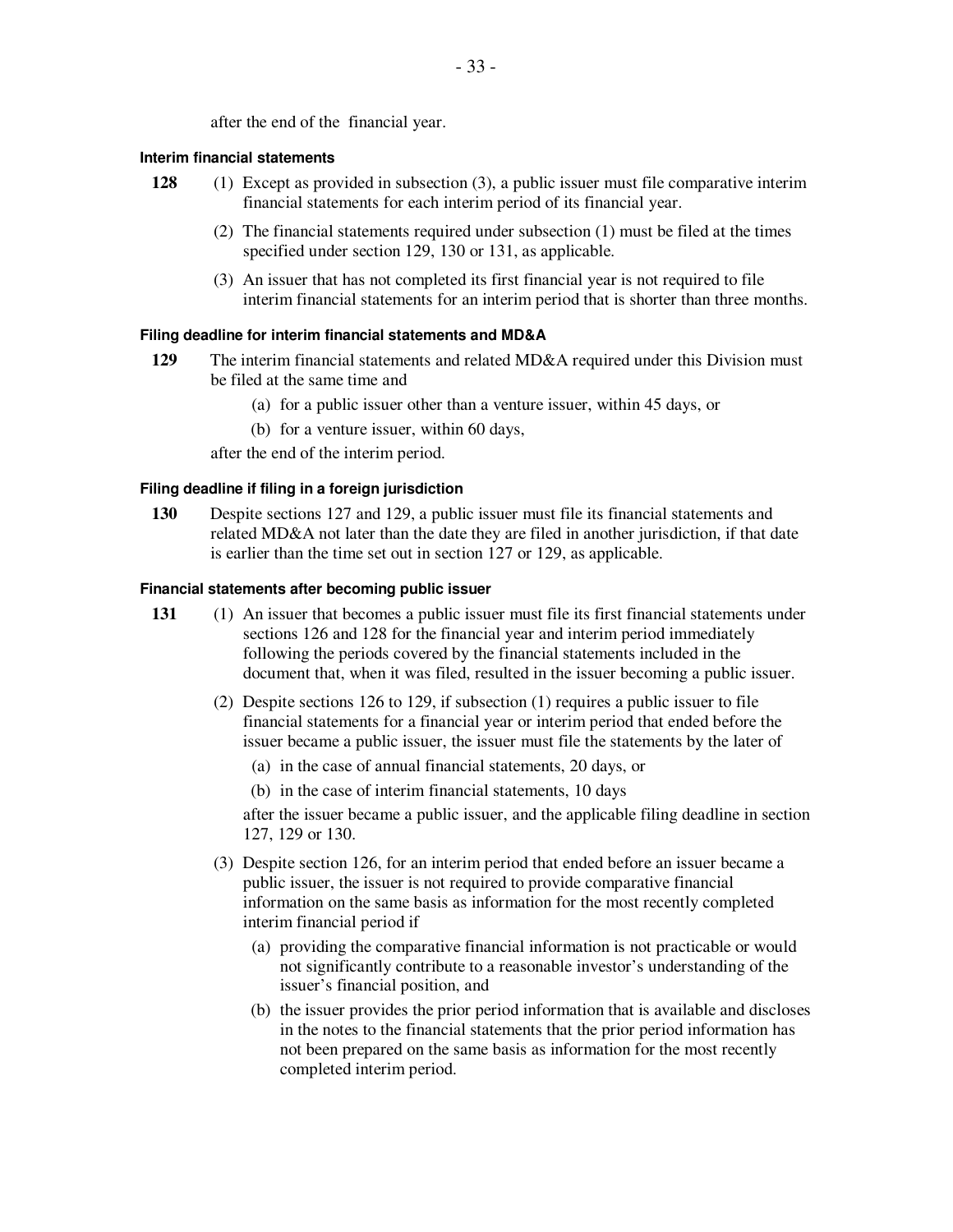(4) Subsections (1) and (2) do not apply to an issuer that becomes a public issuer by filing a notice under section 19 of the Act *[issuer reporting in another province]*.

#### **Delivery of documents to securityholders**

- **132** (1) A public issuer must send, as soon as practicable and without charge to a securityholder who requests it, a copy of
	- (a) a prospectus of the issuer,
	- (b) an AIF if the issuer is not required to comply with section 18 (1) of the Act as a result of the issuer's compliance with section 18 (3) of the Act,
	- (c) annual financial statements and related MD&A, or
	- (d) interim financial statements and related MD&A.
	- (2) Subsection (1) does not apply to a record that was filed more than two years before the date on which the issuer receives the request.

#### **Change of auditor**

- **133** (1) If a public issuer terminates an auditor's appointment or the auditor resigns or declines to stand for re-appointment, the issuer must, as soon as practicable,
	- (a) file and deliver to its former auditor a report describing any reasons for the event known to the issuer, including any reason related to the content, presentation, audit or review of the issuer's financial statements,
	- (b) deliver the report in paragraph (a) to the successor auditor as soon as one is appointed, and
	- (c) issue and file a news release as soon as practicable disclosing that the auditor's appointment was terminated or the auditor has resigned or declined to stand for re-appointment.
	- (2) A public issuer must issue and file a news release disclosing the appointment of the successor auditor as soon as practicable after the appointment is made.
	- (3) If the auditor or successor auditor disagrees with any significant information in the issuer's report or believes that relevant information relating to the change of auditor was not disclosed, the auditor must, as soon as practicable, notify the commission in writing of the disagreement and the basis for it or of the undisclosed information.
	- (4) This section does not apply to a change of auditor
		- (a) required by the corporate or other legislation under which the issuer exists, or
		- (b) resulting solely from a takeover bid, business combination or similar reorganization affecting the issuer or the auditor.

## **Exemption for SEC issuer from change of auditor requirement**

- **134** Section 133 does not apply to an SEC issuer or its auditor if the issuer
	- (a) complies with the requirements of the United States of America designated for the purpose of this section,
	- (b) files with the commission the records it is required to file with the SEC when it files them with the SEC,
	- (c) issues and files with the commission a news release, as soon as practicable, disclosing that an auditor was terminated or has resigned or declined to stand for re-appointment, and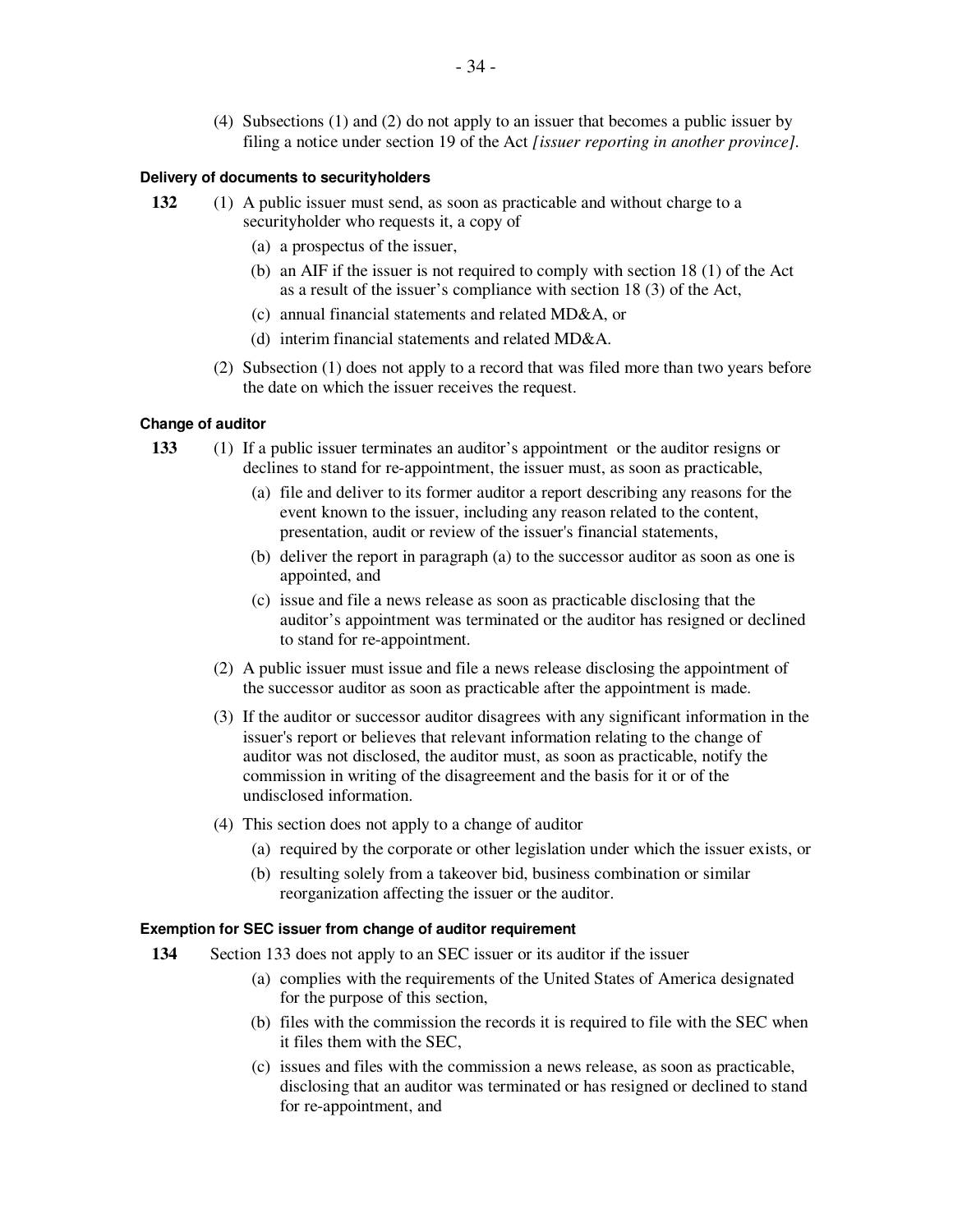(d) issues and files a news release disclosing the appointment of the successor auditor as soon as practicable.

#### **Change of status**

- **135** (1) An issuer must file a notice in the required form as soon as practicable after it becomes or ceases to be a public issuer.
	- (2) A public issuer must file a notice in the required form as soon as practicable after it
		- (a) becomes a venture issuer,
		- (b) ceases to be a venture issuer, or
		- (c) changes its name.
	- (3) Subsection (1) does not apply to an issuer that
		- (a) becomes a public issuer by filing a prospectus, filing a notice under section 19 of the Act or being designated a public issuer in an order made under section 152 of the Act, or
		- (b) ceases to be a public issuer by complying with section 158 of these rules or by being designated not to be a public issuer in an order made under section 152 of the Act.

## **Change in year end – notice requirement**

- **136** (1) If a public issuer changes its financial year end by more than 14 days, it must file a notice in the required form.
	- (2) The issuer must file the notice under subsection (1) by the earlier of
		- (a) the time specified under sections 127, 129 or 130 for filing its next annual or interim financial statements based on the former year end, and
		- (b) the time specified under sections 127, 129 or 130 for filing its next annual or interim financial statements based on the new year end.

#### **Change of year end - transition year**

- **137** (1) A transition year must not exceed 15 months, and the first interim period in a transition year must not exceed four months.
	- (2) Despite section 128, a public issuer is not required to file interim financial statements for an interim period in a transition year that ends within 1 month
		- (a) after the last day of its former financial year, or
		- (b) before the first day of its new financial year.

## **Exemption for SEC issuer from change in year-end requirement**

- **138** Sections 136 and 137 do not apply to an SEC issuer if the issuer
	- (a) complies with the requirements of the United States of America designated for the purpose of this section, and
	- (b) files with the commission the records it is required to file with the SEC when it files them with the SEC.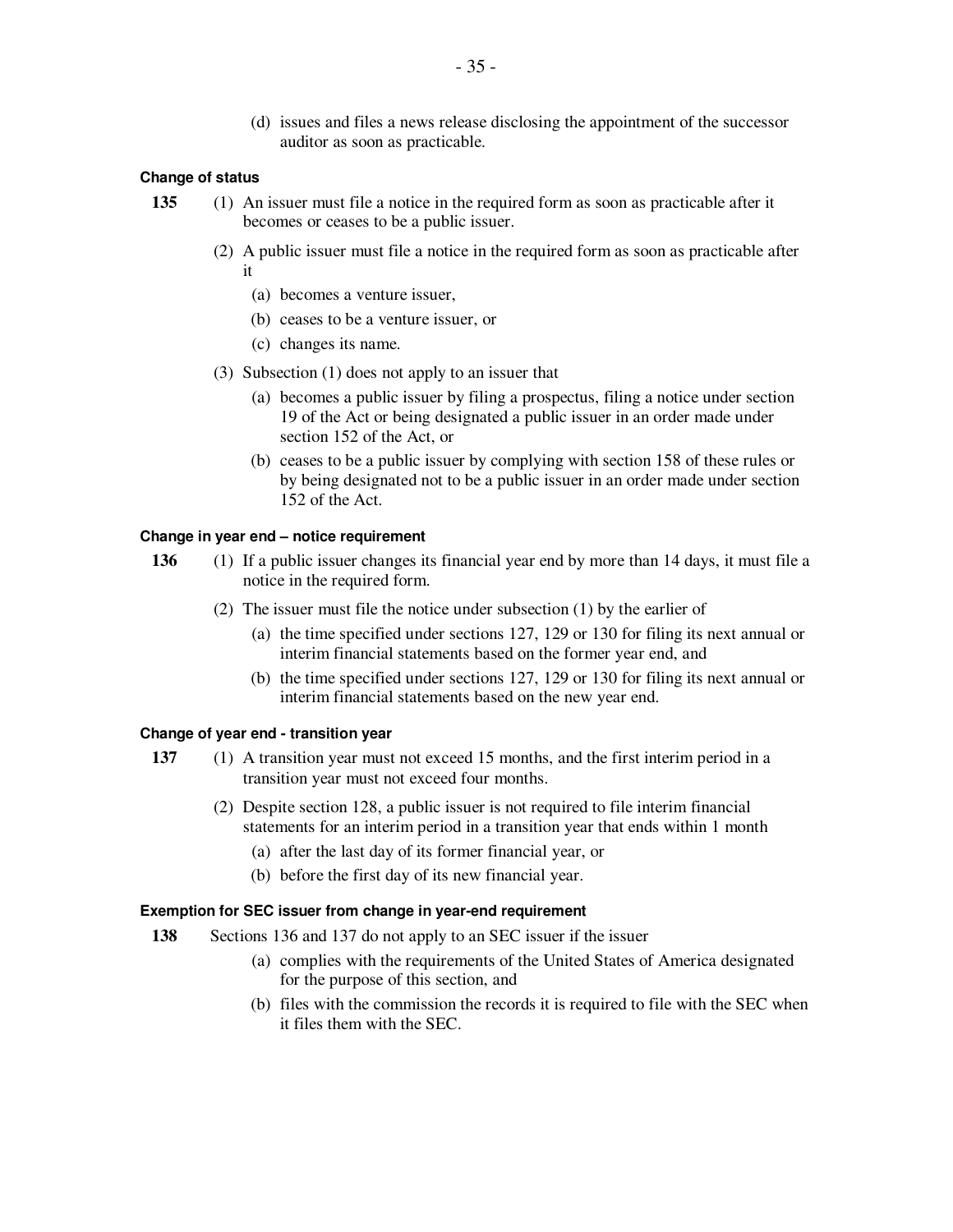## **Sending of form of proxy and information circular**

- **139** (1) A public issuer must, when giving notice of a meeting to its securityholders, send to each registered securityholder who is entitled to vote at the meeting a form of proxy with respect to the meeting.
	- (2) A person that solicits a proxy from a registered securityholder of a public issuer must
		- (a) if the proxy is solicited by or on behalf of the issuer, send an information circular in the required form with the notice of meeting to the registered securityholder, or
		- (b) if the proxy is solicited by or on behalf of a person other than the issuer, at the same time as or before the solicitation, send an information circular in the required form to the securityholder.
	- (3) For the purpose of this section, a person is not soliciting a proxy if it
		- (a) performs an administrative act or professional service on behalf of a person soliciting a proxy,
		- (b) acts as an intermediary,
		- (c) is a securityholder and makes a public announcement under corporate legislation of how it intends to vote and the reasons why it will vote that way, or
		- (d) communicates with a securityholder for the purpose of obtaining the number of shares required for a shareholder proposal under corporate legislation.

## **Exemptions from sending information circulars**

- **140** (1) Section 139 (2) (b) does not apply to a solicitation if proxies are solicited from no more than 15 securityholders with respect to the meeting.
	- (2) For the purpose of subsection (1), two or more persons who are joint registered owners of a security are considered to be one securityholder.

## **Filing of information circulars and proxy-related material**

**141** A person that is required to send an information circular or form of proxy under section 139 must, as soon as practicable after sending the circular or form, file a copy of the circular or form and all other material required to be sent by the person in connection with the meeting.

## **Content of form of proxy**

- **142** (1) A form of proxy under section 139 must permit the securityholder
	- (a) to specify that a security registered in its name will be voted for or against, or voted for or withheld from voting on, each matter identified in the form of proxy, the notice of meeting or the information circular, and
	- (b) if the form of proxy names a person to act as nominee, to name another person as the securityholder's nominee.
	- (2) An information circular under section 139 or the related form of proxy must
		- (a) state that the securityholder may appoint someone other than the person named in the form of proxy to be the securityholder's nominee,
		- (b) explain how the securityholder may exercise the right in paragraph (a), and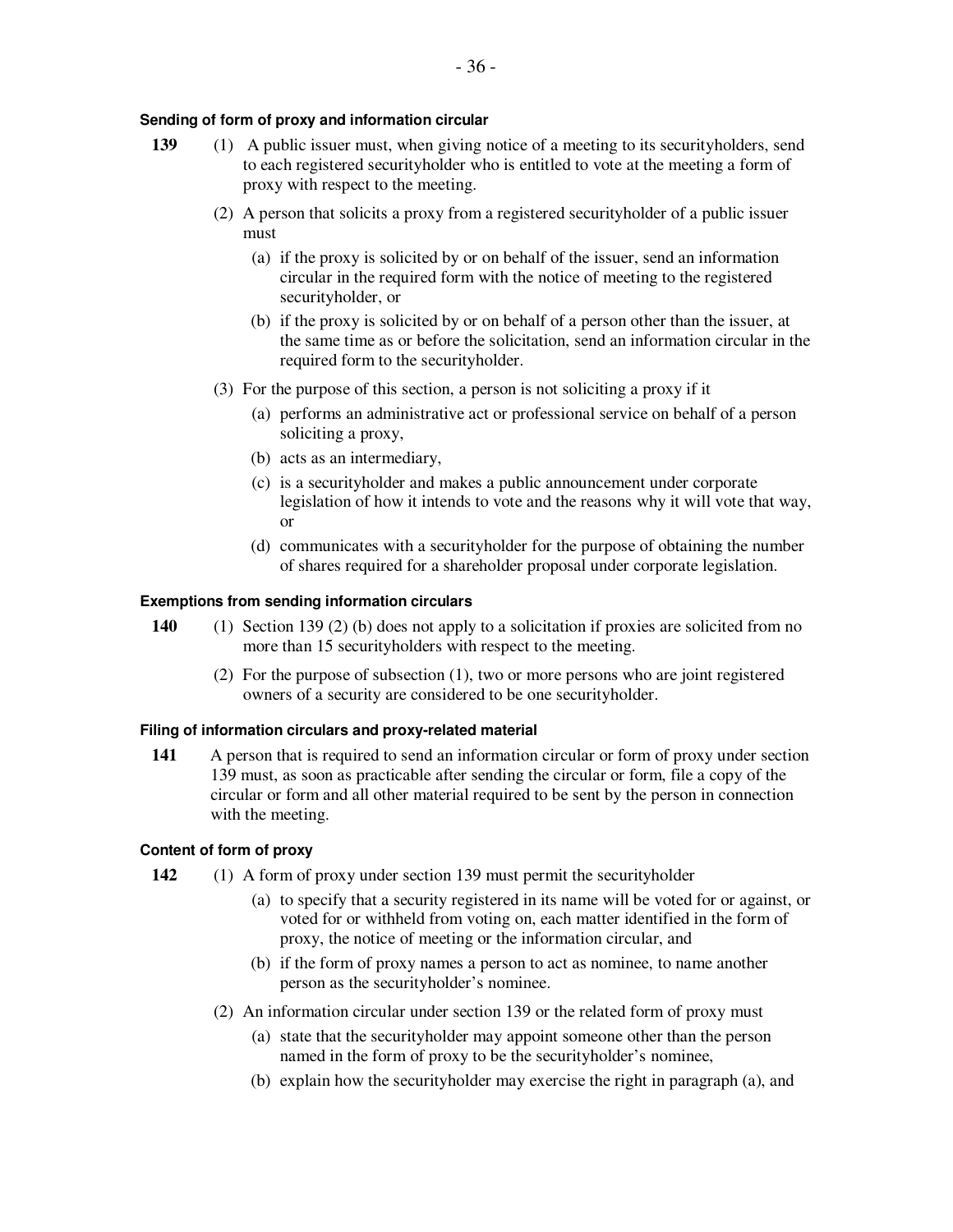- (3) A nominee must not vote the securities represented by a proxy on a matter unless
	- (a) the securityholder has specified on the form of proxy how the securities are to be voted, or
	- (b) the securityholder has not specified how the securities are to be voted and the form of proxy or the information circular discloses how the securities proxy will be voted if the securityholder fails to specify how the securities are to be voted.
- (4) A form of proxy under section 139 may confer discretionary authority on a nominee to vote securities with respect to a matter if the information circular or form discloses that the form confers discretionary authority.
- (5) If a securityholder has conferred discretionary authority on a nominee under subsection (4), the nominee must not vote the securities with respect to a matter if
	- (a) the nominee is the person that solicited the proxy, or represents or was appointed by that person,
	- (b) the matter was not described in the form of proxy or the information circular, and
	- (c) the nominee or the person that solicited the proxy knew or reasonably should have known that the matter would come before the meeting.
- (6) A form of proxy under section 139 must not confer authority to vote
	- (a) for the election of any person as a director of a public issuer unless a bona fide proposed nominee for that election is named in the information circular, or
	- (b) at any meeting other than the meeting specified in the notice of meeting or any adjournment of that meeting.

## **Exemption based on periodic disclosure requirements in other provinces**

- **143** (1) Sections 123 to 133, 135, 136, 137, 139, 141 and 142 do not apply to a public issuer that is a reporting issuer under the securities laws of another province if it
	- (a) complies with the requirements in the other province designated for the purpose of this section,
	- (b) files with the commission the records it is required to file under the designated requirements when it files them in the other province, and
	- (c) sends a records to a securityholder in British Columbia at the same time and in the same manner as it is required to send that record to a securityholder in the other province.
	- (2) Despite subsection (1), if a public issuer is not required to comply with section 18 (1) of the Act as a result of the issuer's compliance with section 18 (3) of the Act, the issuer must comply with section 132 (1) (b) of these rules.

## **Plain language**

**144** If an issuer is required under this Division to file a record or send a record to a securityholder, or if an issuer is exempt from a requirement of this Division and filing or sending a record to a securityholder is a condition of the exemption, the issuer must prepare the record in plain language.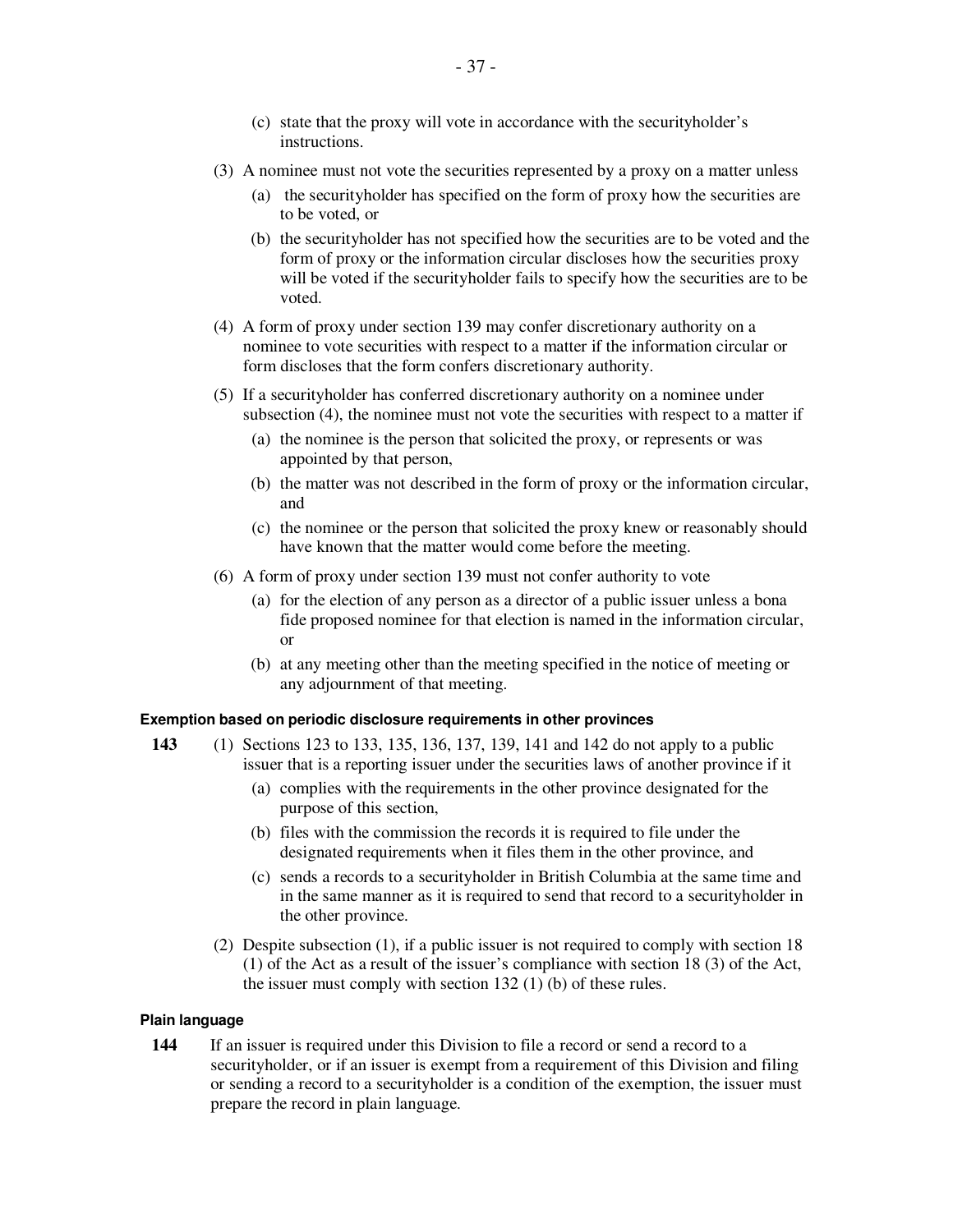# **Division B - Timely Disclosure**

#### **Confidential material information report**

- **145** (1) Subject to subsections (2) and (3), a public issuer is exempt from section 23 of the Act [*disclosure of all material information by public issuer*] if, in the issuer's reasonable opinion,
	- (a) the disclosure of the material information would be unduly detrimental to the issuer's interests, and
	- (b) the circumstances that justify non-disclosure of the material information are temporary.
	- (2) Subsection (1) does not apply unless
		- (a) the issuer files, as soon as practicable after the obligation to disclose arises, a confidential material information report describing
			- (i) the material information, and
			- (ii) the reasons why disclosure would be unduly detrimental to the issuer's interests, and
		- (b) subject to subsection (4), the information has not been disclosed to any person other than a person referred to in paragraphs (a) to (e) of the definition of "**connected person"** in section 30 (1) of the Act.
	- (3) Subsection (1) does not apply if the commission has notified the issuer that it considers the public interest in disclosing the information outweighs the issuer's interest in not disclosing the information.
	- (4) If an issuer relies on the exemption in subsection (1) and
		- (a) the issuer knows, or reasonably should have known, that the material information has been disclosed to a person other than a person referred to in subsection (2) (b), or
		- (b) a reasonable person in the position of the issuer would conclude there is a significant risk that the material information will, before it is generally disclosed, be disclosed to a person other than a person referred to in subsection (2) (b),

the issuer must disclose the information within one business day of the disclosure being made or the significant risk of disclosure arising.

- (5) If an issuer relies on the exemption in subsection (1), the issuer must not make an offering of its securities if
	- (a) the information is still material information, and
	- (b) the issuer has not disclosed the information under section 23 of the Act.

#### **Exemption for issuers filing timely disclosure in other provinces**

- **146** Section 23 of the Act does not apply to a public issuer that is a reporting issuer in another province if it
	- (a) complies with the requirements in the other province designated for the purpose of this section, and
	- (b) files with the commission the records it is required to file under the designated requirements when it files them in the other province.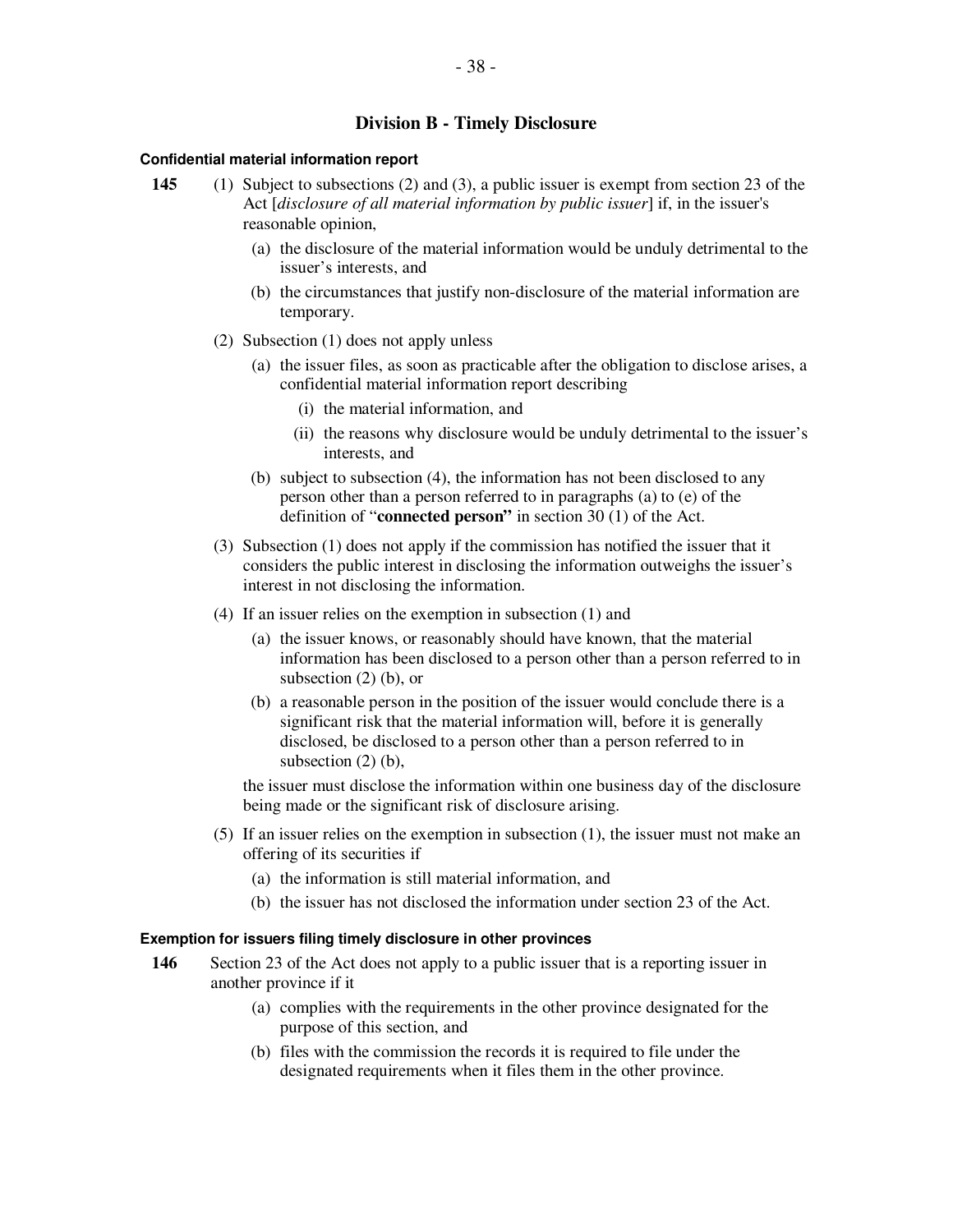# **Plain language**

**147** If an issuer is required under this Division to file a record or send a record to a securityholder, or if an issuer is exempt from a requirement of this Division and filing a record or sending a record to a securityholder is a condition of the exemption, the issuer must prepare the record in plain language.

# **Division C - Insider Reports**

# **Time periods for filing insider reports**

- **148** (1) For the purpose of section 25 of the Act [*initial insider report*], except as provided in subsection (3), the prescribed time is within 10 days after the later of
	- (a) the date on which the person became an insider, and
	- (b) the date of the trade that is required to be reported.
	- (2) For the purpose of section 26 of the Act [*subsequent insider report*], except as provided in subsection (3) or (4), the prescribed time is within 10 days after the change occurs.
	- (3) For the purpose of sections 25 and 26 of the Act, if an insider of a public issuer acquires a security of the issuer under a plan providing for automatic acquisitions and the acquisition did not involve the insider's discretion, the prescribed time is within 90 days of the end of the calendar year in which the acquisition occurred.
	- (4) For the purpose of section 26 of the Act, if an insider disposes of a security acquired under a plan referred to in subsection (3) and
		- (a) the disposition is incidental to the operation of the plan, or
		- (b) the proceeds of the distribution are used to satisfy a tax withholding obligation arising from the distribution of securities under the plan,

the prescribed time is within 90 days of the end of the calendar year in which the disposition occurred.

# **Exemption from reporting if issuer event**

- **149** (1) If an insider's ownership of, or control or direction over the voting or trading of, securities of a public issuer changes because of an issuer event, the insider is exempt from section 26 of the Act.
	- (2) An insider that relies on the exemption in subsection (1) must disclose the changes as a result of the issuer event in the next report filed under section 26 of the Act.
	- (3) For the purpose of this section, **"issuer event"** means a stock dividend, stock split, consolidation, amalgamation, reorganization, merger, or other similar event that affects all holdings of a class of securities of an issuer in the same manner, on a per security basis.

## **Exemption from duplicate reporting**

- **150** If a person files a report under section 25 or 26 of the Act and the report discloses
	- (a) the number and class of securities beneficially owned by an issuer that the person controls or by an affiliate of the person or the issuer, or
	- (b) changes in the issuer's or affiliate's ownership of the securities,

the issuer or affiliate is not required to file a report under section 25 or 26 of the Act disclosing that information.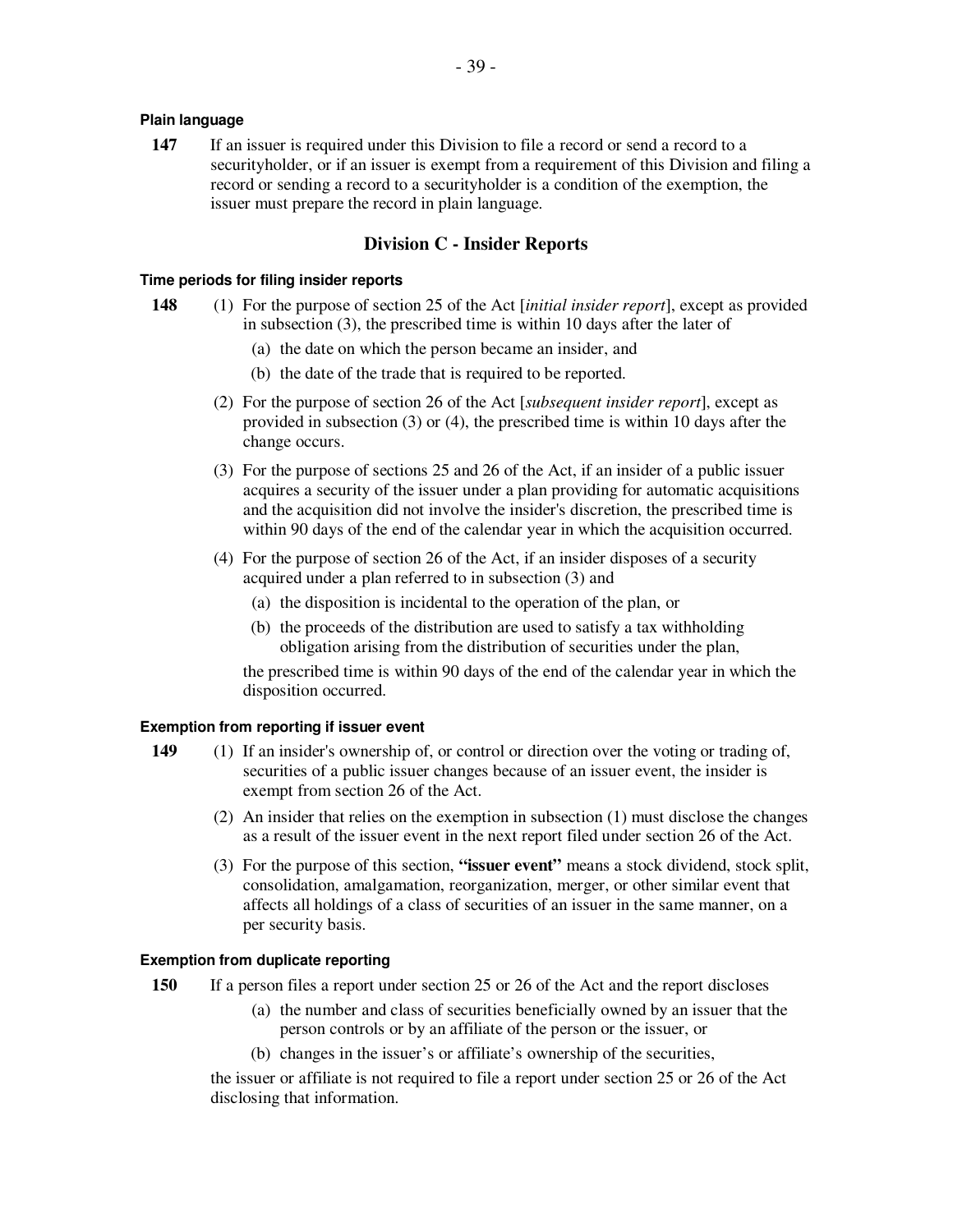# **Issuer list of insiders**

**151** A public issuer must maintain a list of its directors and senior officers.

# **Exemption for insiders filing reports in another province**

- **152** (1) If an insider of a public issuer is required under the securities law of another province to disclose information regarding
	- (a) securities of the issuer that the insider owns or controls, or
	- (b) securities owned or controlled by the insider, or transactions the insider has entered into, the value of which is derived from or varies materially with the value or market price of a security of the issuer,

sections 25 and 26 of the Act do not apply to the insider if the insider

- (c) complies with the requirements of the other province designated for the purpose of this section, and
- (d) files with the commission the disclosure required under the designated requirements when it files it in the other province.
- (2) Section 151 does not apply to a public issuer that is subject to and complies with the requirements of another province designated for the purpose of this section.

# **Exemption for eligible institutional investors providing alternative monthly reports**

- **153** (1) An eligible institutional investor is exempt from sections 25 and 26 of the Act.
	- (2) Subsection (1) does not apply if the eligible institution investor or a person acting jointly or in concert with the eligible institutional investor
		- (a) makes or intends to make a formal bid, as defined in BCI 62-502, for securities of a public issuer, or
		- (b) proposes or intends to propose a reorganization or business combination with the public issuer.
	- (3) An eligible institutional investor that is relying on the exemption in subsection (1) must file a report in the required form within 10 days after the end of a month in which, as at the end of the month, it owns or controls 10% or more of a class of the issuer's outstanding voting securities.
	- (4) An eligible institutional investor that is relying on the exemption in subsection (1) and that has filed a report under subsection (3) must file a report in the required form within 10 days after the end of each month in which, as at the end of the month,
		- (a) it owns or controls 10% or more of a class of the issuer's outstanding voting securities, and
		- (b) the percentage of a class of securities it owns or controls changes past thresholds that are products of whole numbers multiplied by 2.5% of the outstanding securities of that class.
	- (5) A person that files a report under subsection (3) or (4) must send a copy of the report to the public issuer as soon as practicable.
	- (6) For the purpose of determining the number of securities of a public issuer owned or controlled under subsection (3) or (4), the person may rely on
		- (a) the most recent interim or annual MD&A of the issuer, or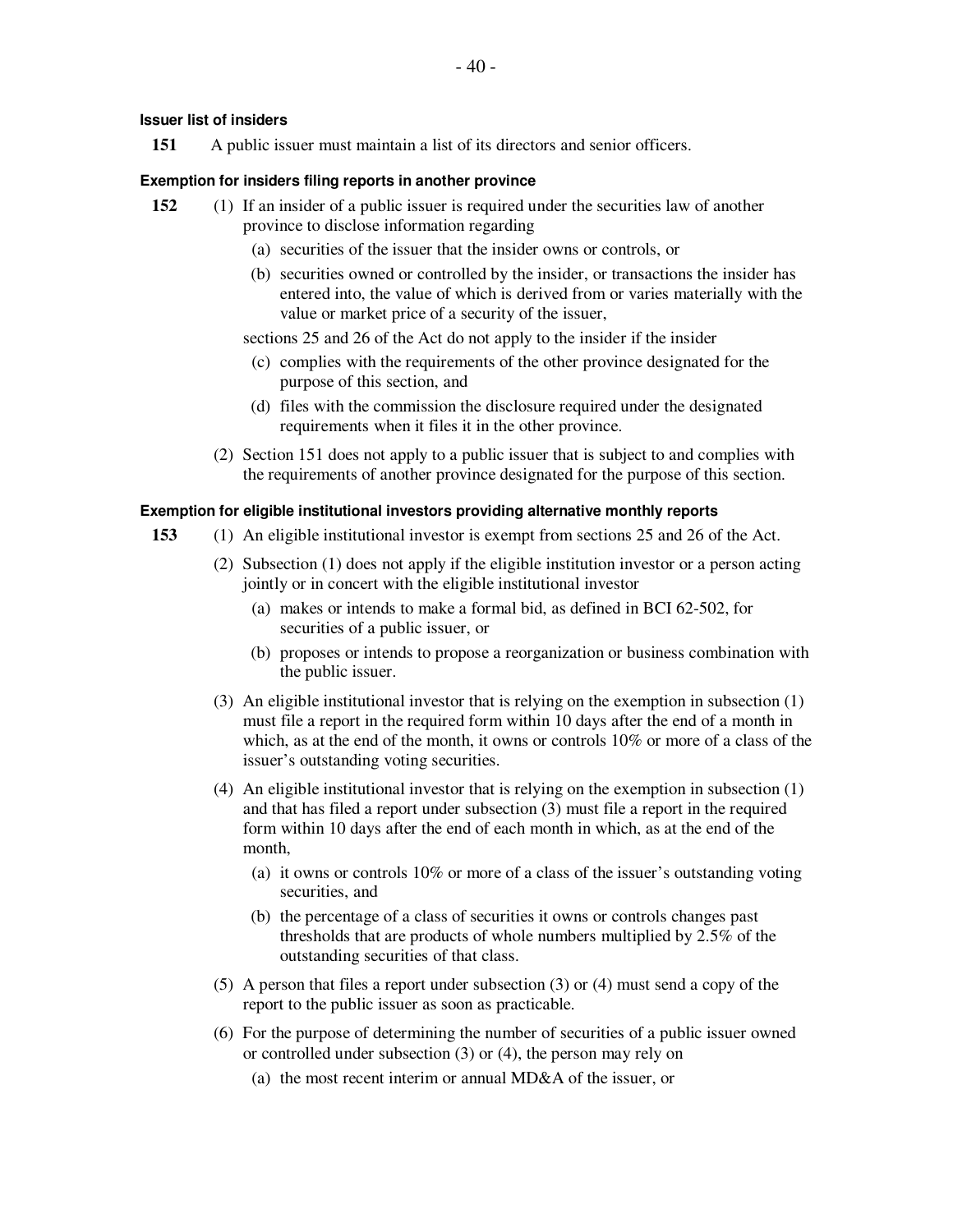- (b) a more recent news release made by the issuer if the news release discloses material information that relates to the number of securities issued by the issuer.
- (7) Despite subsection (6), if the person has information that is reasonably considered more accurate than the information contained in the records referred to in subsection (6), the person must use the more accurate information.
- (8) If an eligible institutional investor, or its affiliate or associate, owns or controls a security of an issuer through a business unit, the investor may, for the purposes of this section, count that security separately from other securities of the issuer that it owns or controls directly or through another business unit if
	- (a) the business unit makes all the decisions about owning or voting the securities it owns or controls,
	- (b) the business unit does not act jointly or in concert with any other business unit with respect to the securities,
	- (c) no person is involved in making a decision about owning or voting securities for more than one business unit, other than to prepare research reports or comply with legal requirements or general investment policies, and
	- (d) the eligible institutional investor, affiliate, or associate discloses in any record it files under this Division that it is relying on this section, and which business units are being treated separately.
- (9) If an eligible institutional investor, or an affiliate or associate, controls, directly or by acting in concert with another person, a mutual fund the eligible institutional investor, affiliate, or associate may count a security of an issuer that the fund owns or controls separately from other securities of the issuer that the eligible institutional investor, affiliate, or associate owns or controls, if
	- (a) an adviser manages the fund on behalf of the eligible institutional investor under a written agreement,
	- (b) the adviser is identified as managing the fund in a record provided to investors,
	- (c) the eligible institutional investor, its affiliates and associates, and their directors, officers, partners, and employees are not involved in making decisions about owning or voting securities for more than one mutual fund, other than to prepare research reports or comply with legal requirements or general investment policies,
	- (d) the adviser does not control, and is not controlled by, the eligible institutional investor or any of its affiliates or associates, and
	- (e) the eligible institutional investor, its affiliates and associates disclose in any record filed under this Division that it is relying on this section, and keeps a record of the funds whose ownership of or control over securities is counted separately.

#### **Exemption for eligible institutional investors filing in another province**

- **154** Sections 25 and 26 of the Act do not apply to an eligible institutional investor in relation to a public issuer that is a reporting issuer in another province if the eligible institutional investor
	- (a) complies with the requirements in the other province designated for the purpose of this section, and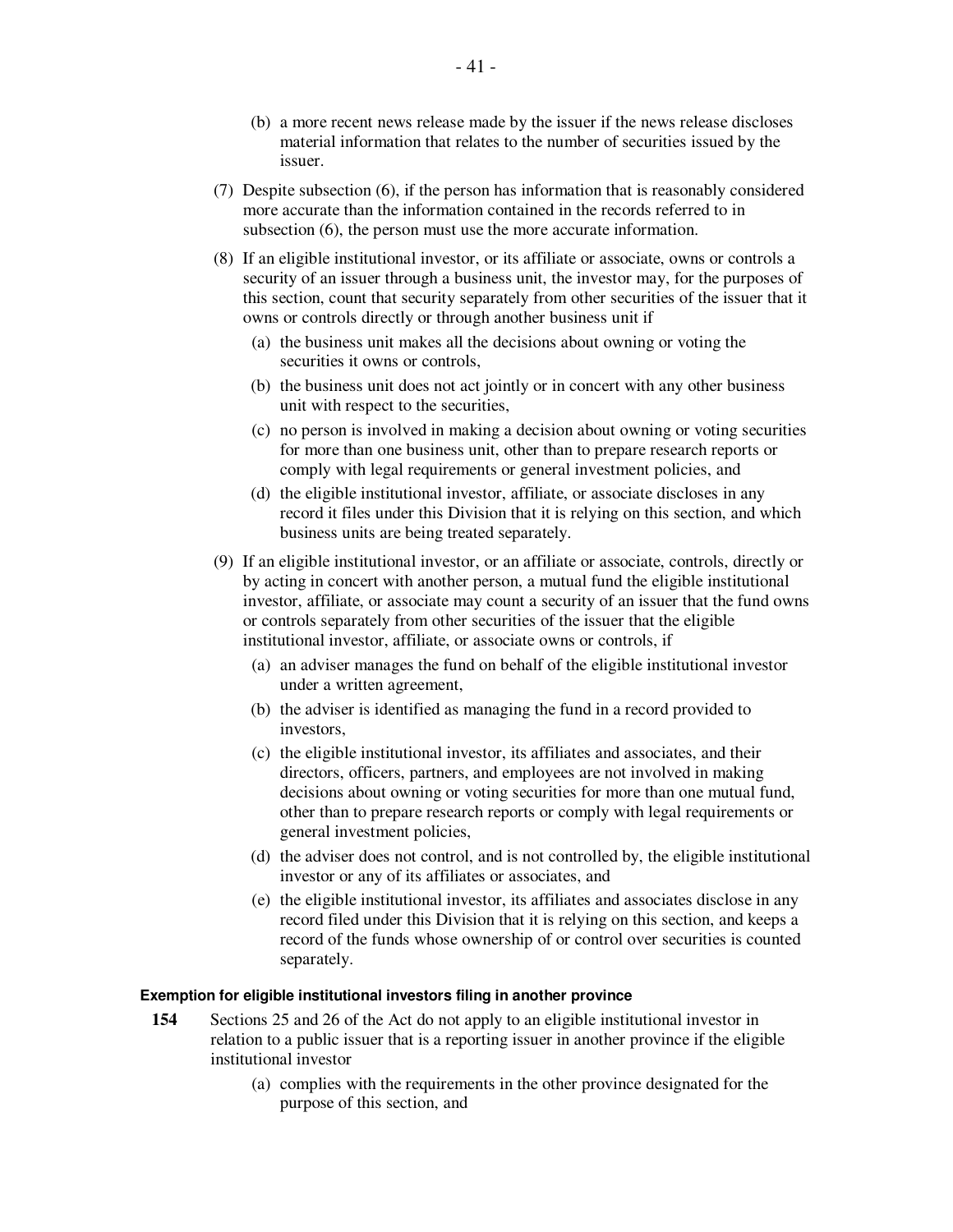(b) files with the commission the records it is required to file under the designated requirements when it files them in the other province.

# **Division D - Further Information for Commission**

#### **Personal information of directors and officers**

- **155** (1) Within 30 days after an individual becomes a director or officer of a public issuer, the public issuer must provide to the commission all personal information that reasonably relates to the capacity and suitability of the individual to act as a director or officer of a public issuer.
	- (2) The information required under subsection (1) must be provided in the required form.
	- (3) Subsections (1) and (2) do not apply to a public issuer if the issuer
		- (a) has a class of its securities listed on an exchange in Canada, and
		- (b) provides the commission with a copy of a completed personal information form for a director or officer of the issuer, or other document that the exchange accepts in place of the personal information form, at the same time that it is provided to the exchange.

#### **Filing records sent to securityholders or other agencies**

- **156** (1) If a public issuer
	- (a) sends a record to a securityholder, or
	- (b) provides a record to a marketplace, a regulatory organization or another regulator,

and the record contains material information, the issuer must file the record unless the material information contained in the record has already been filed.

- (2) A public issuer must file a record under subsection (1) at the earlier of the time
	- (a) the issuer sends the record to the securityholder, and
	- (b) the issuer provides the record to the marketplace, regulatory organization or other regulator.

# **Division E - Advertising**

#### **Advertising by an issuer**

- **157** An issuer, other than a mutual fund, is not required to register under section 14 of the Act, and is not required to file a prospectus under section 18 (1) of the Act, for the purpose of advertising a security it has issued, or intends to issue, if the advertisement
	- (a) identifies that it is an advertisement,
	- (b) states whether the issuer's securities are listed, quoted or traded on a marketplace,
	- (c) states that there are restrictions on the resale of the security, if applicable, and
	- (d) states that the following documents exist, if applicable, and how they can be obtained:
		- (i) the issuer's continuous disclosure record;
		- (ii) any offering document to which the advertisement relates.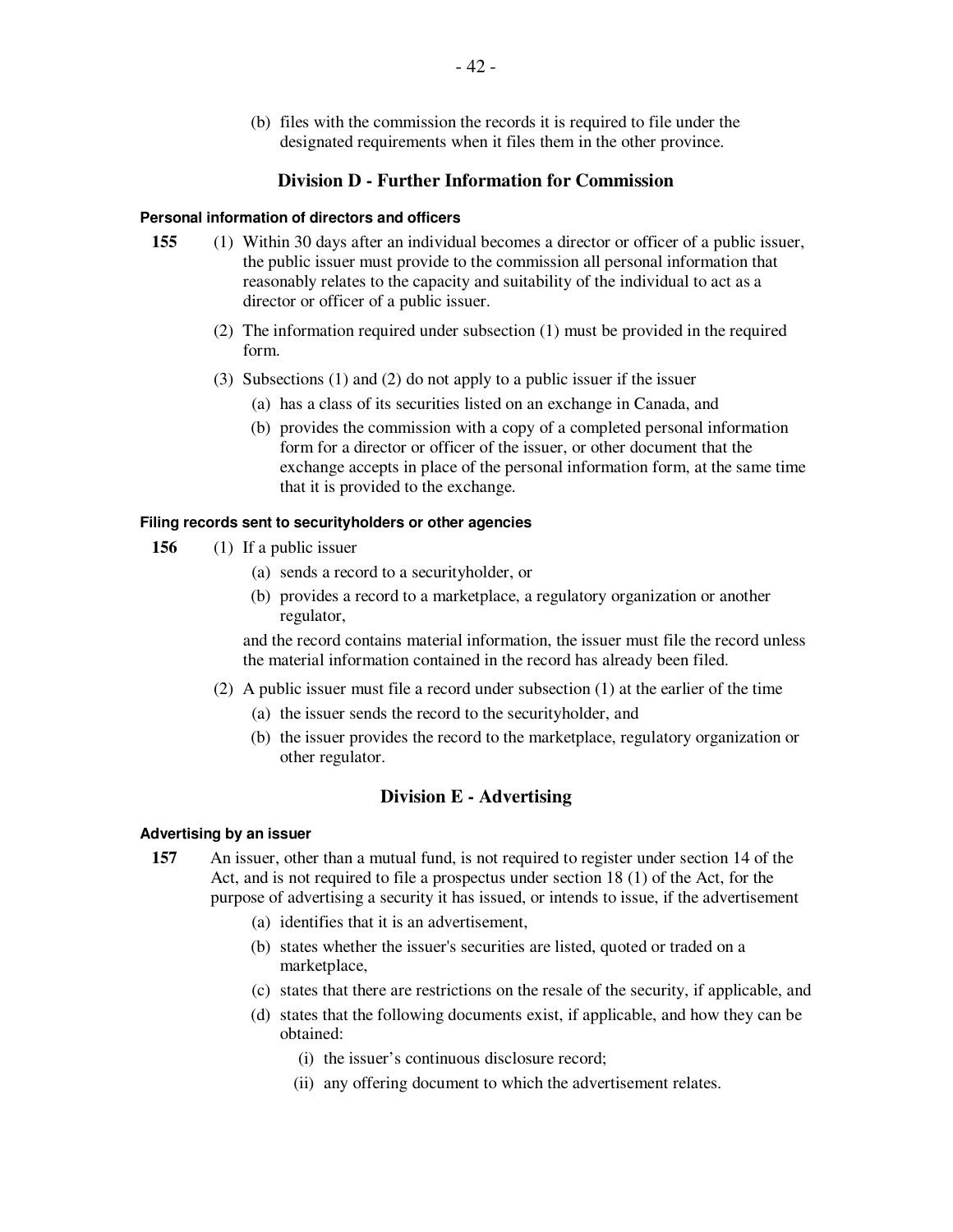# **Division F – Surrender of Public Issuer Status**

# **Surrendering status**

**158** (1) A public issuer ceases to be a public issuer if

- (a) it has outstanding securities that
	- (i) are owned by not more than 50 persons, counting joint securityholders as one and not counting employees or former employees, and
	- (ii) are not listed, quoted or traded on a marketplace in or outside of British Columbia, and
- (b) it files a notice stating its intention to cease to be a public issuer on a date specified in the notice.
- (2) An issuer under subsection (1) ceases to be a public issuer on the later of
	- (a) the date specified in the notice, and
	- (b) the date the notice is filed.

# **PART 6 – TAKEOVER BIDS AND ISSUER BIDS**

# **[This Part has no text.]**

# **PART 7 – EXEMPTIONS FOR FOREIGN MARKET PARTICIPANTS**

# **[This Part has no text.]**

# **PART 8 – MUTUAL FUNDS**

# **[This Part has no text.]**

# **PART 9 – DERIVATIVES**

# **Exemptions for exchange-traded derivatives**

- **159** The following provisions relating to a derivative do not apply to a person with respect to a trade of the derivative if the trade is made on an exchange designated for the purpose of this Part:
	- (a) Part 4 of the Act [*Offerings*];
	- (b) section 22 of the Act [*periodic disclosure*];
	- (c) section 23 of the Act [*disclosure of all material information by public issuer*];
	- (d) the requirements set out in BCI 62-502 [*Takeover Bids and Issuer Bids*].

# **Definitions**

**160** In this Part, **"OTC derivative"** means a derivative that is not traded on an exchange.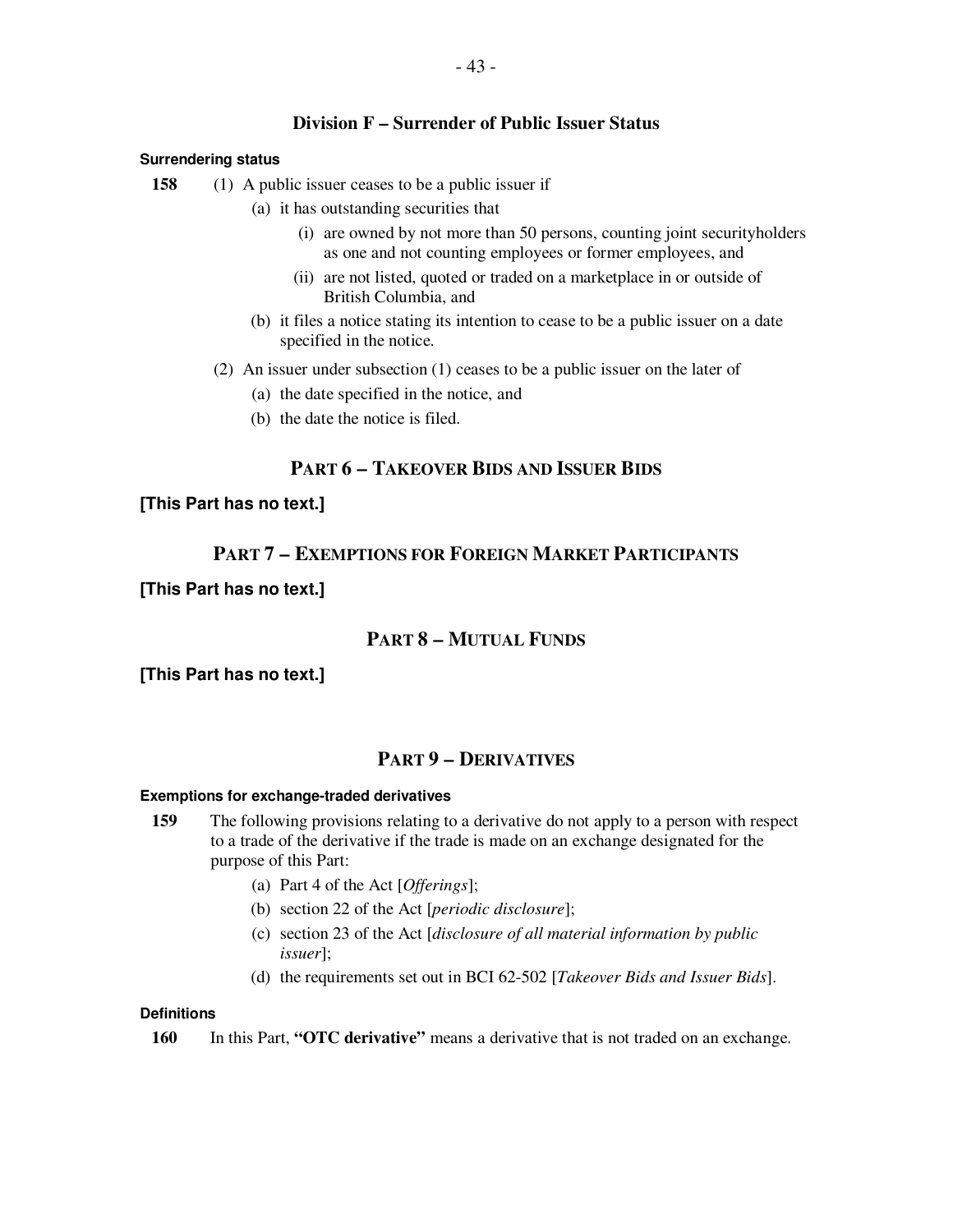## **Exemption for trades with qualified parties**

- **161** (1) Parts 3 and 4 of the Act do not apply to a person with respect to a trade of an OTC derivative if each party to the trade is a qualified party acting as principal.
	- (2) In this section, **"qualified party"** means any of the following:
		- (a) a Canadian financial institution, or a person authorized or permitted in a foreign jurisdiction to carry on banking, insurance or trust business;
		- (b) an authorized foreign bank listed in Schedule III of the *Bank Act (Canada)*;
		- (c) the Business Development Bank of Canada continued under the *Business Development Bank of Canada Act (*Canada);
		- (d) a subsidiary of any person in paragraphs (a) to (c), if the person owns all of the voting securities of the subsidiary, except the voting securities required by law to be owned by directors of the subsidiary;
		- (e) a registered dealer or adviser, a dealer or adviser in another province or a foreign jurisdiction that is registered under the securities laws of the other province or foreign jurisdiction for the purpose of trading or acting as an adviser;
		- (f) a registered representative or another person that trades a security or acts as an adviser on behalf of an entity referred to in paragraph (e), if the person is registered under the securities laws of another province or a foreign jurisdiction;
		- (g) a government, government agency, municipality, public board, or commission in or outside British Columbia;
		- (h) a pension fund that is regulated by the Office of the Superintendent of Financial Institutions (Canada) or a provincial pension commission or a similar regulatory authority in any foreign jurisdiction;
		- (i) an individual who, either alone or jointly with a spouse, has net assets of at least \$5 000 000;
		- (j) a person, other than an individual, that had net assets of at least \$5 000 000 as shown, in aggregate, on its most recently prepared financial statements and the most recently prepared statements of any wholly-owned subsidiary;
		- (k) a mutual fund or other investment fund if
			- (i) each investor in the fund is a qualified party, or
			- (ii the investment portfolio of the fund is managed by a registered adviser, or an adviser in another province registered under the securities laws of the other province for the purpose of acting as an adviser;
		- (l) a person whose normal course of business involves buying, selling, producing, marketing, brokering or otherwise using a commodity and, in connection with that business, trades an OTC derivative;
		- (m) a person that, alone or together with an affiliate, has entered into one or more transactions involving OTC derivatives with a counterparty that is not an affiliate, if
			- (i) the aggregate value of the notional principal amounts of the OTC derivatives is at least \$1 billion, and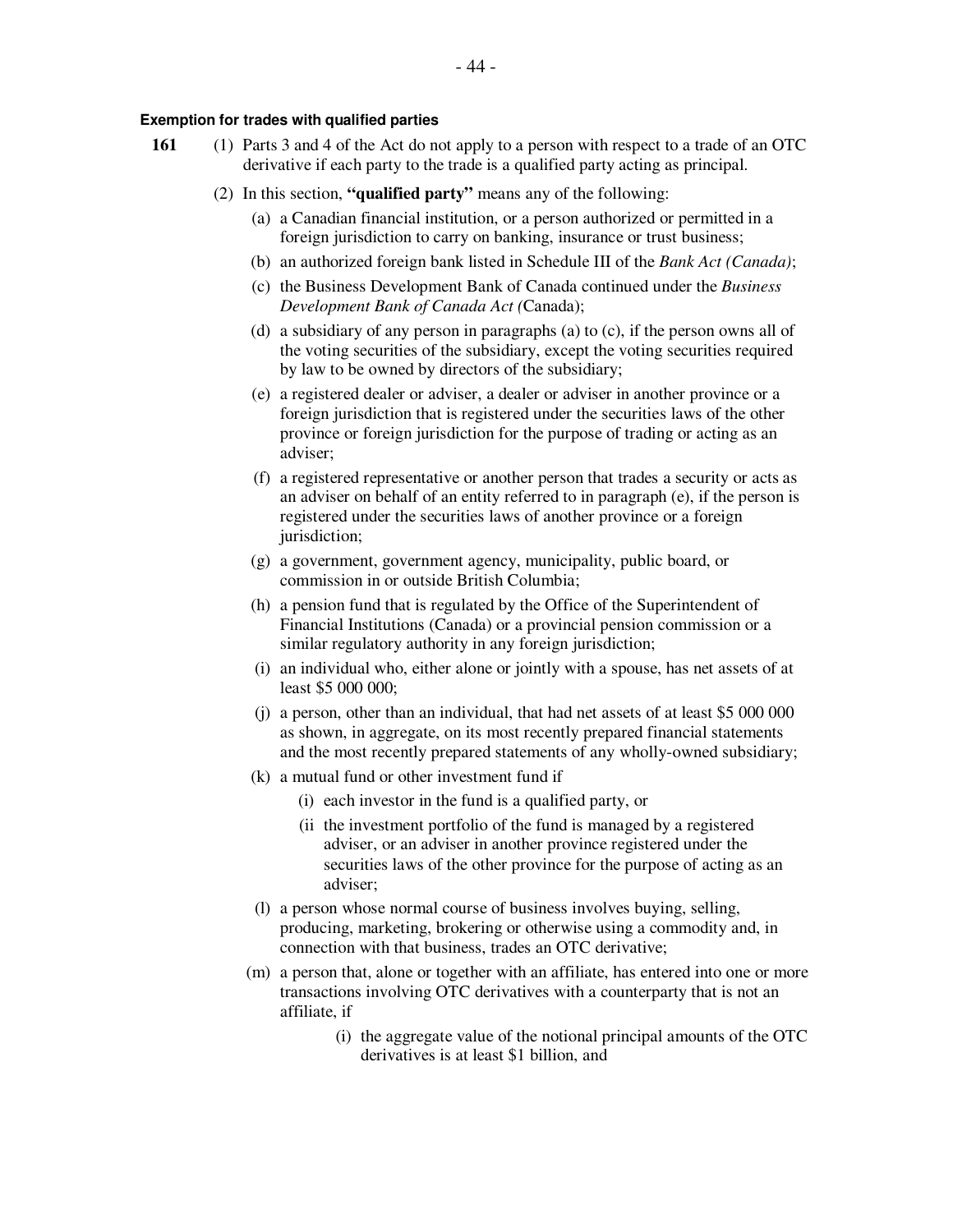- (ii) any of the OTC derivative contracts relating to one of these transactions was outstanding on any day during the previous 15 month period;
- (n) a person that, together with an affiliate, had total gross marked-to-market positions of at least \$100 million, aggregated across counterparties, with counterparties that are not its affiliates in one or more transactions involving OTC derivatives on any day during the previous 15 month period;
- (o) a person that is wholly-owned by a person referred to in paragraphs (a) to (j), (m) and (n);
- (p) a person that wholly owns any of the persons described in paragraphs (a) to  $(j)$ ,  $(m)$  and  $(n)$
- (q) a person whose securities are wholly owned by a person described in paragraph (p);
- (r) a person whose contractual obligations in respect of an OTC derivative transaction are fully guaranteed by another qualified party;
- (s) a person or class of persons designated as a qualified party for the purposes of this definition.

#### **Exemption for trades with financial institutions or registered dealers**

- **162** (1) Parts 3 and 4 of the Act do not apply to
	- (a) a Canadian financial institution,
	- (b) a person that carries on banking, insurance or trust business in a foreign jurisdiction designated for the purpose of this section, or
	- (c) a dealer in another province registered under the securities laws of that province for the purpose of trading,

with respect to a trade of an OTC derivative if the person makes the trade as principal.

- (2) Part 4 of the Act does not apply to a registered dealer with respect to a trade of an OTC derivative if the dealer makes the trade as principal.
- (3) Parts 3 and 4 of the Act do not apply to a person with respect to a trade of an OTC derivative if
	- (a) the person is a client or customer of a financial institution or dealer referred to in subsection  $(1)$  or  $(2)$ ,
	- (b) the person makes the trade as principal, and
	- (c) the trade is made with the financial institution or dealer.
- (4) The exemptions in subsections (1), (2) and (3) do not apply if the OTC derivative involves a security referred to in paragraph (a) to (f) of the definition of "**security**" in section 1 of the Act.

# **PART 10 – HEARINGS AND REVIEWS**

# **Disclosure of evidence**

**163** A party to a hearing must, in advance of the hearing, disclose to each other party

(a) the evidence it intends to rely on, and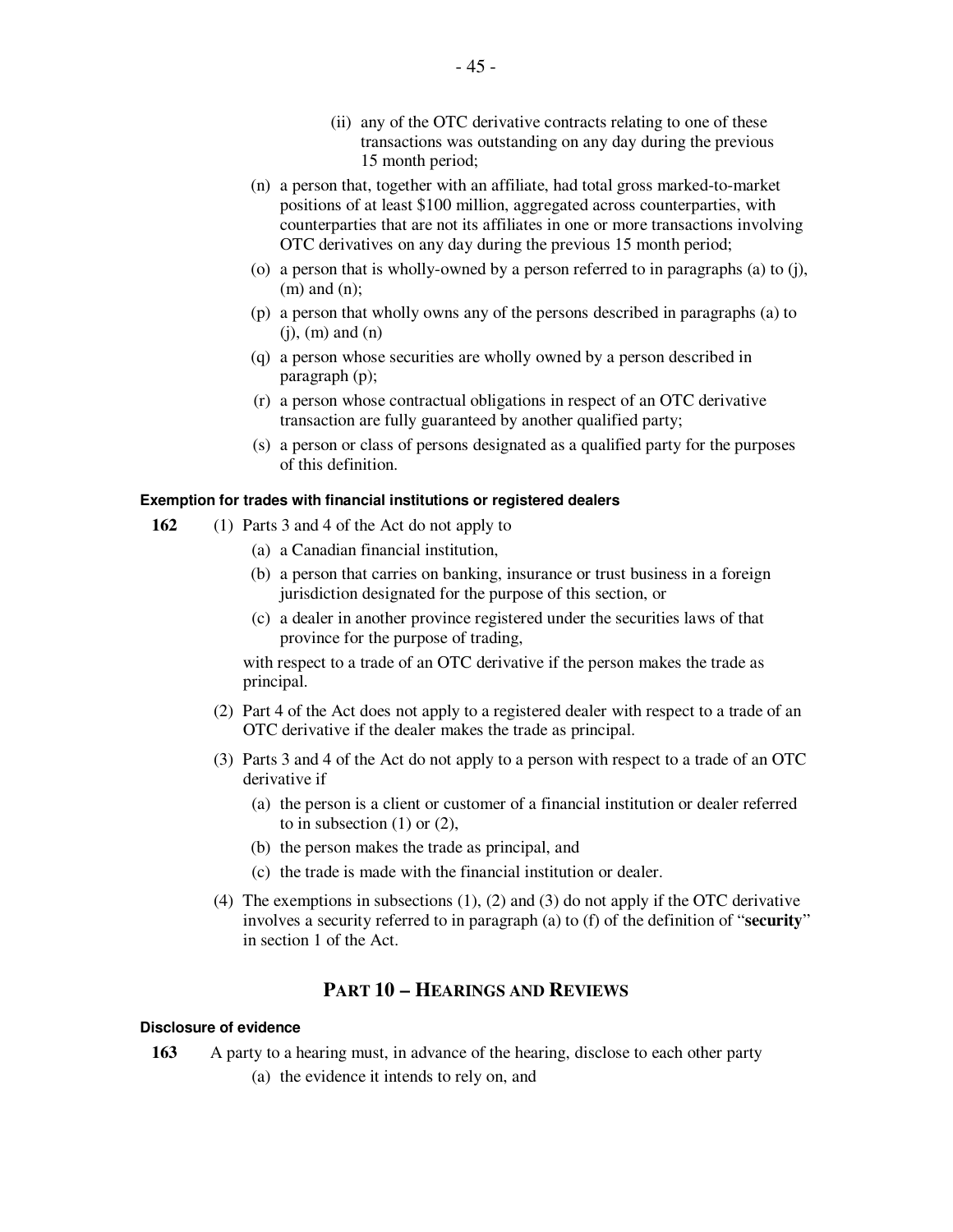(b) if a party intends to call any witness, the identity of each witness and a summary statement of the expected testimony of the witness.

#### **Representation by counsel**

**164** A party or a witness at a hearing may be represented by counsel.

#### **Service**

**165** A party to a hearing must, as soon as practicable, provide to the commission and other parties to the hearing a notice in the required form disclosing where the party may be served documents.

# **PART 11 – PENALTY CALCULATION**

#### **Profit**

- **166** For the purposes of section 83 (3) of the Act [*penalties*], "**profit**" means the applicable amount determined as follows:
	- (a) for a purchase of securities in contravention of section 30 (2) of the Act [*insider trading*], the profit is the aggregate of, for each security purchased in contravention of that section,

# *A – B*

# **where**

" $\mathbf{A}$ " equals, if the security was

- (i) subsequently sold before the 10th trading day immediately following general disclosure of the inside information, the price at which the security was sold less commissions, or
- (ii) not subsequently sold before the  $10<sup>th</sup>$  trading day immediately following general disclosure of the insider information, the volume-weighted average market price of the security for the 10 trading days immediately following general disclosure of the inside information, and

" $\mathbf{B}$ " equals the amount paid by the person for the security including commissions;

(b) for a sale of securities in contravention of section 30 (2) of the Act, the profit is the aggregate of, for each security sold in contravention of that section,

# *A – B*

# **where**

" $\mathbf{A}$ " equals the proceeds from the sale of the security, and

" $B$ " equals, if the contravention was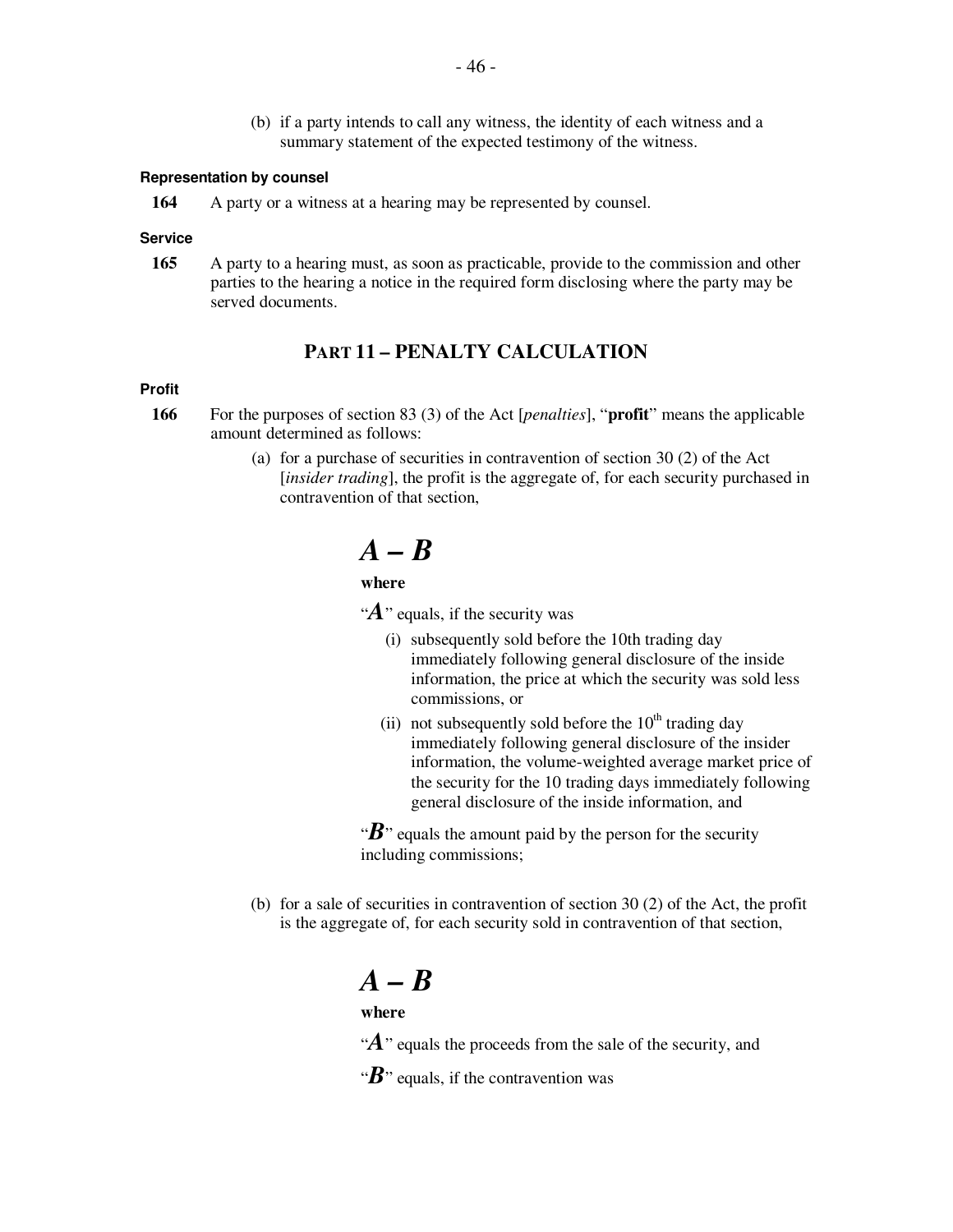- (i) a short sale, and the short sale has been covered, the price at which the purchase covering the short sale was made, including commissions,
- (ii) a short sale, and the short sale has not been covered, the volume-weighted average market price of the security over the 10 trading days immediately following general disclosure of the inside information, or
- (ii) not a short sale, the volume-weighted average market price of the security over the 10 trading days immediately following general disclosure of the inside information;
- (c) for a purchase of securities in contravention of section 31 (2) (a) of the Act [*front running*], the profit is the aggregate of, for each security purchased in contravention of that section,

# *A – B*

# **where**

"A" equals, if the security

- (i) was subsequently sold before the execution of the last trade that was the subject of the material order information, the price at which the security was sold less commissions, or
- (ii) was not subsequently sold before the execution of the last trade that was the subject of the material order information, the last price paid in the execution of the order that is the subject of the material order information, and

" $\mathbf{B}$ " equals the amount paid by the person for the security, including commissions;

(d) for a sale of securities in contravention of section 31 (2) (a) of the Act, the profit is the aggregate of, for each security sold in contravention of that section,

# *A – B*

# **where**

- " $\mathbf{A}$ " equals the proceeds from the sale of the security, and
- " $B$ " equals, if the contravention was
	- (i) a short sale, and the short sale has been covered, the price at which the purchase covering the short sale was made, including commissions,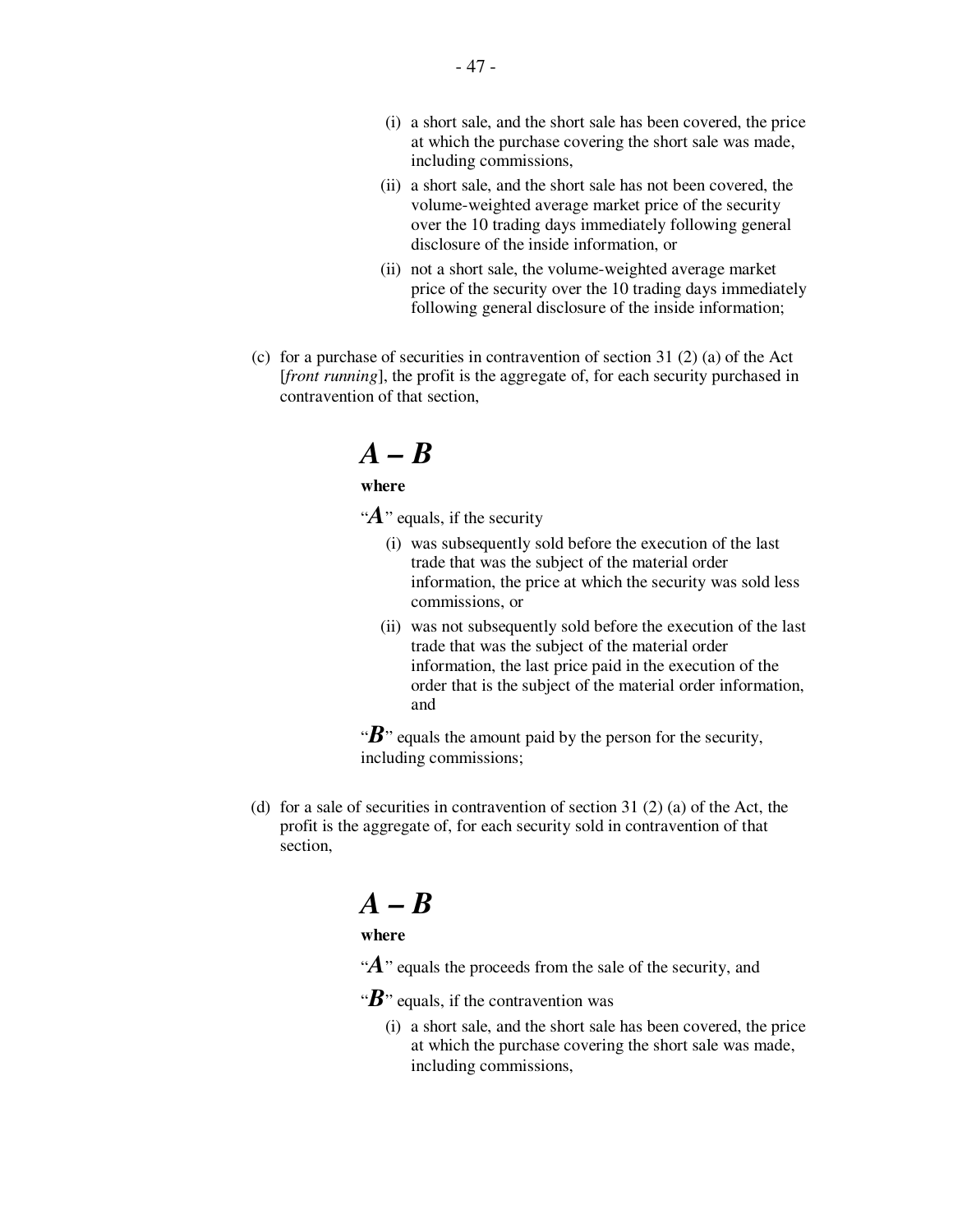- (ii) a short sale, and the short sale has not been covered, the last price paid in the execution of the order that is the subject of the material order information, or
- (iii) not a short sale, the last price paid in the execution of the order that is the subject of the material order information;
- (e) for a contravention of
	- (i) section 30 (3) of the Act [*tipping of material information*],
	- (ii) section 30 (4) of the Act [*recommending re material information*],
	- (iii) section 31 (2) (c) of the Act [*tipping of material order information*], or
	- (iv) section 31 (2) (d) of the Act [*recommending re material order information*],

the profit is

# *A + B*

## **where**

" $\mathbf{A}$ " equals the value of the consideration received by the person for providing the information or recommendation, and

" $\mathbf{B}$ " equals the profit of the person who received the information or recommendation, calculated under paragraph (a), (b), (c) or (d), as applicable;

- (f) for a contravention of
	- (i) section 27 of the Act [*manipulation and fraud*],
	- (ii) section 30 (2) (d) of the Act *[insider trading re derivatives],*
	- (iii) section 31 (2) (b) of the Act [*front running re derivatives*], or
	- (iv) a provision not set out in this paragraph or in paragraphs  $(a)$ ,  $(b)$ ,  $(c)$ , (d) or (e),

the amount determined by the court.

# **PART 12 - INVESTOR REMEDIES**

#### **Prescribed documents and offers**

- **167** (1) For the purpose of the definition of "**bid document"** in section 87 of the Act, the prescribed documents are
	- (a) a takeover bid circular,
	- (b) an issuer bid circular,
	- (c) a notice of change related to the circular in paragraph (a) or (b), and
	- (d) a notice of variation related to the circular in paragraph (a) or (b).
	- (2) For the purpose of the definition of "**issuer bid"** in section 87 of the Act, the prescribed class of offers is an issuer bid as defined in BCI 62-502 *[Takeover Bids and Issuer Bids]*.
	- (3) For the purpose of the definition of "**takeover bid"** in section 87 of the Act, the prescribed class of offers is a takeover bid as defined in BCI 62-502.
	- (4) For the purpose of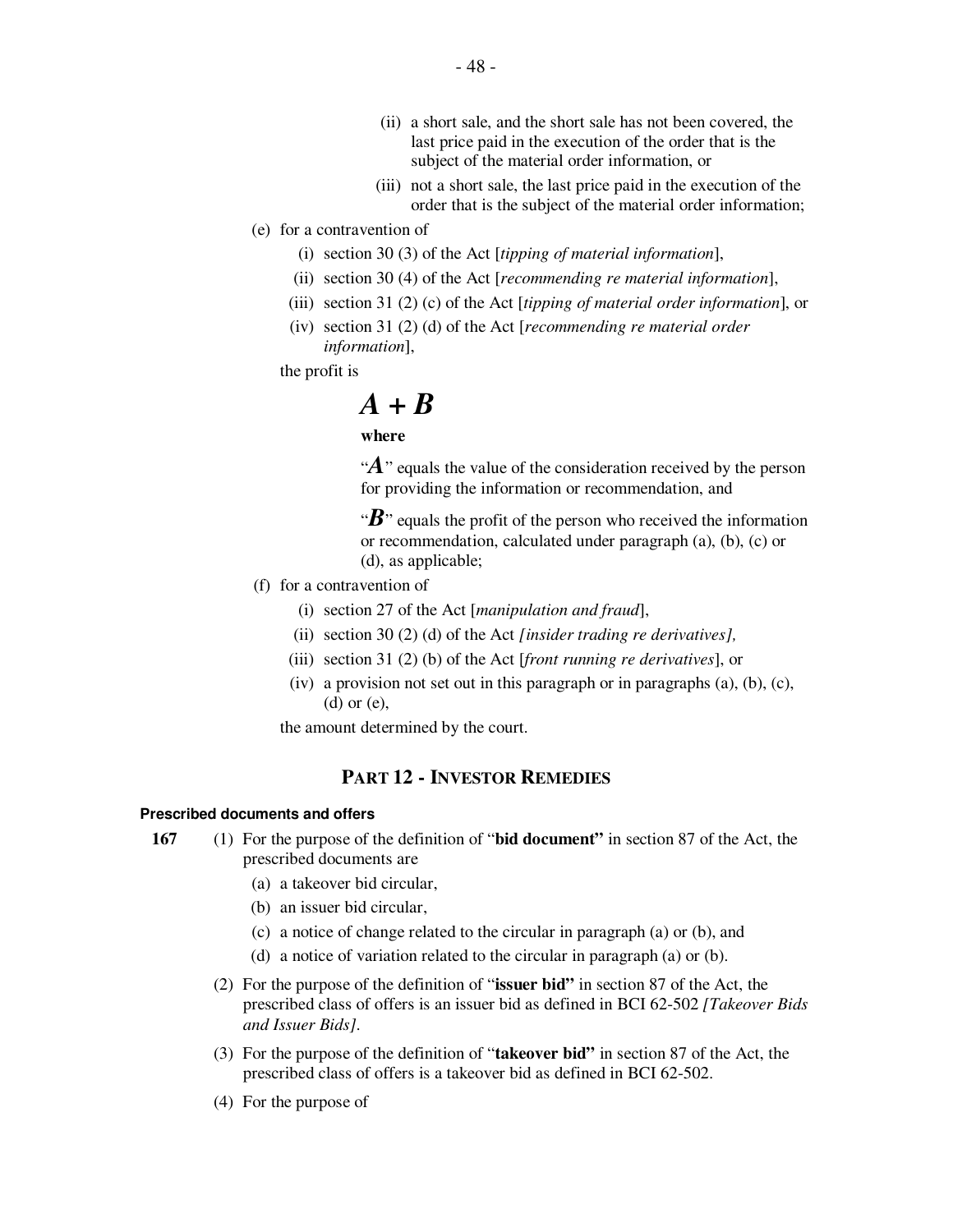- (a) section 96 of the Act [*misrepresentation in prescribed disclosure document*],
- (b) section 97 of the Act [*rescission for misrepresentation in prescribed disclosure document*], and
- (c) section 98 of the Act [*withdrawal right under prescribed disclosure document*],

the prescribed disclosure document is the offering memorandum referred to in

- (d) section 61 [*trade under offering memorandum*], or
- (e) an exemption designated for the purposes of section 76 [*exempt trade under other Canadian securities law*] or 90 [*offering exemption – other jurisdiction*].

#### **Limits on liability**

**168** (1) In this Division:

**"market capitalization"** for an issuer means the aggregate of the following:

- (a) for each class of equity security for which there is a published market, the amount calculated by multiplying
	- (i) the average number of securities of the class outstanding at the close of trading on each of the 10 trading days before the first day on which the misconduct occurred by,
	- (ii) the weighted average price of the securities of the class on the principal market on which the securities traded for the 10 trading days before the first day on which the misconduct occurred, and
- (b) for each class of equity securities not traded on a published market, the fair market value of the securities of that class outstanding on the first day on which the misconduct occurred:

**"principal market"** means, for a class of securities of an issuer,

- (a) the published market in Canada with the greatest volume of trading in securities of that class during the 10 trading days before the first day on which the misconduct occurred, or
- (b) if there is no published market in Canada, the published market with the greatest volume of trading in securities of that class during the 10 trading days before the first day on which the misconduct occurred;
- **"published market"** means, for any class of securities, a marketplace on which the securities are traded, if the prices at which they have traded on that marketplace are regularly
	- (a) disseminated electronically, or
	- (b) published in a newspaper or business or financial publication of general and regular paid circulation.
- (2) For the purpose of section 121 (1) (b) of the Act [*limits on damages*], the prescribed amounts are,
	- (a) for an issuer, fund manager or offeror, the greater of \$1 million and 5% of its market capitalization,
	- (b) for a director or officer of an issuer, significant securityholder, fund manager or offeror, the greater of \$25 000 and 50% of the total compensation, including stock or deferred compensation, that the director or officer received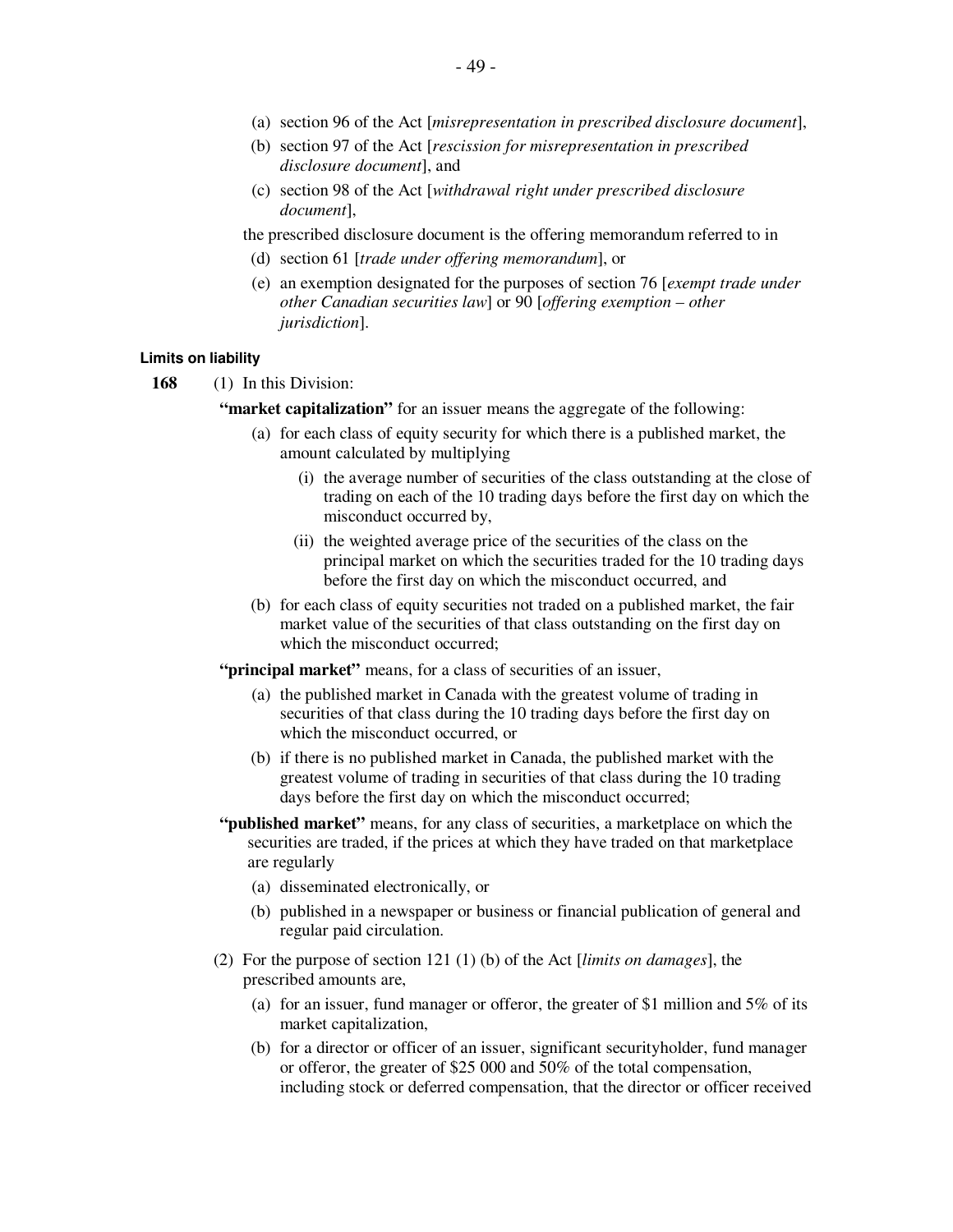from the issuer, significant securityholder, fund manager or offeror and its affiliates, during the 12 months before the misconduct,

- (c) for a significant securityholder that is not an individual, the greater of \$1 million and 5% of its market capitalization,
- (d) for a significant securityholder that is an individual, the greater of \$25 000 and 50% of the total compensation, including stock or deferred compensation, that the person received from the issuer and its affiliates, during the 12 months before the misconduct,
- (e) for an expert, the amount the expert and its affiliates received from the issuer, significant securityholder, fund manager or offeror and its affiliates during the 12 months before the misconduct,
- (f) for a due diligence provider, the value of the offering,
- (g) for an underwriter in connection with an offering, an amount equal to the portion of the value of the offering equal to the underwriter's portion in the offering,
- (h) for a person who made an oral statement and who is not referred to in paragraphs (a) to (g), the greater of \$25 000 and 50% of the total compensation, including stock or deferred compensation, that the person received from the issuer, significant securityholder or fund manager and its affiliates, during the 12 months before the misconduct; and
- (i) for a person who contravened section 30 of the Act [*insider trading or tipping*], an amount equal to triple the profit the person made or loss the person avoided because of the misconduct.

## **Assessing damages**

- **169** In assessing damages where the liability of a defendant is limited under the Act, the court must consider reducing the amount payable under section 121 (1) (b) of the Act by
	- (a) the aggregate of all damages that have been assessed after appeals, if any, against the defendant in all other actions brought, in respect of the same contravention, under
		- (i) sections 90 to 95 of the Act, and
		- (ii) comparable provisions in the securities laws in another province, and
	- (b) any amount paid or payable in a settlement with respect to an action referred to in paragraph (a).

# **PART 13 – RECORD FILING**

## **E-filing of records**

- **170** (1) A person must file a record in electronic format using a required filing system or an electronic filing facility provided by the commission.
	- (2) Despite subsection (1), if an electronic filing facility does not exist or technical difficulties prevent the timely filing of a record, it may be filed in paper format.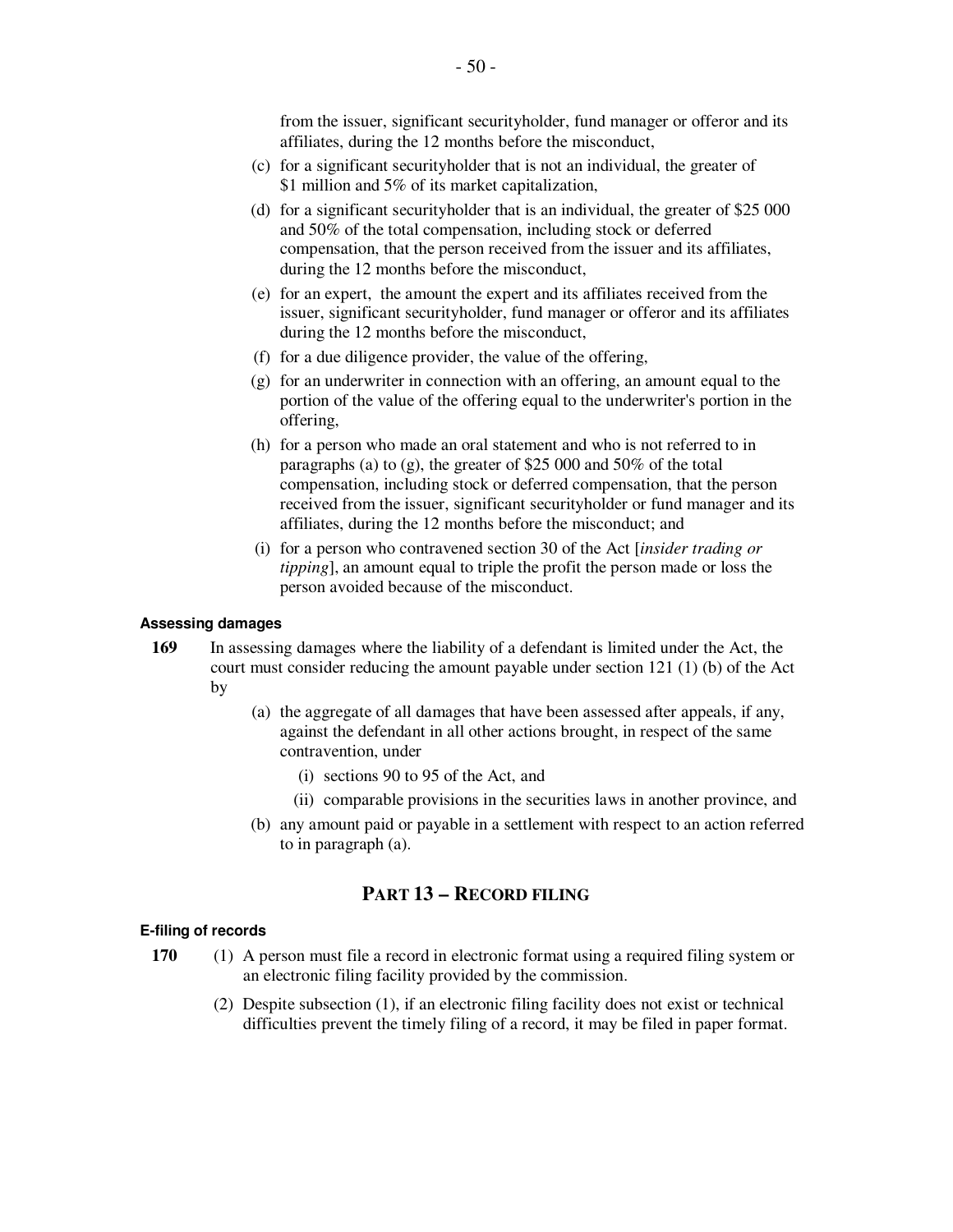# **SCHEDULE**

# **CODE OF CONDUCT**

#### **Integrity and fairness**

- 1. Act fairly, honestly, in good faith and in the best interests of your client.
- 2. Exercise the degree of care, diligence, and skill that a reasonably prudent person would exercise in the circumstances.
- 3. Comply with all relevant laws and regulations that govern you.
- 4. Do not engage in or facilitate conduct that could
	- (a) bring the reputation of the securities market into disrepute, or
	- (b) threaten the integrity of the securities market.
- 5. If a client refuses to comply with all relevant laws and regulations, cease to act on behalf of the client.
- 6. Do not contract out of any duty you or your firm may have under this Code.

## **Dealings with clients**

- 7. Keep each client informed of all information that a reasonable person would consider important to the business relationship.
- 8. Ensure that each client is provided on a timely basis with the records that a reasonable client would consider important respecting all transactions that you conduct on the client's behalf, and on the status of the client's account.
- 9. Ensure that all disclosure that you prepare and provide to clients is in plain language.

## **Confidentiality**

10. Hold in confidence all confidential information acquired in the course of your relationship with the client, unless the client consents to the disclosure, the disclosure is legally required or the client appears to be engaging in activity that could threaten the integrity of the securities market.

## **Proficiency**

11. Maintain the proficiency and exercise the skill and diligence necessary to properly trade for, advise or serve clients.

# **Know your client and suitability**

- 12. Take reasonable steps to learn, and to keep current your knowledge of, the essential facts about the identity, reputation, and financial circumstances of each client.
- 13. Take reasonable steps to learn, and to keep current your knowledge of, the general investment needs and objectives and the risk tolerance of each client. Determine the suitability of a proposed purchase or sale for the client or the client's portfolio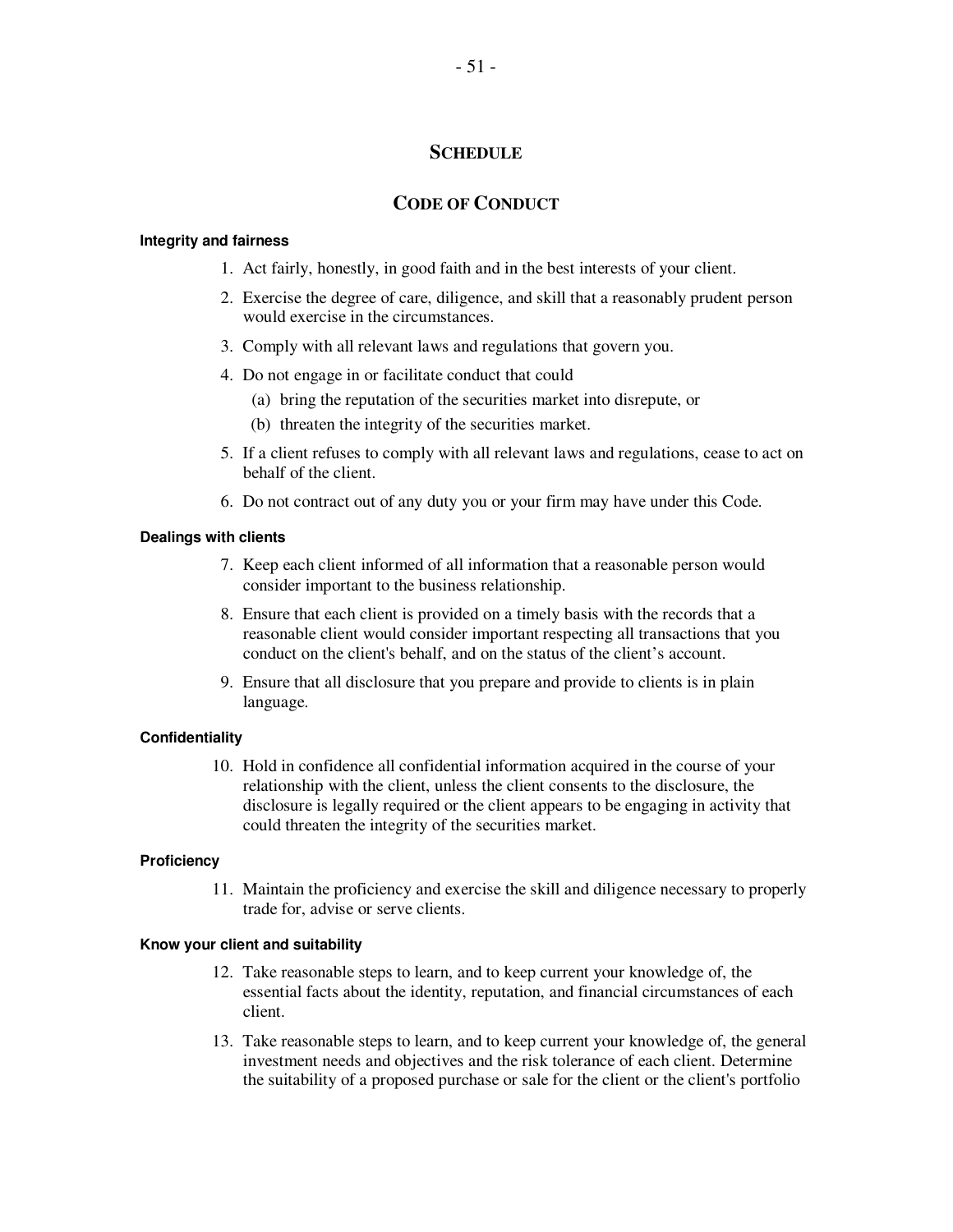based on that knowledge. If a purchase or sale that a client requests is not suitable, advise the client that it is unsuitable before executing the proposed transaction.

14. Provide clients with the information necessary to make informed investment decisions.

#### **Conflict of interest**

- 15. Resolve all significant conflicts of interest in favour of the client. Use fair, objective, and transparent criteria. If there are conflicts of interest between or among clients, use fair, objective, and transparent criteria to manage those conflicts. Apply the criteria consistently in all cases.
- 16. Develop procedures for resolving conflicts of interest and disclose them to the client.
- 17. Disclose promptly to the client any information that a reasonable client would consider important for assessing your ability to provide objective service or advice.
- 18. When acting as an underwriter, act in the best interests of investors and the securities market. Disclose to investors any direct or indirect relationships between you and the issuer or seller that would lead a reasonable investor to question whether you and the issuer or seller are in fact independent from each other.

#### **Compliance systems**

- 19. Maintain an effective system to ensure compliance with this Code, all applicable regulatory and other legal requirements, and your own internal policies and procedures.
- 20. Maintain an effective system to manage the risks associated with your business.
- 21. Ensure that your compliance personnel have the technical competence, resources, independence, and experience necessary for the performance of their functions.
- 22. Take reasonable steps to ensure that every representative working for your firm is suitable for work in the securities industry and is appropriately supervised.
- 23. Separate the firm's underwriting functions from its trading and advising functions.
- 24. Notify the commission immediately of any significant change in the information relating to your organization or business.
- 25. Safeguard any client property you hold and ensure that it is used for its intended purpose.

#### **Client complaints**

26. Create and use effective procedures for handling client complaints.

#### **Exemption for discount broker or other dealer complying with SRO requirements**

27. Despite section 31 of the Securities Rules, items 13 and 14 of this Code do not apply to a registered dealer if there is a designated exemption in a regulatory instrument of a self-regulatory organization of which the dealer is a regulated person and the dealer complies with the requirements for the use of the exemption.